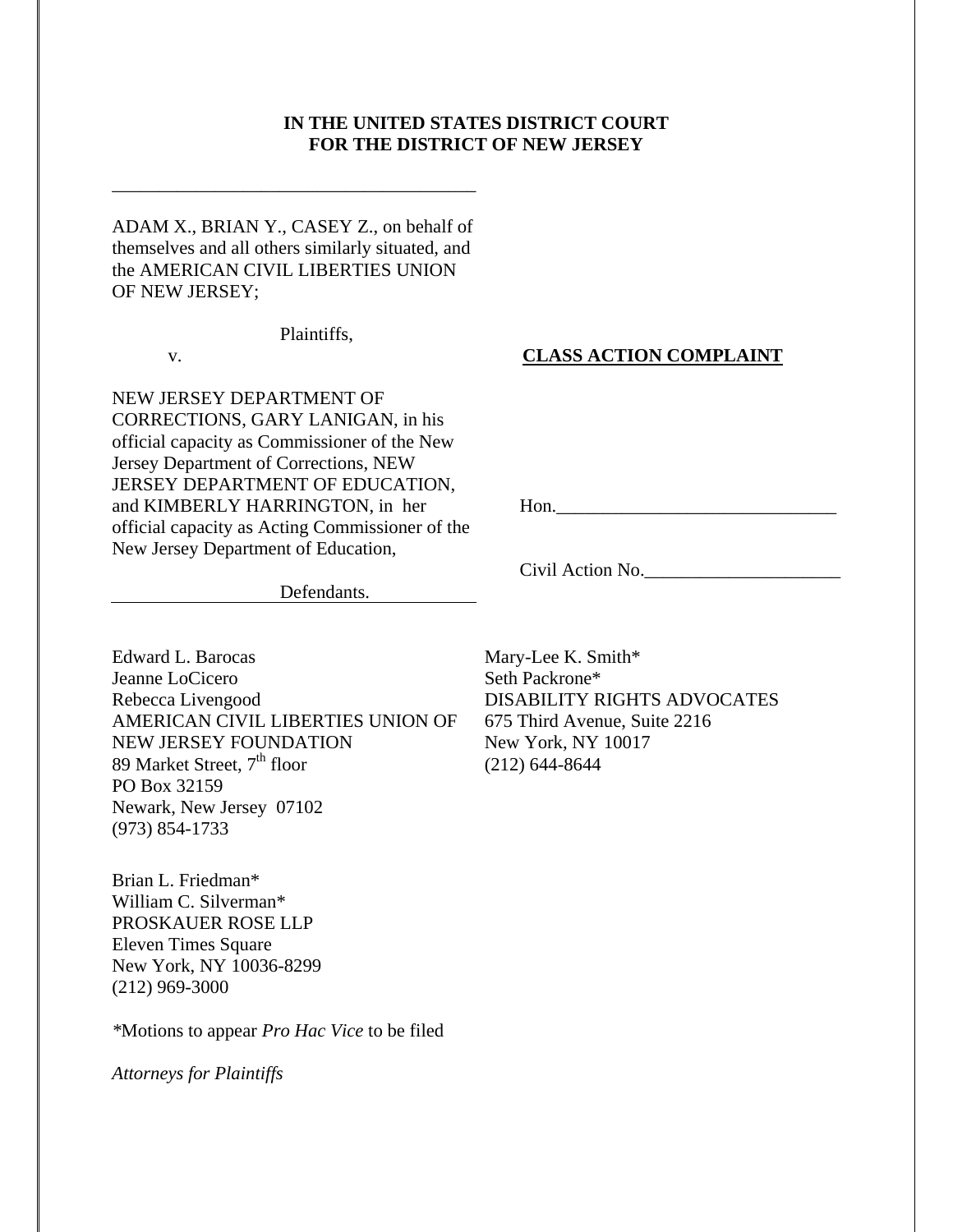Plaintiff Adam X. is a resident of Union County, New Jersey, and is currently incarcerated by Defendant New Jersey Department of Corrections ("NJDOC"). Plaintiff Brian Y. is a resident of Essex County, New Jersey, and is currently incarcerated by Defendant NJDOC. Plaintiff Casey Z. is a resident of Essex County, New Jersey, and is currently incarcerated by Defendant NJDOC. All Plaintiffs may be contacted through their counsel, whose addresses are noted in this Complaint. Defendant NJDOC and Defendant Gary Lanigan have the address of Whittlesey Road, P.O. Box 863, Trenton, NJ 08625. Defendant New Jersey Department of Education ("NJDOE") and Defendant Kimberly Harrington have the address of 100 River View Plaza, P.O. Box 500, Trenton, NJ 08625.

Plaintiffs Adam X., Brian Y., and Casey  $Z_{n}$ , individually and on behalf of all others similarly situated, and the American Civil Liberties Union of New Jersey ("ACLU-NJ") (collectively, "Plaintiffs"), by and through their counsel, American Civil Liberties Union of New Jersey Foundation, Disability Rights Advocates, and Proskauer Rose LLP, bring this Complaint against NJDOC and Gary Lanigan, in his official capacity as Commissioner of the New Jersey Department of Corrections (collectively "NJDOC Defendants"), and NJDOE and Kimberly Harrington, in her official capacity as Acting Commissioner of the New Jersey Department of Education (collectively "NJDOE Defendants").

#### **INTRODUCTION**

1. This civil rights lawsuit challenges Defendants' systemic failure to provide appropriate and equal education to high school students with disabilities who are incarcerated in adult prisons owned, operated, and/or controlled by NJDOC Defendants.

 $<sup>1</sup>$  Plaintiffs have filed a concurrent motion to proceed under pseudonym. As discussed in the brief</sup> supporting that motion, this case involves sensitive medical and educational information about the named plaintiffs and there is no particular public interest in the Plaintiffs' identities, all factors that weigh heavily in favor of anonymity.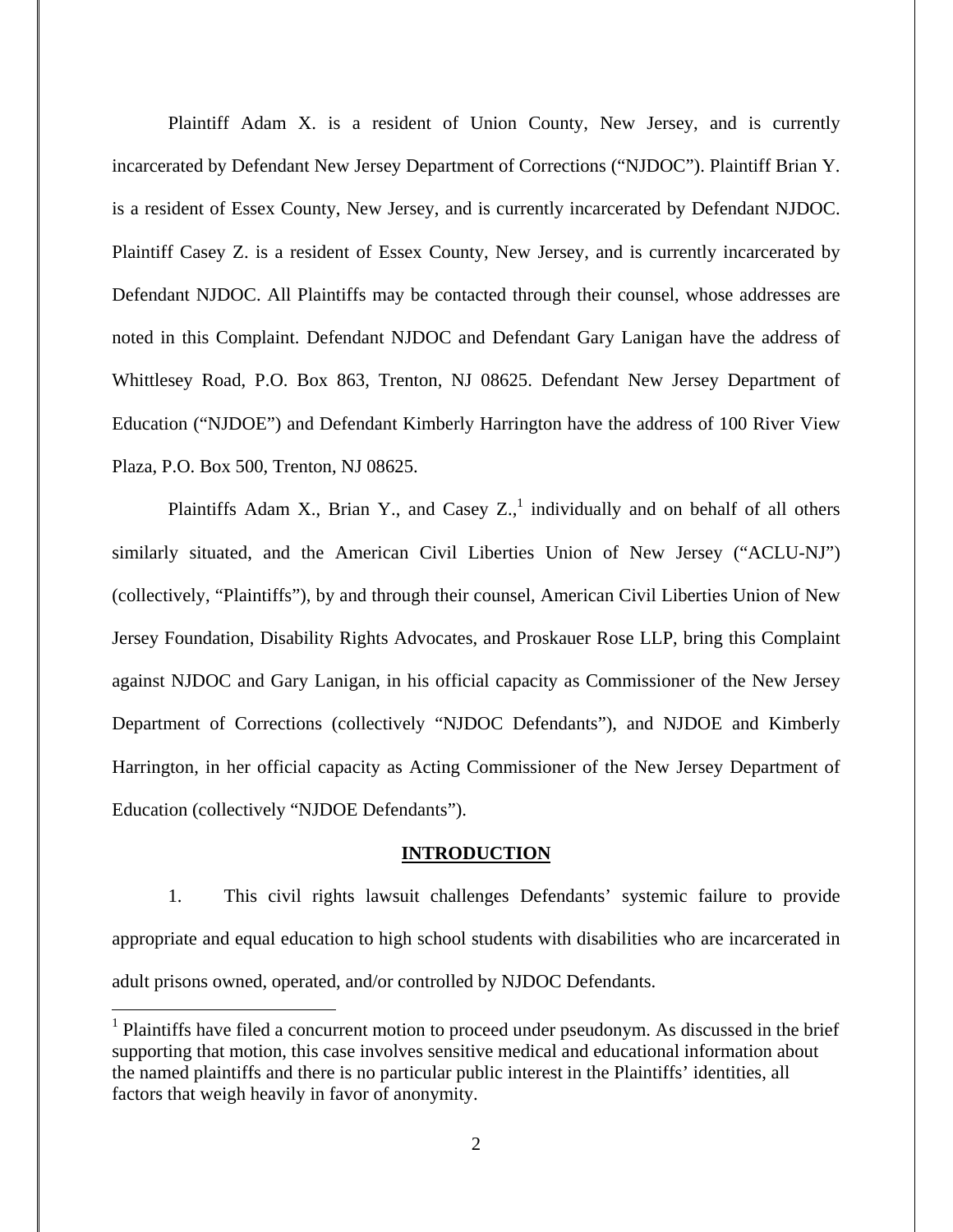2. The law is clear: Students with disabilities age twenty-one and younger<sup>2</sup> are entitled to special education and related services and to equal educational access though incarcerated in adult prisons. Defendants are obligated to provide and monitor the provision of this education.

3. Under the Individuals with Disabilities Education Act, 20 U.S.C. § 1400 *et seq.* ("IDEA"); Section 504 of the Rehabilitation Act of 1973, 29 U.S.C. § 794 ("Section 504"); and the New Jersey Civil Rights Act N.J.S.A. 10:6-1 *et seq.* ("NJCRA"), students with disabilities age twenty-one and younger who are held in adult correctional facilities are entitled to receive a free appropriate public education ("FAPE"), which includes special education and related services.

4. Defendants' legal obligations to students with disabilities do not stop with FAPE. In addition to IDEA and Section 504's FAPE requirements, students with disabilities are entitled to equal access<sup>3</sup> to education under Title II of the Americans with Disabilities Act, 42 U.S.C.  $\S$ 12101 *et seq.* ("ADA"), Section 504, and the New Jersey Law Against Discrimination ("NJLAD"), N.J.S.A. § 10:5-1, *et seq*. Under these legal mandates, students with disabilities cannot be denied the benefits of, or excluded from, participation in Defendants' educational services.

 $2$  Under New Jersey state law, students incarcerated in adult facilities are entitled to special education and related services until "the attainment of the  $21<sup>st</sup>$  birthday by June 30 of that school year. Students with disabilities attaining age 21 during the school year shall continue to be provided services for the balance of that school year." N.J.A.C. 6A:14-1.3.

<sup>3</sup> Equal access refers to the access guaranteed under the Americans with Disabilities Act ("ADA") and Section 504 of the Rehabilitation Act of 1973 ("Section 504"), as described in 28 C.F.R. § 35.130(b)(1) and the New Jersey Law Against Discrimination ("NJLAD"), N.J.S.A. § 10:5-1. Such access can be achieved through, among other things, reasonable modifications to policies, practices, and procedures; changes in methods of administration; revisions to eligibility criteria; and ensuring services are offered in the most integrated setting.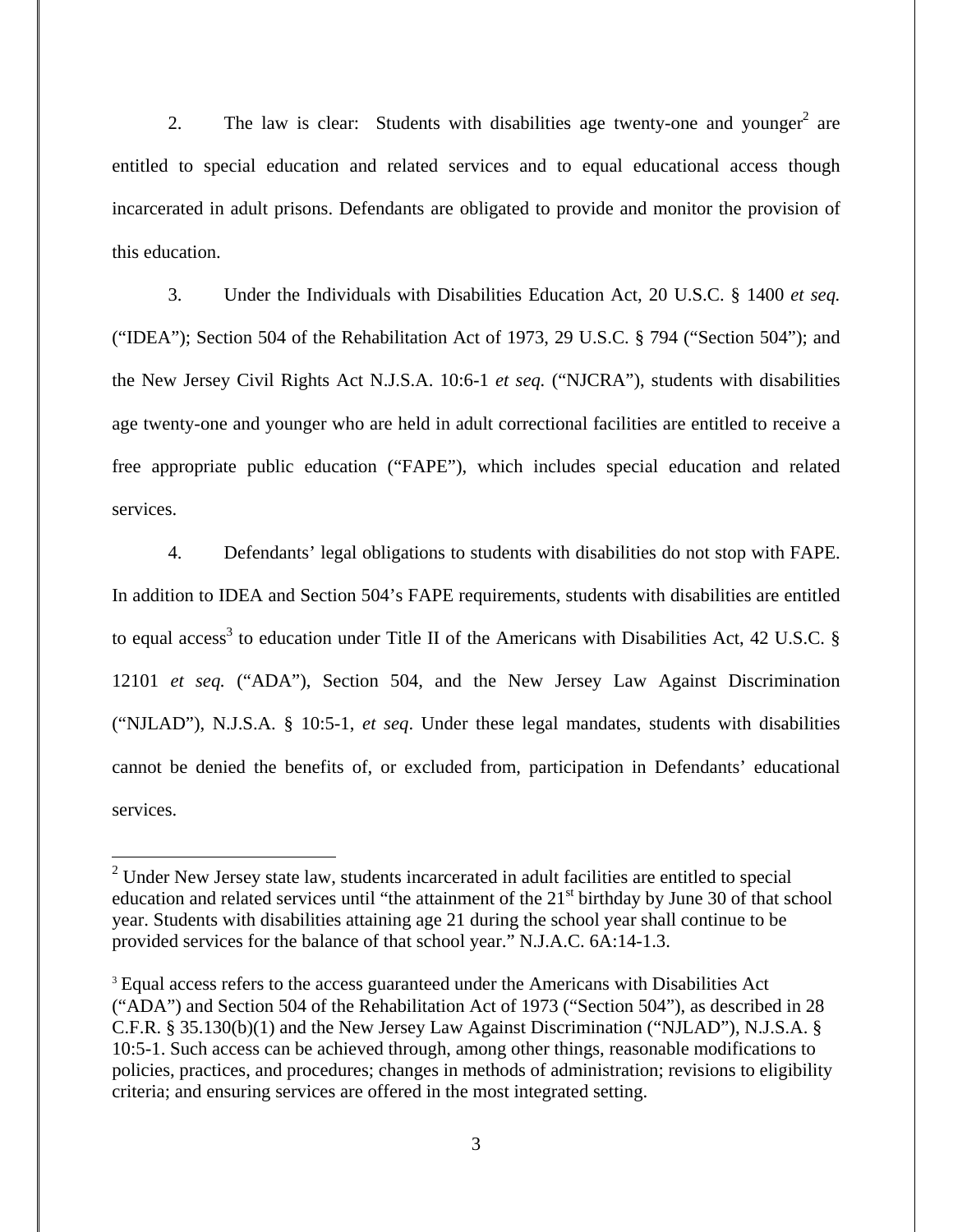5. Despite their legal obligations, NJDOC Defendants systemically fail throughout NJDOC's thirteen adult prisons to provide special education or related services and equal educational access for students with disabilities. As a result, these students are denied a free appropriate public education. NJDOC Defendants also fail to provide students with disabilities, because of their disabilities, the opportunity to equally and effectively participate in and benefit from the educational services and programs offered and overseen by NJDOC Defendants in NJDOC facilities.

6. NJDOC Defendants' failures are particularly egregious in the context of administrative segregation.<sup>4</sup> When NJDOC Defendants lock young people in administrative segregation, they deny them special education services as required by IDEA and Section 504 and equal access to education as required by the ADA and Section 504. Instead of receiving education in a classroom, young people in administrative segregation, if they receive any education at all, are provided with worksheets either in their cells or in a cage while an instructor watches from outside.

7. NJDOC Defendants' administrative segregation policies and practices have a disproportionate burden on the named plaintiffs and the class they represent, as young people are routinely sent to administrative segregation regardless of their disabilities—ignoring disabilityrelated behavior and the disability-specific consequences of such segregation. It is widely

<sup>&</sup>lt;sup>4</sup> The term "administrative segregation" refers to a practice commonly described as "solitary confinement." Inmates in administrative segregation are only provided with five hours of recreation a week, *see* N.J.A.C. 10A:5-3.13, and three opportunities a week to shave and shower. *See* N.J.A.C. 10A:5-3.6. The NJDOC regulations do not provide for regular face-to-face contact, unobstructed by cells, with medical professionals or other NJDOC staff outside of the aforementioned provisions. Effectively, individuals are deprived of equal human contact for the vast majority of their time while held in administrative segregation, leading to serious mental health risks. Plaintiffs use "lock-up" to refer to conditions similar to administrative segregation in facilities that do not have a designated administrative segregation unit and/or that may use practices identical to administrative segregation for periods of less than two weeks.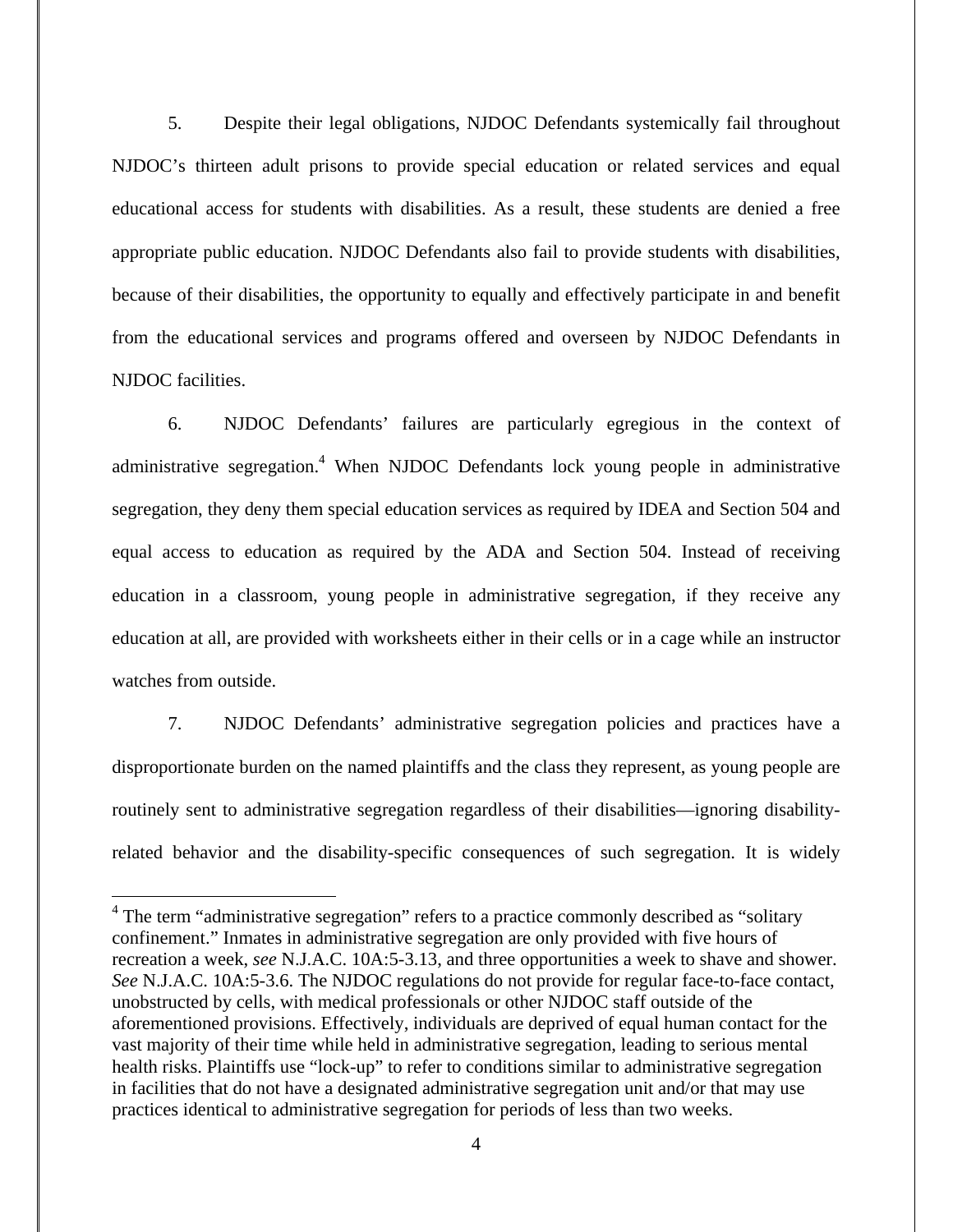accepted that administrative segregation exacerbates the kinds of disabilities Plaintiffs have.<sup>5</sup> Administrative segregation also results in students falling further behind in their education. Defendants have no procedures for bringing students up to speed on their schoolwork after they are released from administrative segregation, making it difficult for them to benefit from their education and attain high school diplomas. In fact, falling behind in schoolwork and thus, high school credits, wastes valuable time since students with disabilities are only entitled to special education and related services through the school year of their twenty-first birthday.

8. NJDOE Defendants are complicit in this discrimination, neglecting their obligations to provide guidance regarding, to administer federal funding for, and to monitor and ensure the provision of special education and related services in compliance with applicable federal and state law.

9. As described herein, the named plaintiffs entered NJDOC custody as teenagers, some with histories of receiving IDEA special education services and some qualifying for protection under the ADA and Section 504. NJDOC Defendants have failed to provide, and NJDOE Defendants have failed to ensure the named plaintiffs receive, services and education as required by these statutes.

10. By failing to provide appropriate special education and related services, and equal access to education, Defendants deny Plaintiffs and ACLU-NJ members their rights in violation of IDEA, ADA, Section 504, NJCRA, and NJLAD. These violations of detained students' civil

<sup>5</sup> Experts agree that locking young people with mental disabilities (such as ADHD, mood/personality disorders, and cognitive impairments) in administrative segregation worsens symptoms of their disabilities and does not serve as a deterrent for disability-related behavior. In addition to the direct harm administrative segregation causes, these effects also make placement in administrative segregation in the future more likely. *See, e.g.*, Stuart Grassian, *Psychiatric Effects of Solitary Confinement*, 22 WASH. U. J. L. & POL'Y 325 (2006); Craig Haney, *Mental Health issues in Long-Term Solitary and "Supermax" Confinement*, 49 CRIME & DELINQUENCY 124 (January 2003).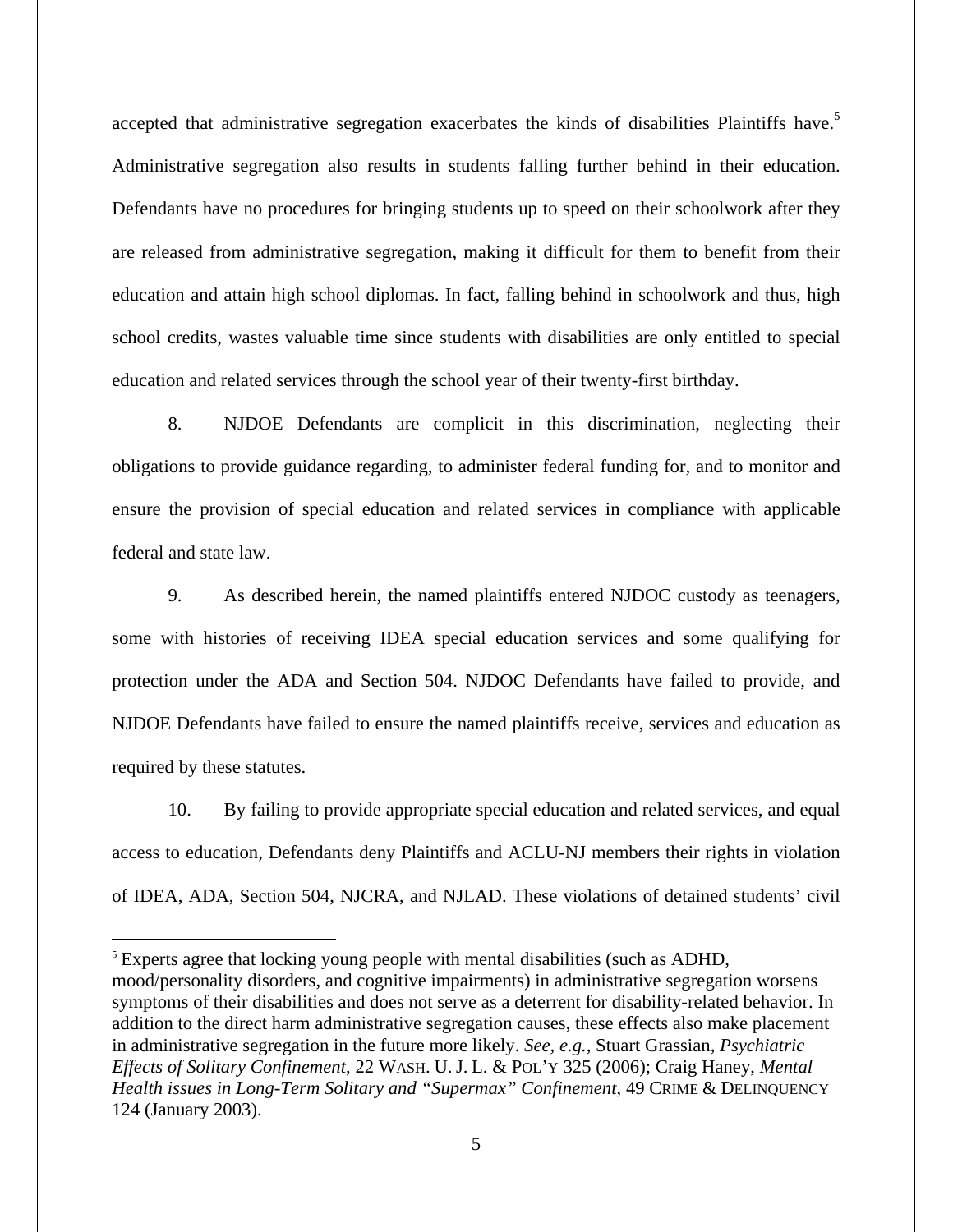rights and illegal deprivations of educational services at NJDOC facilities are rampant and widespread, yet Defendants have allowed these violations to persist.

11. Plaintiffs seek declaratory and injunctive relief on behalf of themselves and a class of similarly situated students ("Plaintiff Class") in the form of an order finding Defendants out of compliance with relevant laws and directing Defendants to comply with all relevant laws by providing a free appropriate public education and equal access to education for all students with disabilities in the custody of NJDOC. Such compliance requires Defendants to (1) abide by the substantive and procedural requirements of IDEA and Section 504 which include, *inter alia*, identifying and evaluating all students with disabilities under eighteen years of age in NJDOC custody, developing and implementing individual education programs ("IEPs") for eligible students, ensuring procedural protections for students with disabilities who face disciplinary measures, and providing FAPE regardless of discipline (including when students with disabilities are in administrative segregation); and (2) follow the non-discriminatory mandates of the ADA and Section 504 which include ensuring equal access to education and ensuring that students with disabilities are not disproportionately burdened by administrative segregation through, *inter alia*, making reasonable modifications, changing methods of administration, revising eligibility criteria, and providing an integrated setting. Plaintiffs also seek an award of reasonable attorneys' fees and costs under applicable law and request any other relief the Court deems appropriate.

12. Plaintiffs have suffered and continue to suffer irreparable harm as a result of Defendants' ongoing refusal to meet the needs of students with disabilities in NJDOC facilities, and will continue to suffer further irreparable harm unless and until the Court grants declaratory and injunctive relief against Defendants to remedy the ongoing illegal treatment of and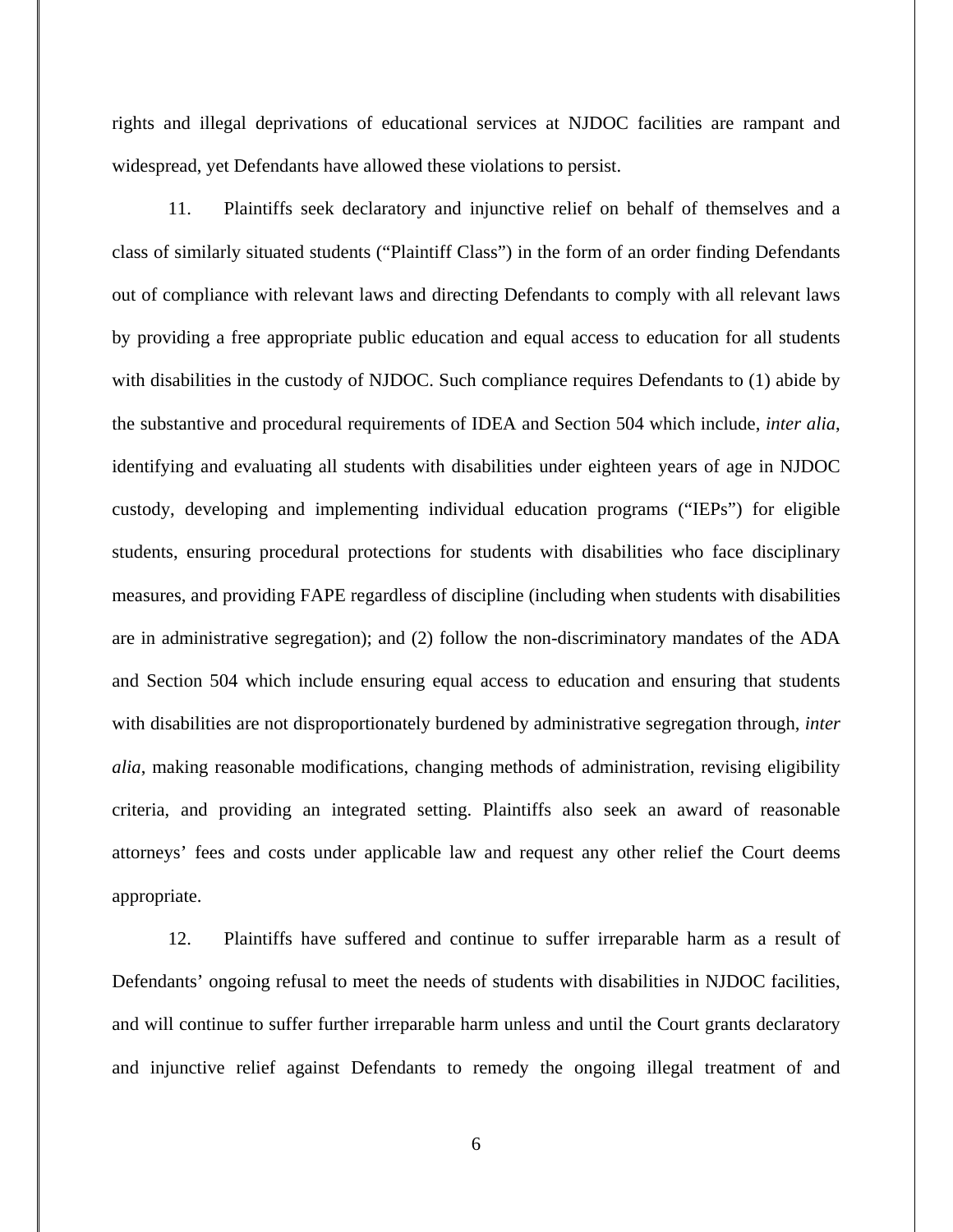discrimination against students with disabilities at NJDOC facilities, and to ensure that the rights of students with disabilities are not violated.

#### **JURISDICTION AND VENUE**

13. Plaintiffs bring claims under the Individuals with Disabilities Education Act, 20 U.S.C. § 1400 *et seq*.; Title II of the Americans with Disabilities Act, 42 U.S.C. § 12101 *et seq.*; Section 504 of the Rehabilitation Act, 29 U.S.C. § 794; the New Jersey Civil Rights Act, N.J.S.A. 10:6-1 *et seq.*; and the New Jersey Law Against Discrimination, N.J.S.A. 10:5-1 *et seq*.

14. This Court has jurisdiction over the action pursuant to 28 U.S.C. §§ 1331, 1343(a)(3), and 1343(a)(4) as this is a civil action arising under the laws of the United States. This Court has jurisdiction over the supplemental claims arising under New Jersey state law pursuant to 28 U.S.C. § 1367(a).

15. Venue is proper for the United States District Court for the District of New Jersey pursuant to 28 U.S.C § 1391 (a), (b), and (c) because the claims arose in this district and the parties reside in this district.

### **PARTIES**

16. Plaintiff Adam X. is a nineteen-year-old citizen of the United States, currently incarcerated at Garden State Youth Correctional Facility ("Garden State").

17. Adam X. has been detained in NJDOC facilities since August of 2015, when he was eighteen.

18. Adam X. has been diagnosed under an IDEA disability category that his IEP describes as "emotionally disturbed." Adam X. also has been diagnosed with attention deficit hyperactivity disorder ("ADHD"). These impairments substantially limit one or more of his major life activities, making him an individual with a disability. He is currently incarcerated at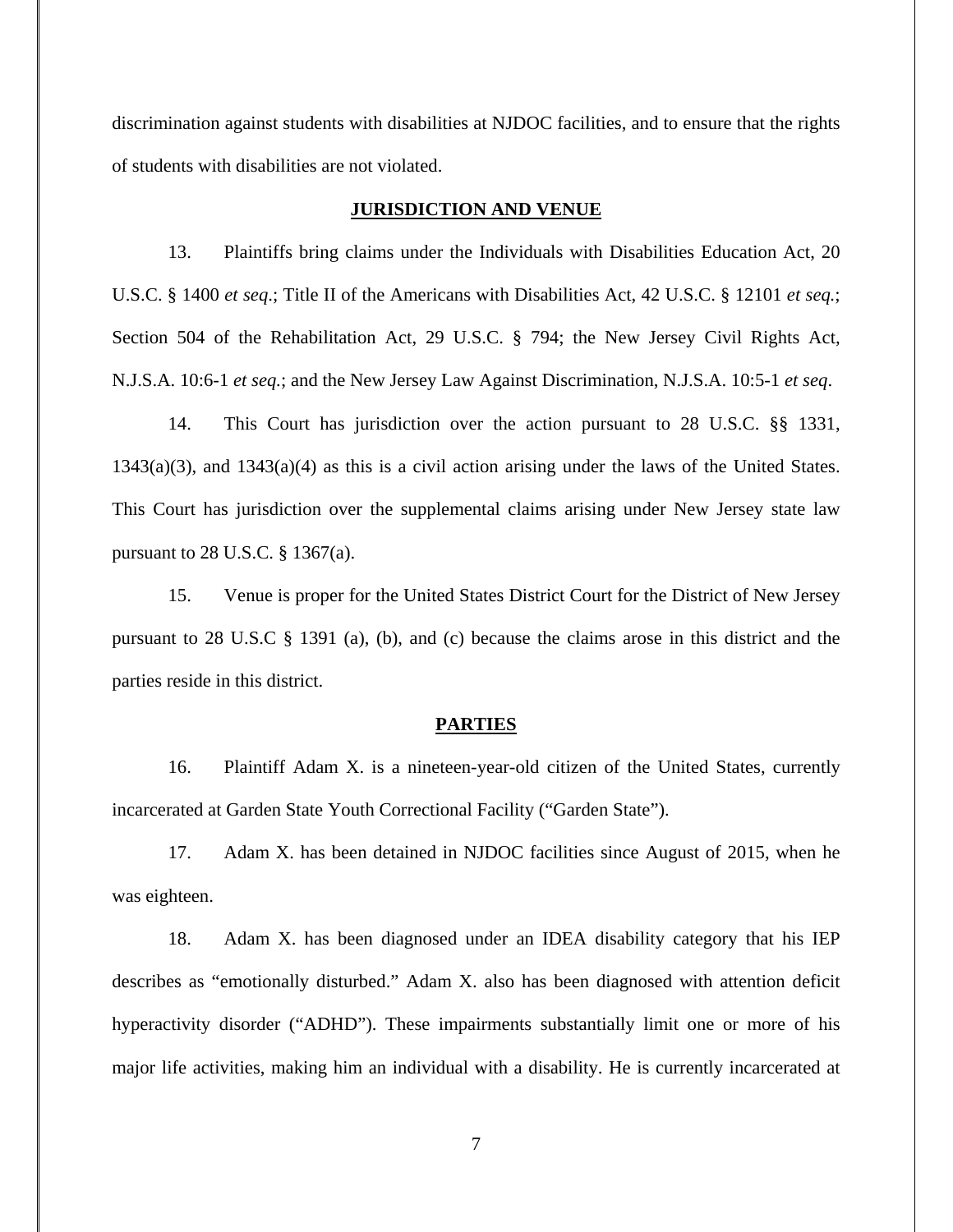Garden State and so NJDOC Defendants are responsible for providing educational services to him.

19. Plaintiff Brian Y. is a nineteen-year-old citizen of the United States, currently incarcerated at Garden State.

20. Brian Y. has been detained in NJDOC facilities since August of 2013, when he was under the age of eighteen.

21. Brian Y. has been diagnosed with oppositional defiant disorder, impulse control disorder, ADHD, and adjustment disorder. These impairments substantially limit one or more of his major life activities, making him an individual with a disability. He is currently incarcerated at Garden State and so NJDOC Defendants are responsible for providing educational services to him.

22. Plaintiff Casey Z. is a twenty-one-year-old citizen of the United States, currently incarcerated at New Jersey State Prison ("NJSP").

23. Casey Z. has been detained in NJDOC facilities since July of 2015, when he was nineteen.

24. Casey Z. has been diagnosed with a specific learning disability, ADHD, an adjustment disorder, a conduct disorder, and has a history of exposure to lead at elevated levels. These impairments substantially limit one or more of his major life activities, making him an individual with a disability. He is currently incarcerated at NJSP and so NJDOC Defendants are responsible for providing educational services to him.

25. Organizational plaintiff American Civil Liberties Union of New Jersey is a private, non-profit, non-partisan membership organization dedicated to the principle of individual liberty embodied in the Constitution. Founded in 1960, the ACLU-NJ has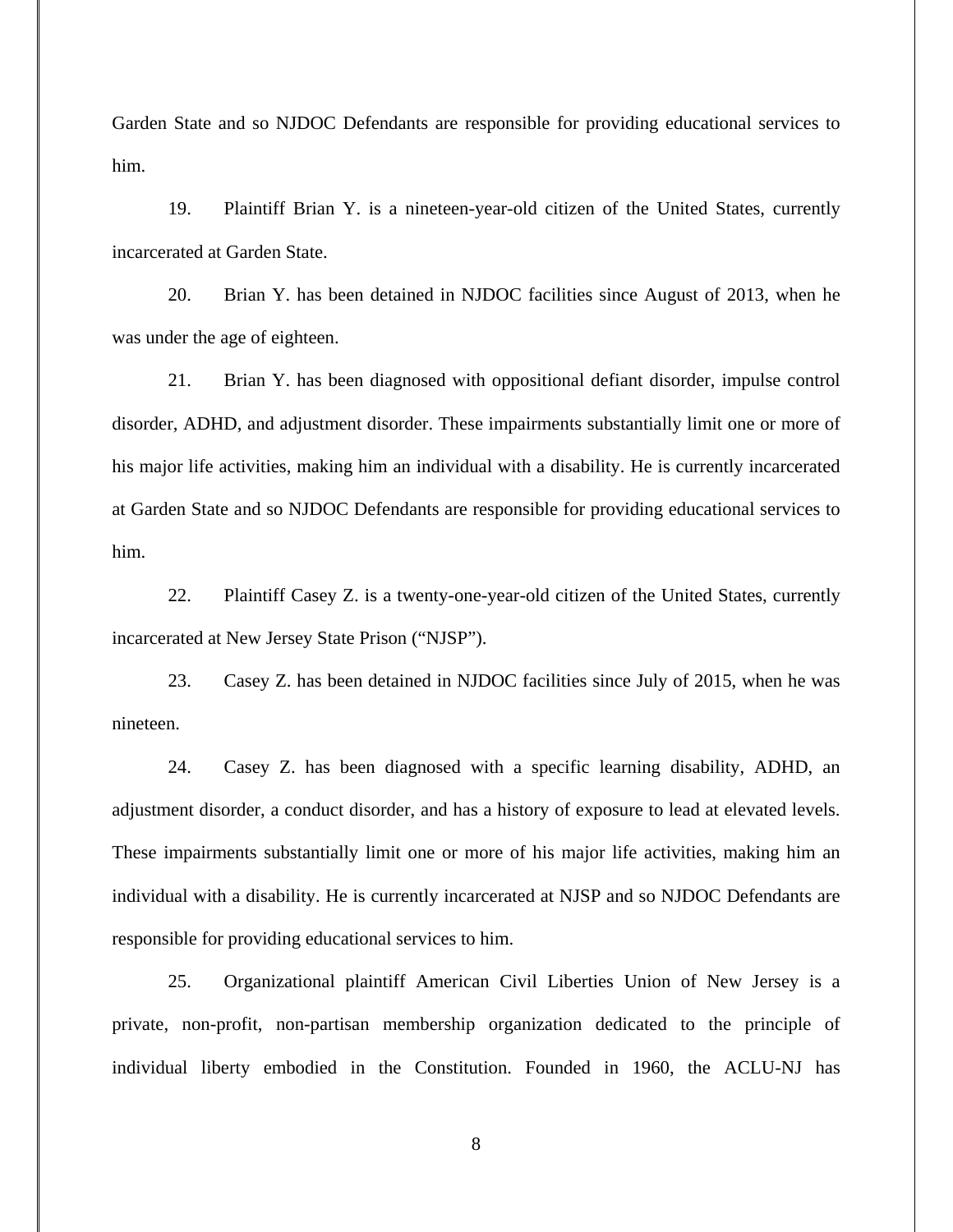approximately 14,000 members and donors in New Jersey and tens of thousands of supporters across the state. Its office is located in Newark, New Jersey. The ACLU-NJ is the state affiliate of the American Civil Liberties Union, which was founded in 1920 for identical purposes, and is composed of hundreds of thousands of members and supporters nationwide. Among the organizational interests of the ACLU-NJ is ensuring access to education for all New Jerseyans, including incarcerated young people.

26. The ACLU-NJ suffered injury to the organization by expending significant resources due to Defendants' actions and inactions. By failing to follow or comply with federal and state education laws, Defendants have forced ACLU-NJ to advocate for the rights of incarcerated individuals who are being denied education. Also, by failing to account for disability in its policies and procedures, NJDOC Defendants have forced ACLU-NJ to engage in policy advocacy to eliminate solitary confinement for the most vulnerable populations, including young people with disabilities. The ACLU-NJ also has members who have suffered injury due to Defendants' actions and inactions. These members are incarcerated young people in adult prisons who are denied special education and equal access to education and who have been locked in administrative segregation regardless of their disabilities. Members also include parents of young people with disabilities who can pursue, on behalf of their children, claims for denial of special education and equal access to education.

27. Defendant New Jersey Department of Corrections is a New Jersey state agency located in Trenton, New Jersey. NJDOC contains the Office of Educational Services ("OES"), a subdivision of NJDOC's Division of Programs and Community Services, which is responsible for providing special education services to all eligible students age twenty-one and younger in NJDOC custody.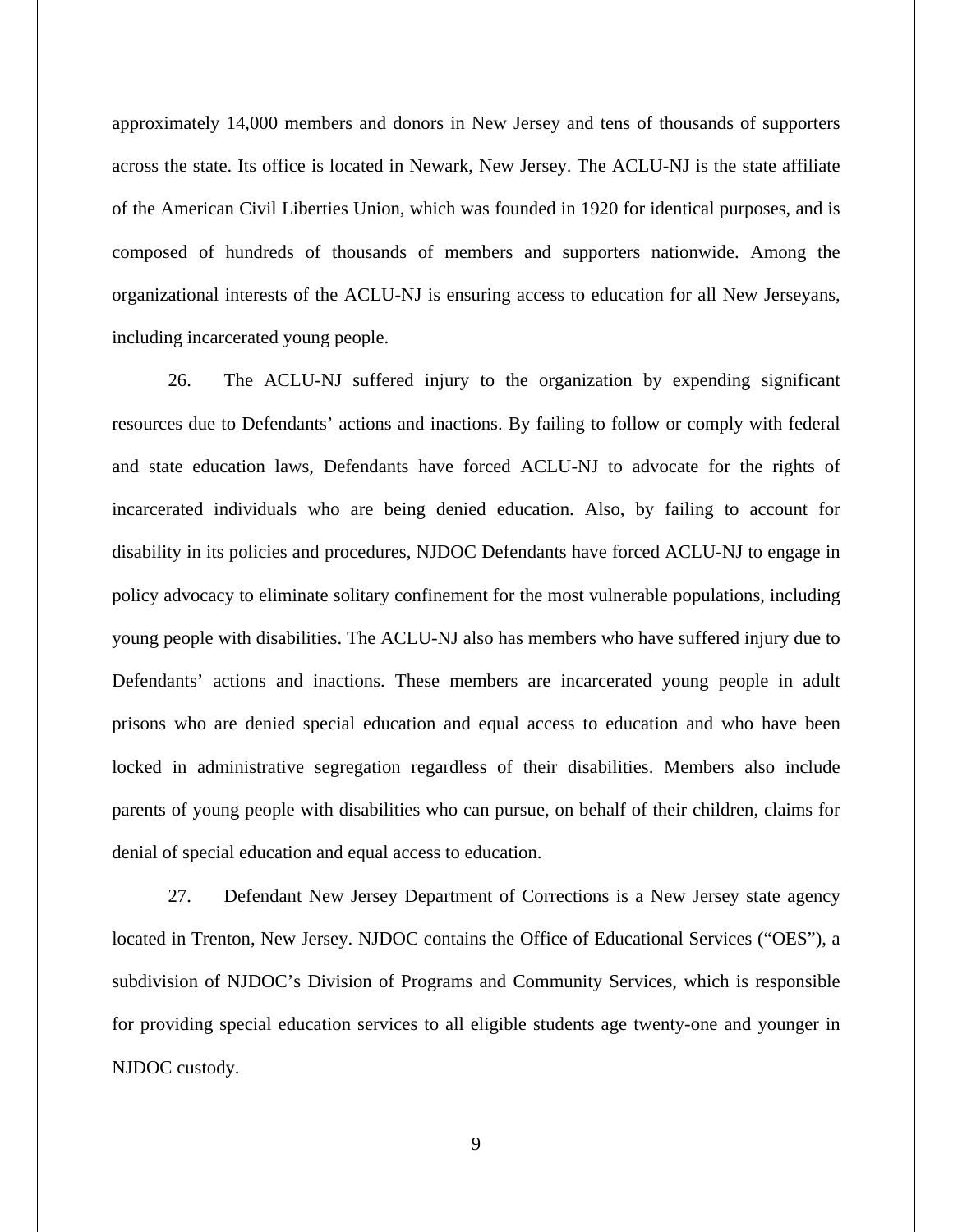28. Defendant Gary Lanigan is Commissioner of NJDOC and is sued in his official capacity.

29. Defendant New Jersey Department of Education is a New Jersey state agency located in Trenton, New Jersey. NJDOE contains the Office of Special Education Programs ("OSEP"), which is responsible for overseeing the provision of special education in New Jersey.

30. Defendant Kimberley Harrington is the Acting Commissioner of NJDOE and is sued in her official capacity.

### **CLASS ALLEGATIONS**

31. Plaintiffs bring this action individually and on behalf of all persons similarly situated pursuant to Fed. R. Civ. P. 23(a) and (b)(2).

32. The class consists of all people, age twenty-one and younger, with mental disabilities who are currently detained or who will be detained at NJDOC facilities, where "mental disabilities" is defined to include all those mental disabilities enumerated under IDEA and any mental impairment that substantially limits a major life activity consistent with the ADA and Section 504 of the Rehabilitation Act ("Plaintiff Class").

33. The persons in the class are so numerous that joinder of all such persons is impracticable and the disposition of their claims in a class action is a benefit to the parties and to the Court. Indeed, Plaintiffs maintain that the class of persons consists of hundreds of youth. According to publicly available information on NJDOC's website, there are approximately 798 young people age twenty-one and younger in NJDOC facilities. In the 2015-2016 school year, approximately 96 students (about 12% of students age twenty-one and younger) in NJDOC custody were considered eligible for special education. This number is likely a gross undercount. Estimates of the percentage of youth in detention facilities who require either an IEP or a Section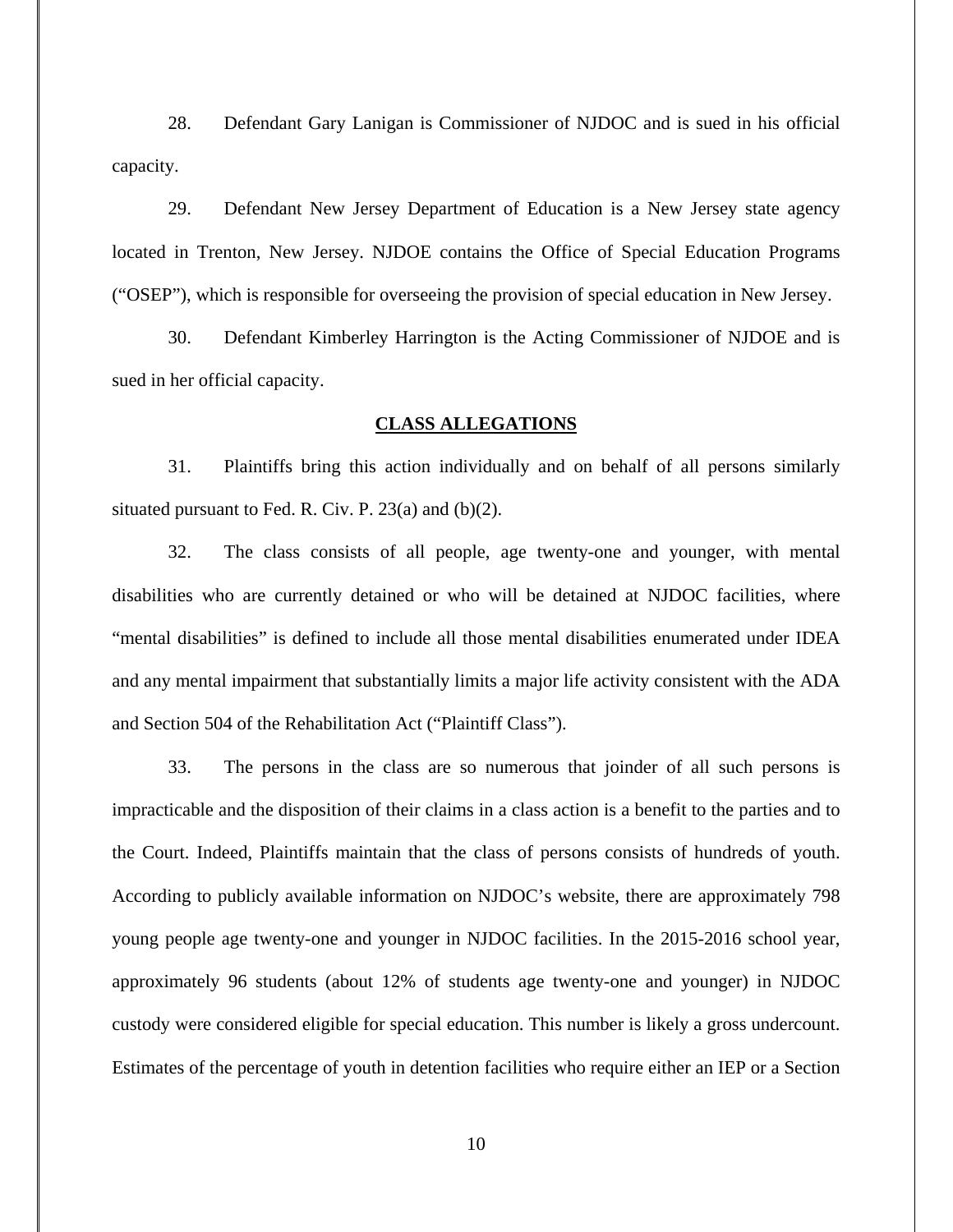504 Plan can be as high as 70%. The Juvenile Justice Commission ("JJC"), the other agency in New Jersey charged with providing education to incarcerated young people, serves a population similar in age to the putative class (60% of people in JJC custody are eighteen or over). The JJC reports that approximately 42% of students in its custody have been diagnosed as having special education needs. Extrapolating from that percentage, approximately 335 students age twenty-one and younger in NJDOC facilities likely have been or should have been diagnosed as having special education needs before entering NJDOC custody. Plaintiffs maintain that many detained youth who have a disability have not been identified as such because of Defendants' failure to fulfill their obligations under federal and state laws to obtain students' records in a timely manner; to locate, identify, and assess youth suspected of having a disability; and to provide services to those students who already had an IEP when they entered NJDOC custody.

34. Moreover, this is a fluid class because the population within NJDOC facilities changes frequently and not all class members can be specifically identified.

35. There are questions of law and fact common to the class. All individuals are subject to the same conditions, the legality of which will be determined under IDEA, the ADA, Section 504, NJCRA, and NJLAD.

36. The claims of the Plaintiffs are typical of the claims of the class. Plaintiffs have been and are being denied their legal right to a free appropriate public education and to equal educational access.

37. Plaintiffs will fairly and adequately protect the interests of the class. There are no conflicts between the Plaintiffs and other class members. Plaintiffs have retained counsel experienced in class action litigation relating to education, special education, and the civil rights of persons with disabilities.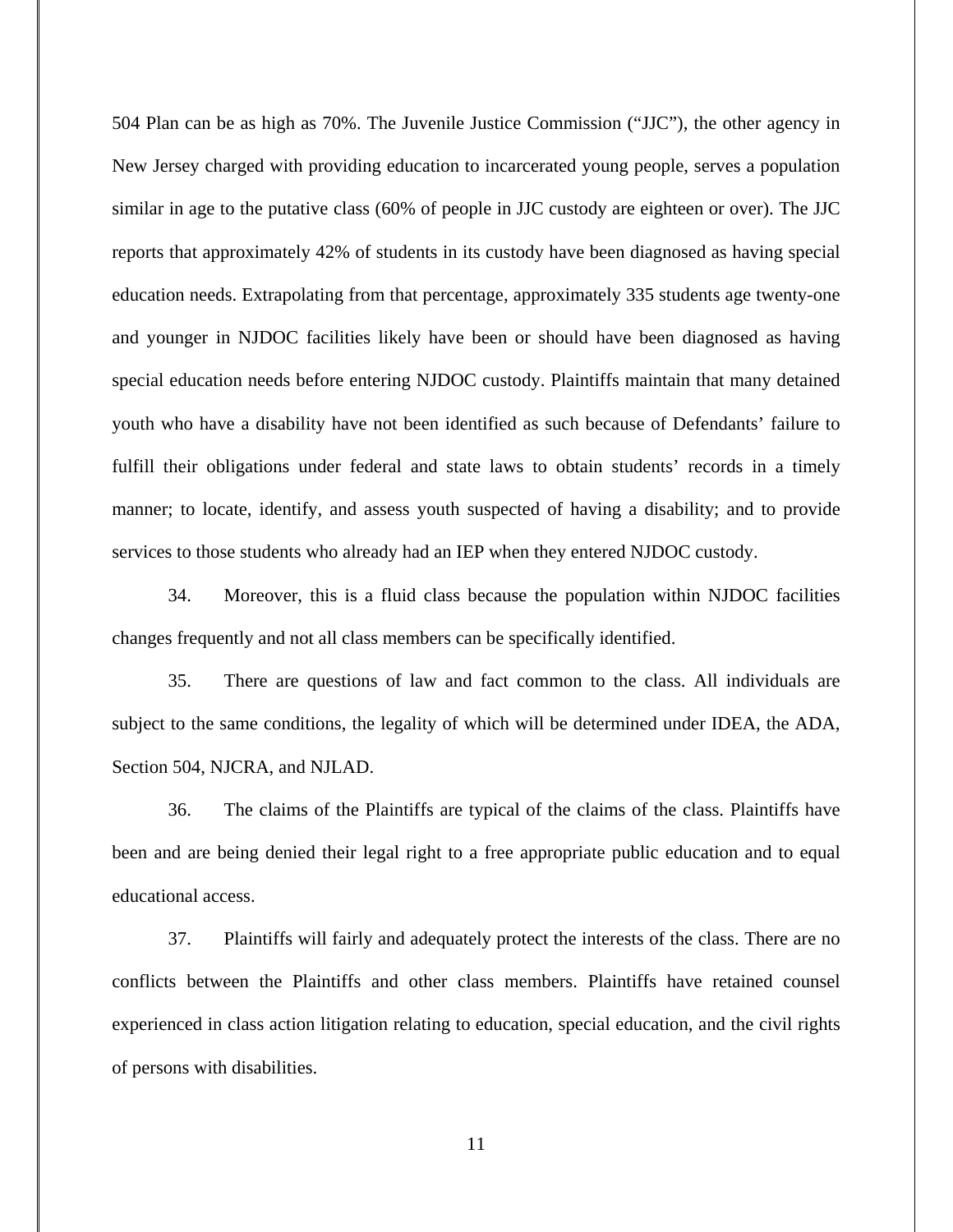38. Defendants have acted and/or failed to act on grounds generally applicable to the class as a whole, thereby making appropriate final declaratory and injunctive relief with respect to the class as a whole.

39. Plaintiffs cannot exhaust their educational due process administrative remedies, pursuant to IDEA, because it is both futile and impossible to do so. Exhaustion through individual due process claims in the Office of Administrative Law is impossible because the harms that the individual plaintiffs allege and the remedies they seek are systemic. Systemic deficiencies are not capable of review in a particular student's due process claim, nor is systemic relief available as a remedy in such a case. Thus, an effort to exhaust for the individual plaintiffs would be futile. Additionally, it is impossible for ACLU-NJ to exhaust its claims for the organizational harms it has suffered through the Office of Administrative Law.

## **FACTUAL ALLEGATIONS**

### *State of New Jersey Department of Corrections*

40. Defendant NJDOC operates thirteen adult correctional facilities throughout the state of New Jersey.

41. According to its website, NJDOC describes ten facilities, collectively, as the Prison Complex: NJSP, Central Reception and Assignment Facility ("CRAF"), East Jersey State Prison, Bayside State Prison, Mid-State Correctional Facility (temporarily closed for renovation), Southern State Correctional Facility, Northern State Prison ("Northern State"), South Woods State Prison, Edna Mahan Correctional Facility for Women, and the Adult Diagnostic and Treatment Center (a facility for adult male sex offenders).

42. As of January 4, 2016, 14,396 people resided in Prison Complex facilities.

43. NJDOC describes three facilities as the Youth Correctional Complex: Garden State, Albert C. Wagner Youth Correctional Facility ("Wagner"), and Mountainview Youth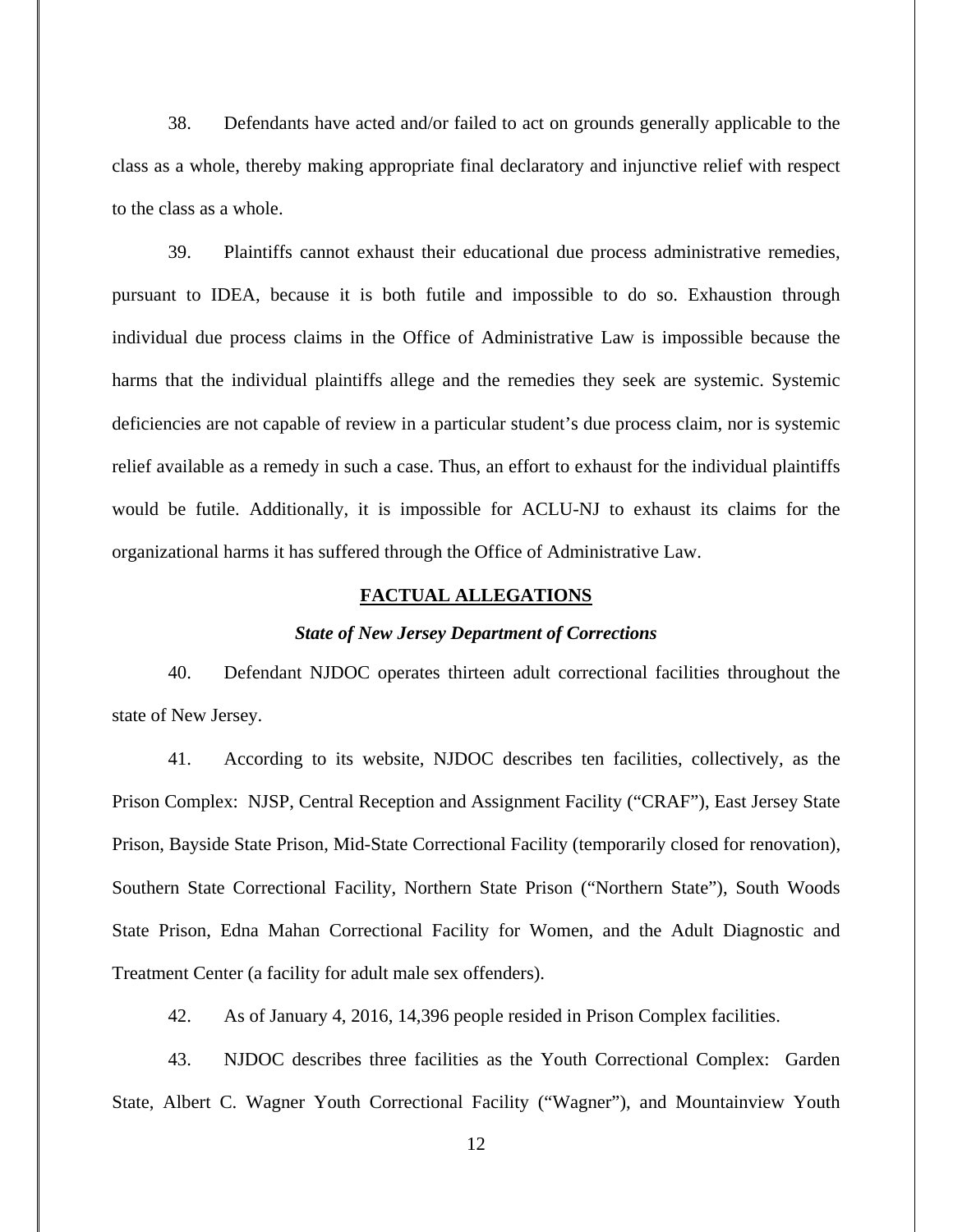Correctional Facility ("Mountainview").

44. As of January 4, 2016, 2,973 people resided in the Youth Correctional Complex **facilities** 

45. Currently, people age twenty-one and younger reside in all facilities, except Bayside State Prison, but because housing decisions are based on NJDOC's institutional and security interests, and prisoners have no right to a particular housing assignment, students age twenty-one and younger can be moved to any NJDOC prison while serving their sentences, and so compliance with special education laws is required on a system-wide basis.

# **Educational Policies and Practices at New Jersey Department of Corrections Facilities**

46. The Office of Educational Services, an NJDOC subdivision of the Division of Programs & Community Services, is charged with carrying out NJDOC's responsibility to provide educational services. According to NJDOC's website, OES's mission "is to provide student inmates with academic, vocational and life-skills programming. … Staff members supervise, support and ensure delivery of educational services, including law library services." Additionally, the OES section of NJDOC's website states that OES must "ensur[e] that all available funding is allocated, distributed and utilized," including funds collected from Direct State Appropriations, State Facilities Education Act ("SFEA"), Title I Neglected and Delinquent, and the Individuals with Disabilities Education Act Part B.

47. NJDOC, through OES, operates the High School Diploma Program. As part of the High School Diploma Program, according to the OES section of NJDOC's website, "[a]ll youth offenders under the age of twenty, as well as those under age twenty-one with an Individualized Education Plan (IEP), are provided traditional high school coursework, including mathematics, social studies, language arts, science and enrichment classes. Students earn credits from their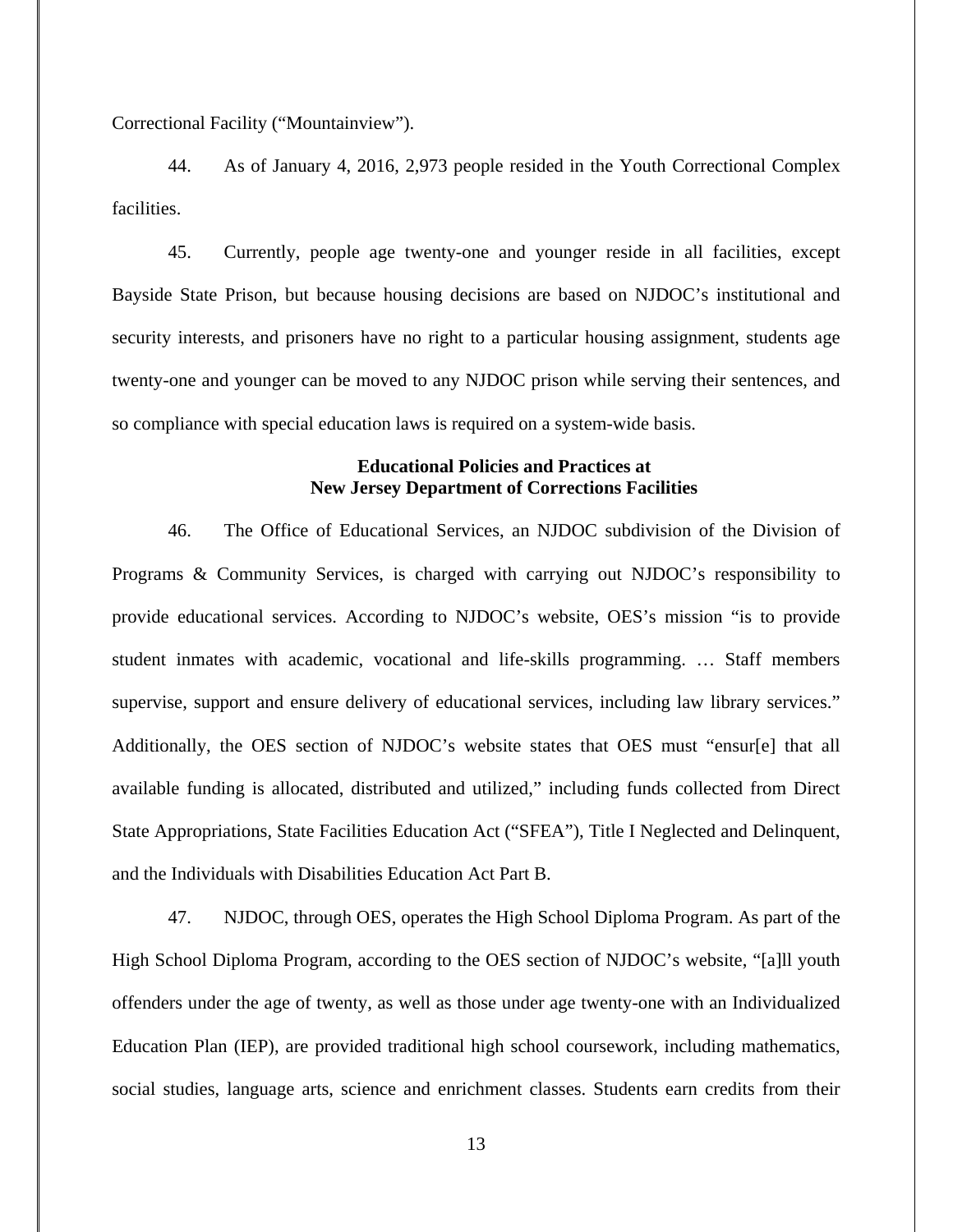home school districts toward fulfillment of their high school diplomas. Youth students are mandated to complete such coursework until they reach an ineligible age."

48. NJDOC administers the Test of Adult Basic Education ("TABE") to students entering its facilities. After NJDOC places the students in classes based on their TABE scores, they are tested again after sixty hours of instruction to measure any educational gains.

# **Special Education and Equal Educational Access Requirements for Youth with Disabilities at New Jersey Department of Corrections Facilities**

49. Together, IDEA, Section 504, and NJCRA require NJDOC Defendants to provide students with disabilities age twenty-one and younger with a free appropriate public education.

50. As part of their obligation to provide FAPE, NJDOC Defendants must, among other things: (1) identify, locate, and evaluate all students with disabilities in their custody who are under eighteen years old per the "Child Find" requirement under IDEA and Section 504; (2) develop and implement appropriate IEPs for students with disabilities; (3) provide "comparable services" to all students who enter their custody already eligible for special education; (4) offer a "continuum of alternative placements" to meet the needs of students with disabilities; (5) provide education in the least restrictive environment appropriate; (6) provide procedural protections, including "manifestation determinations," for students with disabilities who face disciplinary measures – including placement in administrative segregation – to ensure that they are not being disciplined for behavior that is a manifestation of their disability; (7) provide "transition services" for plans following graduation; and  $(8)$  continue to provide FAPE when students with disabilities face a "change in placement," including being placed in administrative segregation.

51. In addition to their obligation to provide FAPE to all eligible students with disabilities, the ADA and Section 504 require NJDOC Defendants to provide all eligible students with disabilities equal access to education by, *inter alia*: (1) making reasonable modifications in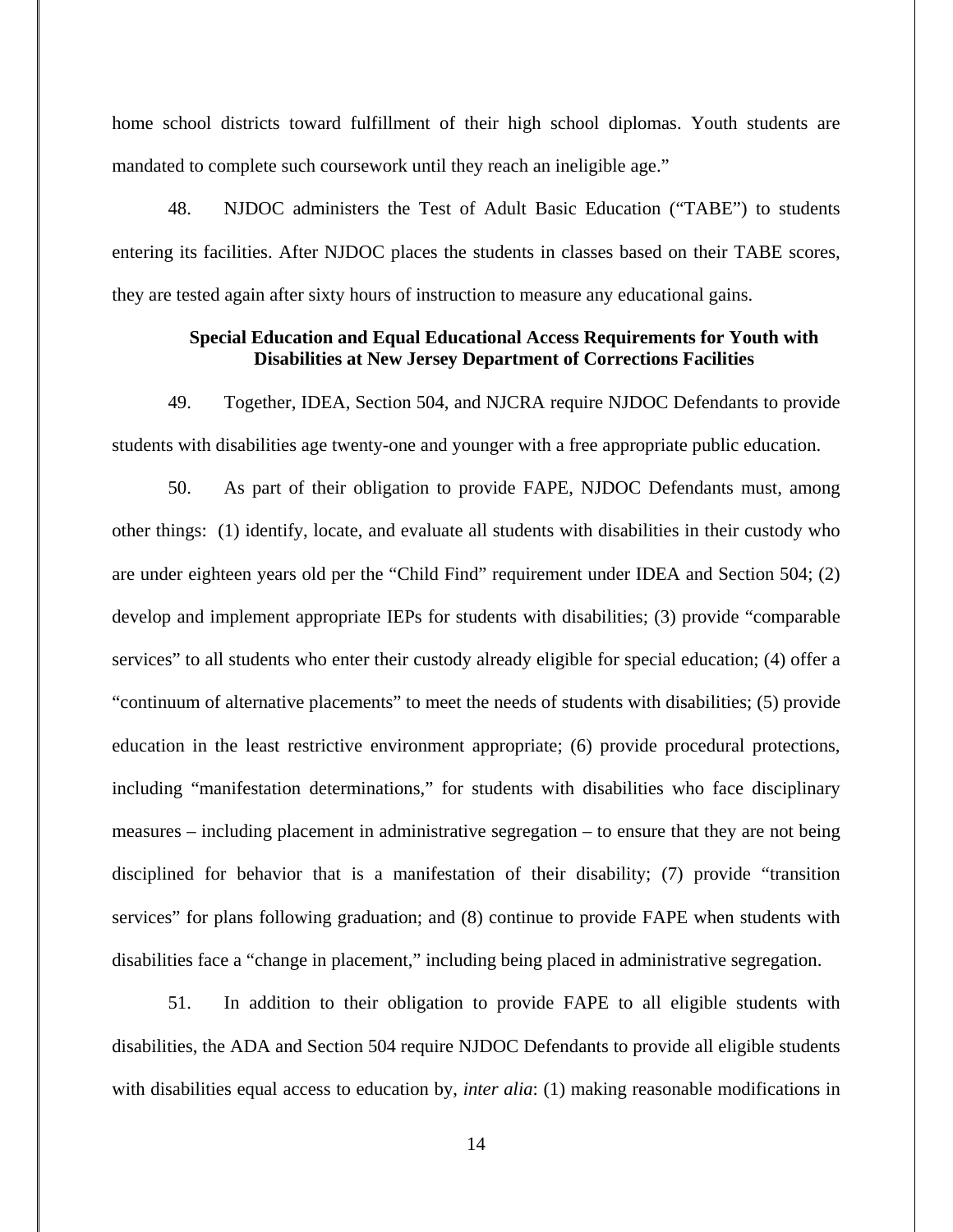their policies, practices, and procedures; (2) changing methods of administration; (3) revising eligibility criteria; and (4) providing an integrated setting. These remedial steps would require NJDOC Defendants, at a minimum, to identify and track students with disabilities, to inquire into whether behaviors leading to discipline are disability-related, and to ensure that students with disabilities are not disproportionately burdened by administrative segregation.

52. New Jersey education regulations additionally require that NJDOC Defendants provide all students who are not eligible for special education services (*i.e.* general education students) with an individualized program plan  $("IPP")^6$  within 30 calendar days of their placement in NJDOC's custody.

## **Systemic Failure of New Jersey Department of Corrections to Comply with the Law**

53. NJDOC Defendants systemically fail to fulfill their legal obligations under federal and state laws from the time young people with disabilities enter their custody. Indeed, NJDOC's spending plan under the State Facilities Education Act allocated no money to education at Wagner, Northern State, or NJSP. The individual plaintiffs, who all have special educational needs, have resided or currently reside at all three of these facilities.

## Failure to Comply with IDEA, Section 504, and NJCRA

54. Defendants systemically fail in their Child Find duties pursuant to IDEA and Section 504. Child Find requires NJDOC Defendants to locate, identify, and evaluate individuals with disabilities regardless of whether previous school records indicate a need for special education or reasonable modifications. NJDOC Defendants do not take these required steps, and only provide special education services to students who are already identified as having a disability when they enter NJDOC custody.

<sup>&</sup>lt;sup>6</sup> An IPP is not the same as an IEP. An IPP is for general education students and an IEP is for special education students and required under IDEA.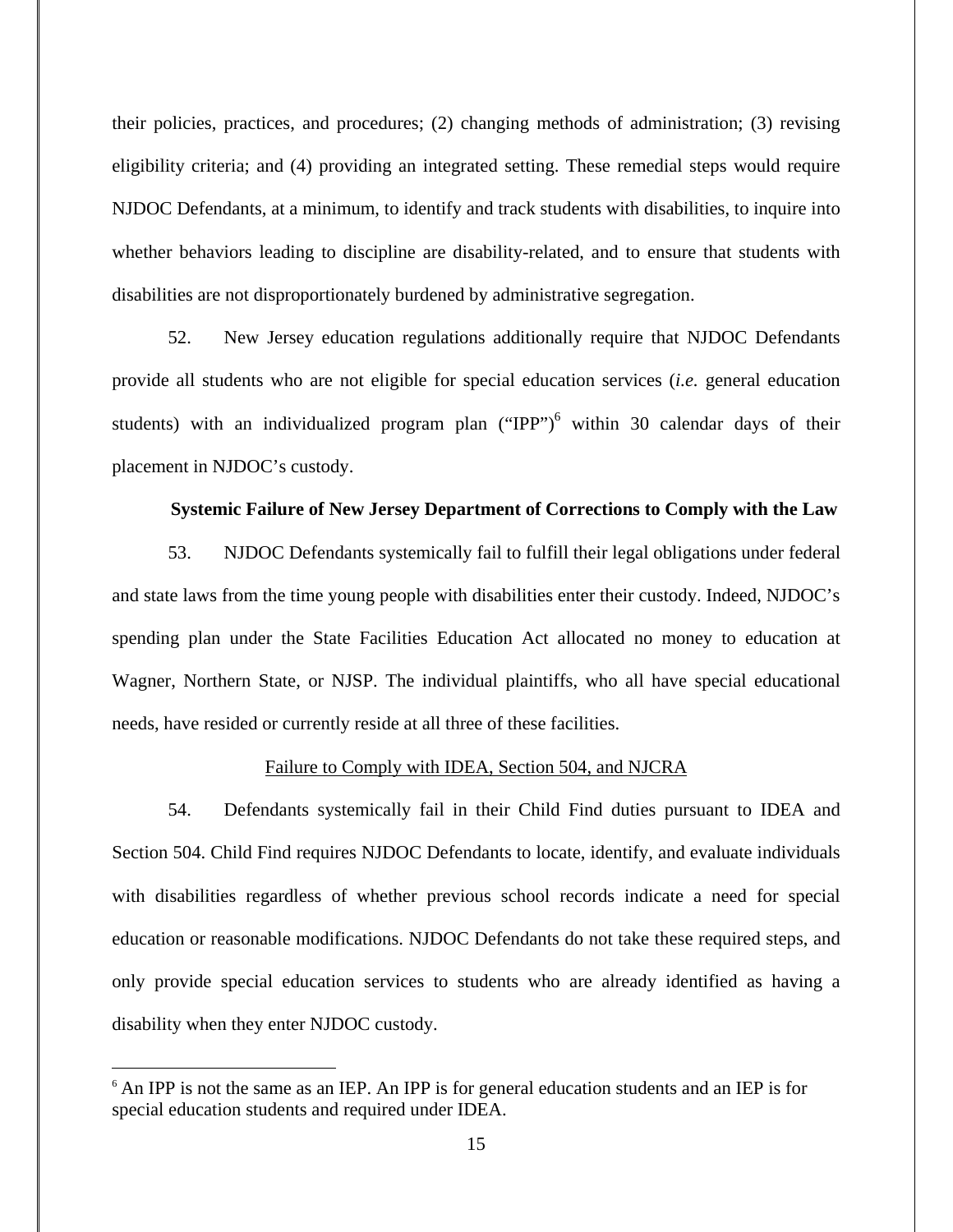55. For students who were already identified as eligible for special education services when they entered custody, NJDOC Defendants systemically fail to provide the individualized educational services that these students are entitled to under the law.

56. NJDOC Defendants routinely place students of different ages and ability levels in a single classroom with only one teacher, disregarding the requirements laid out in students' IEPs. As a result, teachers provide direct instruction sporadically and fail to differentiate instruction to meet each student's individual needs. Teachers are rarely certified to teach special education or qualified to teach the variety of subjects they are teaching. Much of students' work in NJDOC classrooms consists of independently completing worksheets.

57. NJDOC Defendants fail in a number of different ways to develop and implement appropriate IEPs for students with disabilities. NJDOC Defendants do not provide specialized academic instruction to students with disabilities for the required amount of time called for in those students' IEPs. Indeed, when students with disabilities have difficulty on their worksheets, NJDOC teachers routinely encourage them to ask other inmates for help rather than provide the special education and related services laid out in students' IEPs.

58. Students with disabilities who come from special day classes or non-public schools that provide full-time special education instruction and related services typically received 300 minutes of specialized academic instruction in those settings. When these students enter NJDOC custody, Defendants greatly reduce the amount of specialized instruction without explanation.

59. NJDOC Defendants fail to provide transition services to young people with IEPs who will leave NJDOC custody before the June following their twenty-first year. These transition services are intended to assist young people in developing a plan for their post-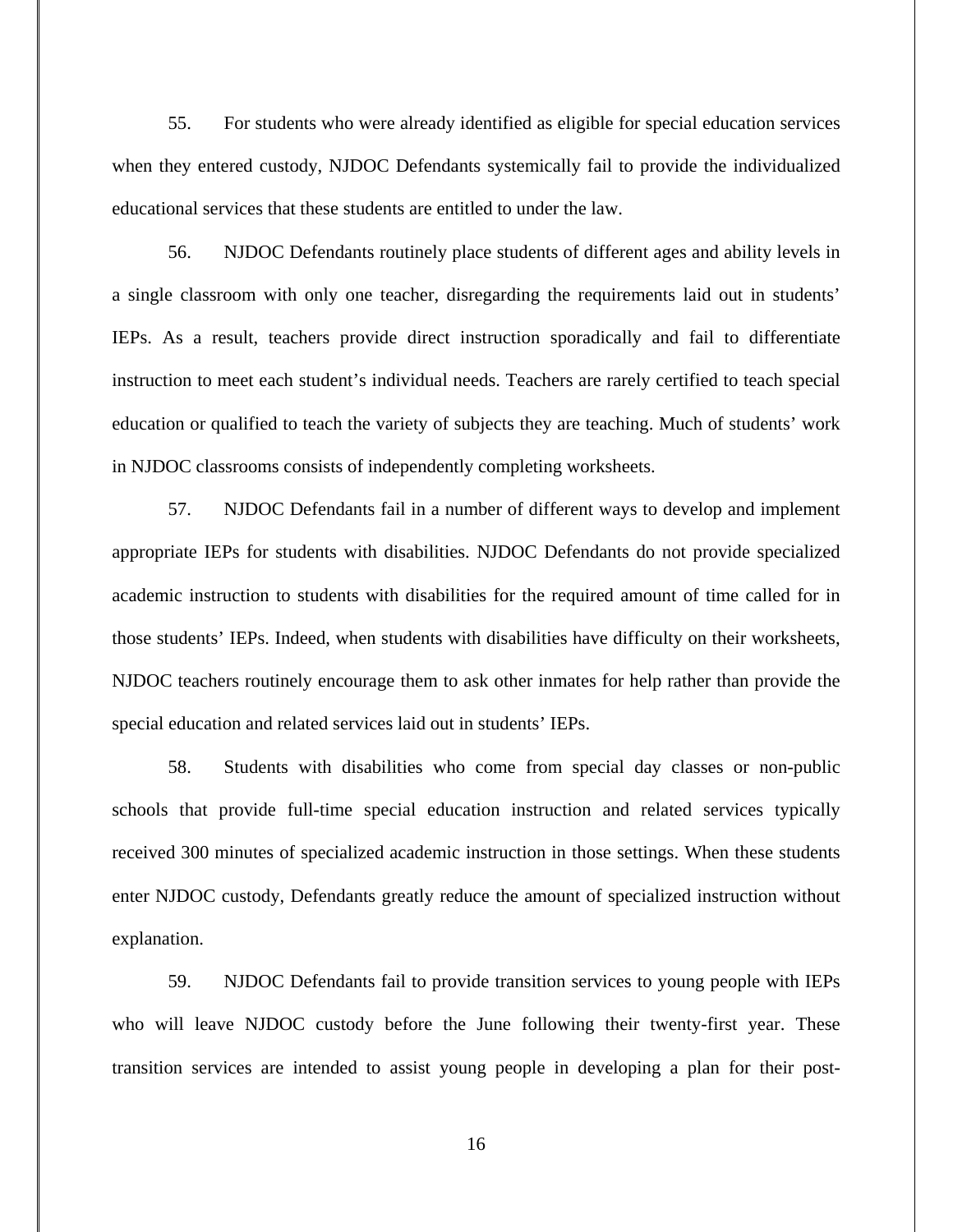secondary education or vocation.

60. NJDOC Defendants also fail to provide the continuum of alternative placements required under the law. A continuum of alternative placements means that NJDOC Defendants must provide a range of educational environments that offer varying degrees and forms of special education (*e.g.*, in-class one-on-one tutoring, full-time special education class). In some facilities, such as NJSP, there have been long periods where the only classroom was a GED classroom. In other facilities, such as Garden State, though NJDOC Defendants may provide what they describes as special education classes, those classes do not in fact provide special education, for the reasons described herein.

61. NJDOC Defendants also fail to provide education to students in the least restrictive environment appropriate. The least restrictive environment requirement ensures that young people with disabilities will not be segregated in their education, unless appropriate for the provision of special educational services.

62. Because of the lack of placements at NJDOC, students coming from a nongeneral education setting cannot possibly receive comparable services, because putting such a student in a general education setting after he or she was, for instance, previously placed in a non-public school with full-time special education instruction is not "comparable." Under the comparable services requirement, NJDOC Defendants must provide equivalent educational services to what educational services students had prior to entering a new educational placement. In addition, NJDOC Defendants fail to provide comparable services to students with disabilities before an IEP is developed and implemented, as is also legally required.

63. When students with disabilities face disciplinary measures, NJDOC Defendants fail to provide the protections required under IDEA. NJDOC Defendants do not conduct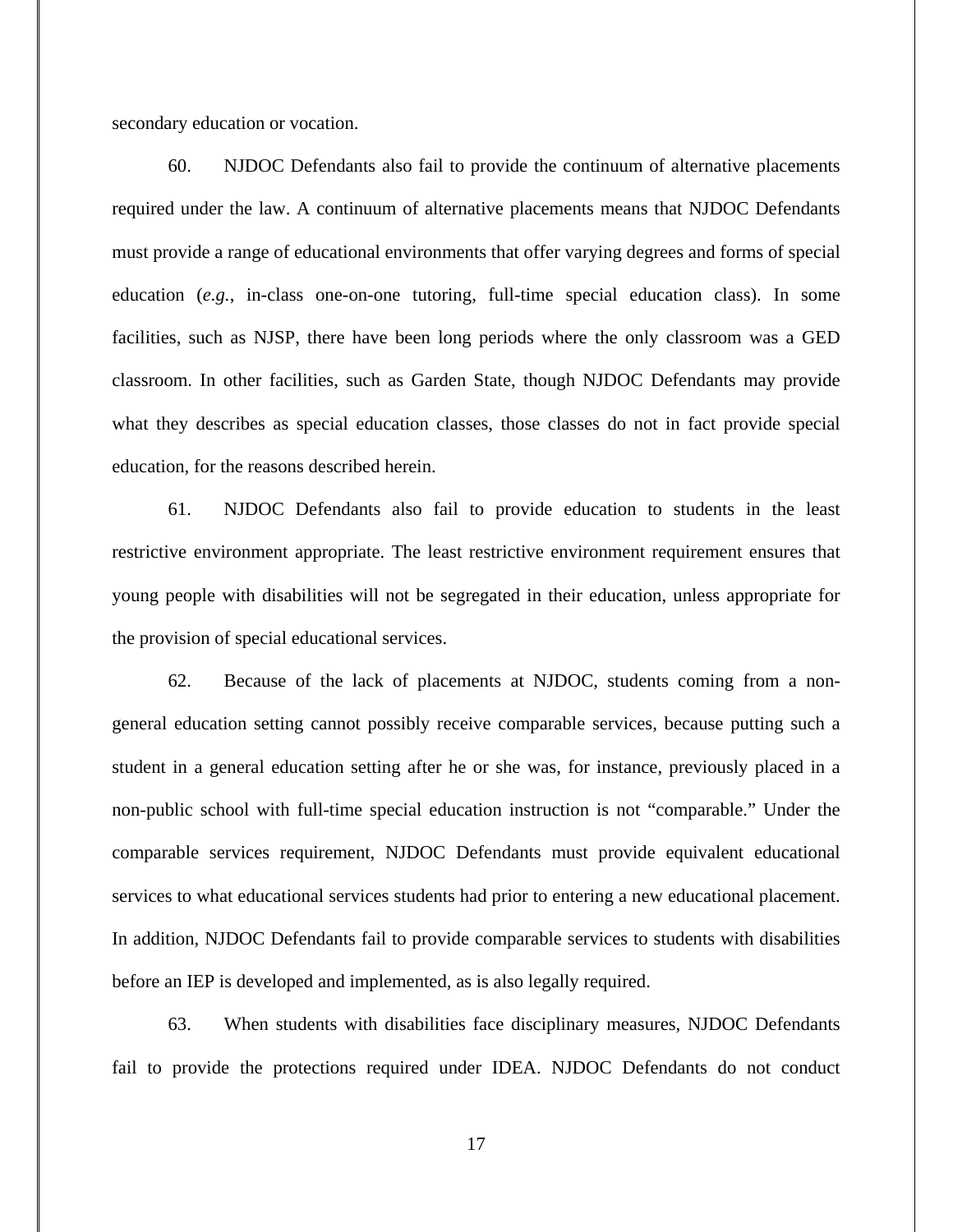manifestation determinations for students with disabilities before changing their educational placements, including by moving them to placement in administrative segregation, nor do NJDOC Defendants rely on positive behavioral interventions and supports to counter behavior that impedes learning.

64. Once students with disabilities are placed in administrative segregation, NJDOC Defendants fail to provide them with the required special education and related services.

65. Frequently, students with disabilities in administrative segregation are provided with no educational services whatsoever, let alone special education and related services.

66. Any education that NJDOC Defendants provide and allow for students with disabilities in administrative segregation does not constitute special education, as it does not follow the students' IEP goals and does not allow students with disabilities to continue to participate in the general education curriculum.

67. Education in administrative segregation frequently consists of worksheets dropped off at the student's cell, with no direct instruction at all. For young people with disabilities, who struggle to read and grasp new concepts, this educational method of providing worksheets without instruction results in frustration rather than meaningful education. Other students leave their cell to attend classes in a structure enclosed on all sides by bars, essentially a cage. The students sit in the center of the cage, while a teacher stands outside of the cage and monitors the students while they complete their worksheets.

## Failure to Comply with ADA, Section 504, and NJLAD

68. NJDOC Defendants not only fail to meet the FAPE standards, but also fail to provide equal access to education under Title II of the ADA, Section 504, and NJLAD, which require educational services that provide an equal and effective opportunity for young people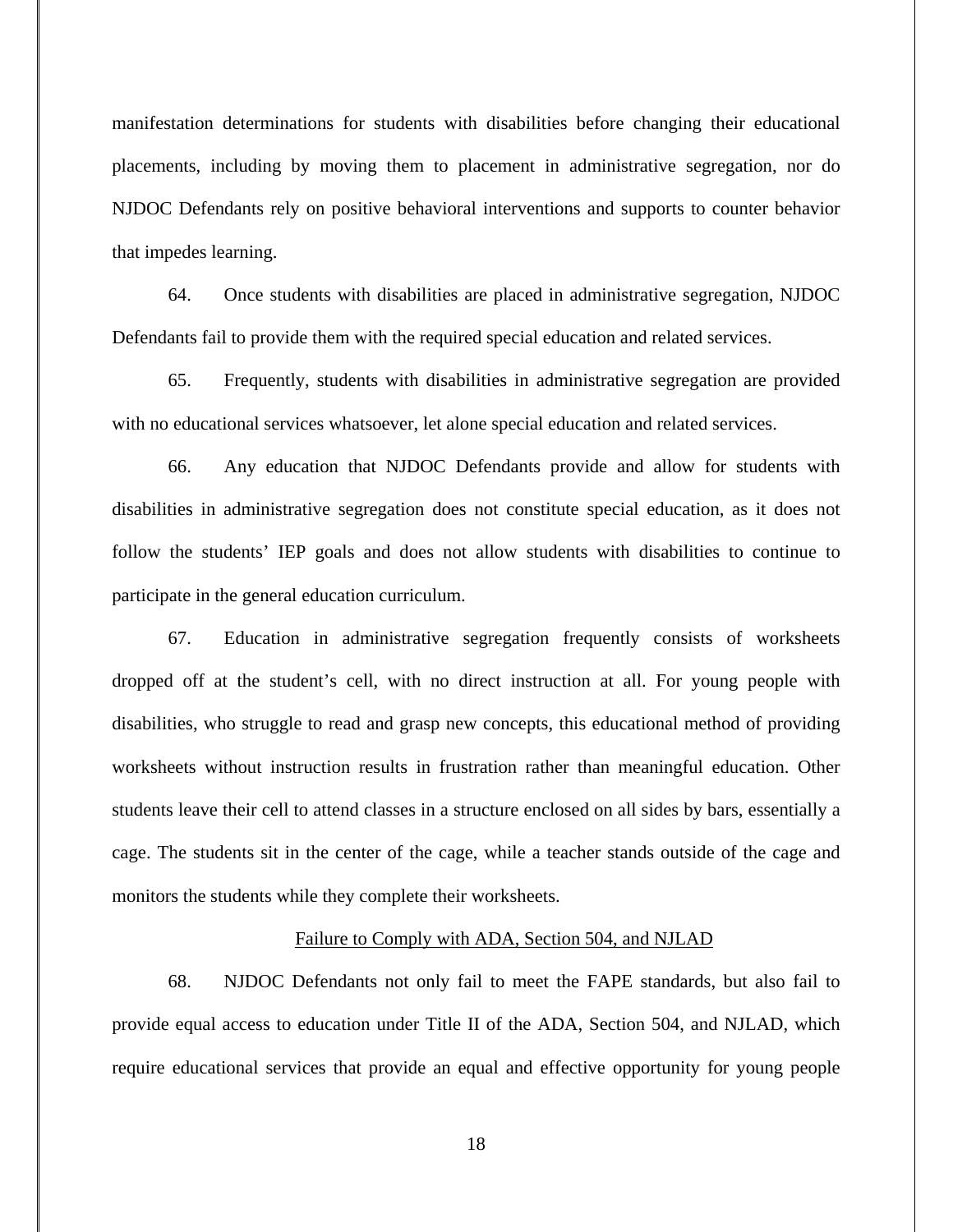with disabilities to access education.

69. The equal access to education requirement under the ADA and Section 504 holds NJDOC Defendants to a higher standard than that of FAPE. For instance, the FAPE standard requires that Child Find obligations continue only until age eighteen, while the equal access standard would require NJDOC Defendants to identify, track, and accommodate disabled students as needed to provide equal access to education past the age of eighteen. Likewise, the ADA and Section 504 mandate that NJDOC Defendants inquire into whether behaviors leading to discipline are disability-related. These requirements are independent of IDEA's manifestation determination requirement. For example, even if a manifestation determination has occurred, or is not required, the ADA and Section 504 nevertheless require NJDOC Defendants to analyze behavior before disciplining a young person with a disability to determine if the behavior is disability-related.

70. The ADA, Section 504, and NJLAD also require that young people with disabilities who are incarcerated not be disproportionately burdened by conditions of confinement. For instance, as has been widely recognized, conditions in administrative segregation exacerbate young people's disabilities, causing them to fall further behind in education. To make matters worse, NJDOC Defendants' lack of procedures to bring these students back up to speed after they leave administrative segregation makes it more difficult for the students to benefit from educational services. As such, given NJDOC Defendants' policies and practices, students placed in administrative segregation are denied equal access to education.

# *State of New Jersey Department of Education's Oversight Responsibilities*

71. Under IDEA, each "[s]tate educational agency is responsible for ensuring that … the requirements of [a free appropriate public education in the least restrictive environment] are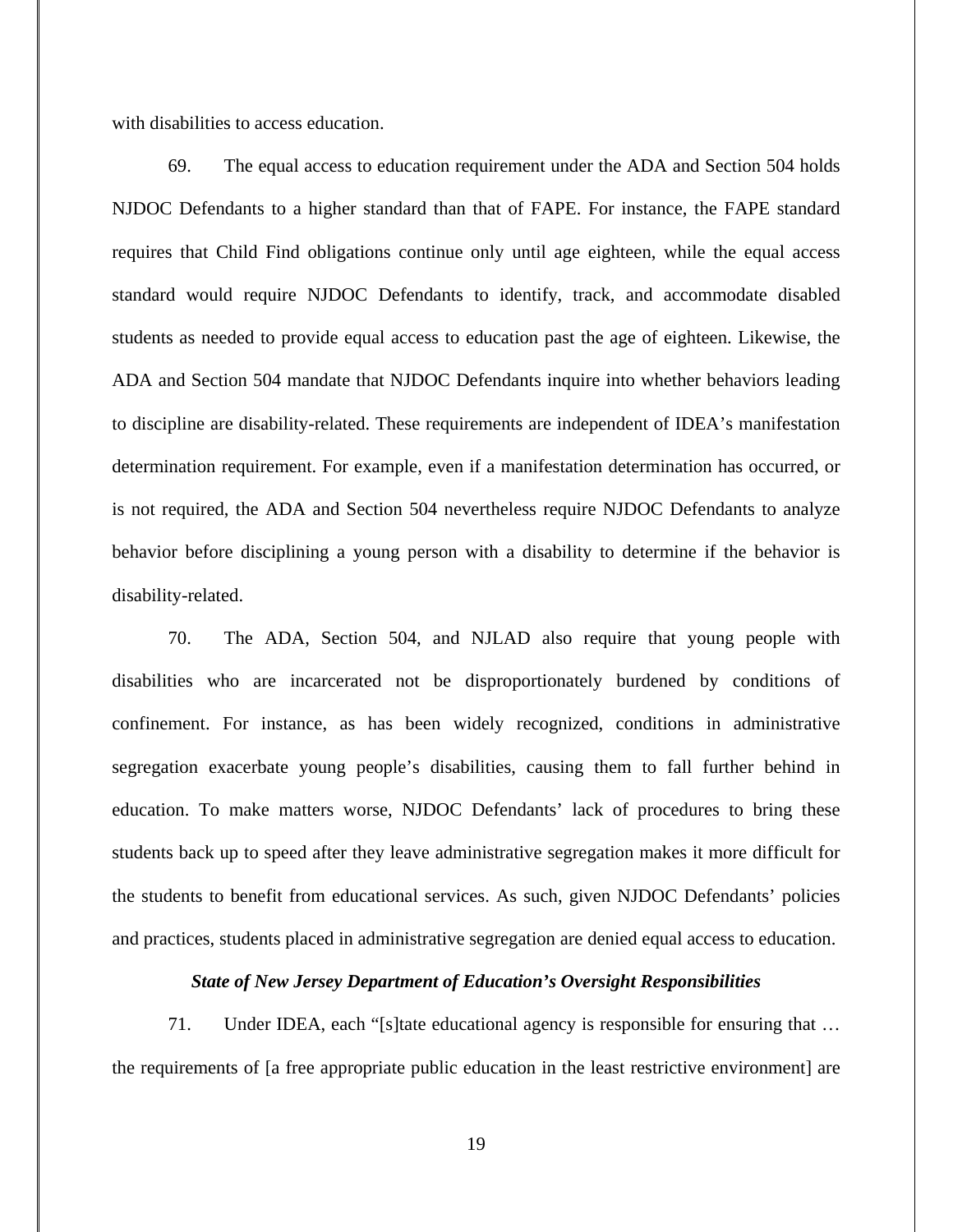met [and that] all educational programs for children with disabilities in the State … meet the educational standards of the State educational agency." 20 U.S.C. § 1412(a)(11)(A); *accord* 34 C.F.R. § 300.101(c)(1) ("Each State must ensure that FAPE is available to any individual child with a disability who needs special education and related services ..."); 34 C.F.R. §  $300.114(a)(1)$  ("The State must have in effect policies and procedures to ensure that public agencies in the State meet the LRE requirements of this section …"); *see also* 34 C.F.R. §  $300.149(a)(2)(ii)$ .

72. NJDOE is New Jersey's state educational agency ("SEA") because it is the state "agency … primarily responsible for State supervision of public elementary schools and secondary schools." 20 U.S.C. § 1401(32); 34 C.F.R. § 300.41; *see also, e.g.*, N.J.A.C. 6A:14- 9.1.

73. The SEA "must [m]onitor … [and] [e]nforce" the rights IDEA provides. 34 C.F.R. § 300.600; *accord* 20 U.S.C. § 1416.

74. New Jersey regulations similarly require that "[t]he Department of Education shall monitor all programs and services required … for compliance with New Jersey Statutes, the New Jersey Administrative Code, the approved special education plan and Federal requirements under the Individuals with Disabilities Education Act (IDEA)." N.J.A.C. 6A:14-9.1(a).

75. NJDOE's monitoring includes "review of … [p]rovision of a free, appropriate public education in the least restrictive environment," N.J.A.C.  $6A:14-9.1(a)(1)(i)$ , which may be done by reviewing data, reports, and student records, conducting on-site visits, comparing sample IEPs with the programs and services provided, developing improvement plans for areas of deficiency, and auditing state and federal funds. *See* N.J.A.C. 6A:14-9.1(b).

76. NJDOE Defendants have failed systemically to comply with their federal law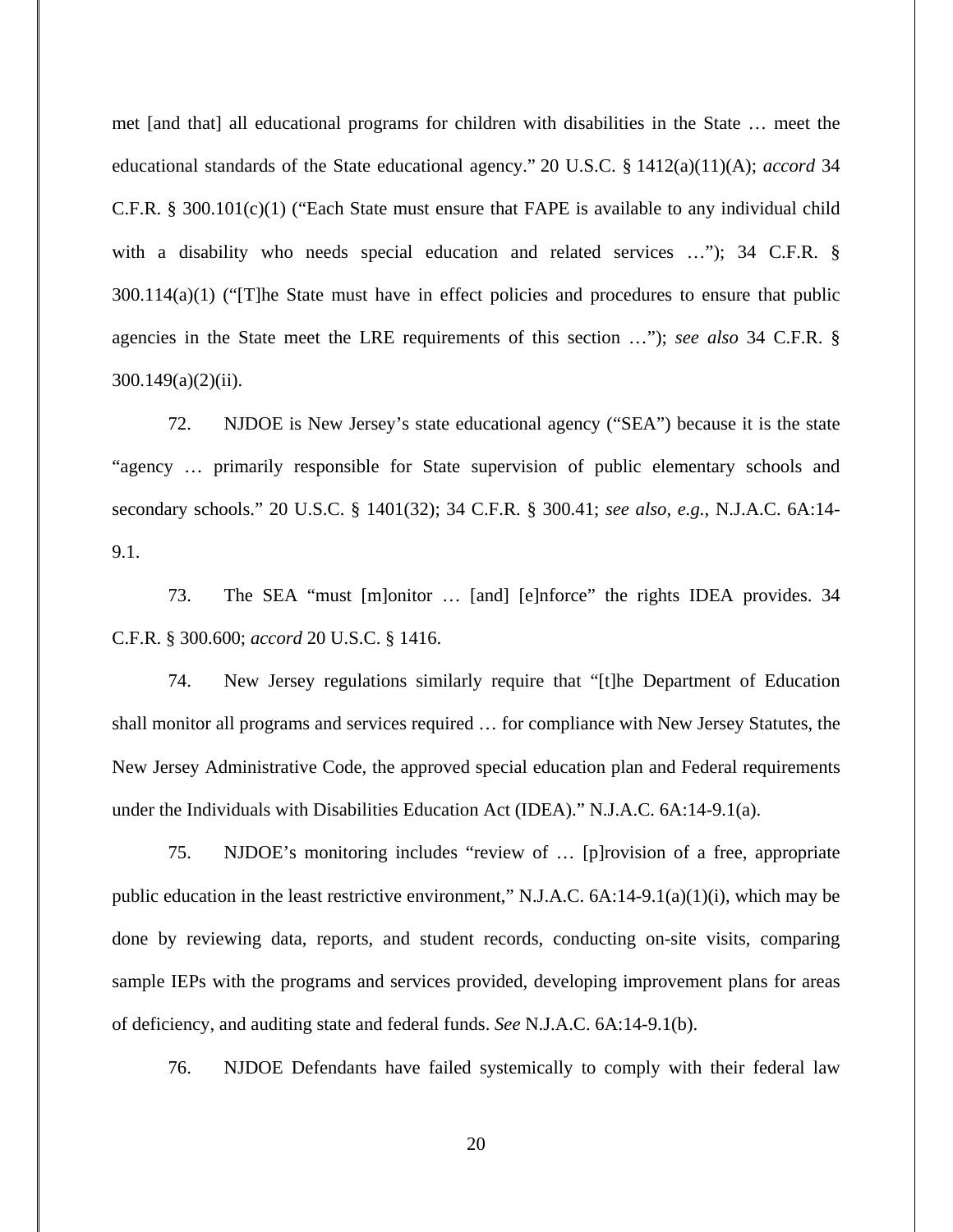obligations in that they have failed to put in place adequate monitoring to ensure NJDOC Defendants' compliance with IDEA, and they have failed to identify and correct the educational deficiencies alleged herein.

77. For example, NJDOE Defendants' failures include, but are not limited to, conducting cursory inspections that did not adequately assess educational content; failing to ensure compliance with students' IEPs; approving budgets submitted under the SFEA that reflected such low levels of overall spending that NJDOE Defendants should have been alerted that there was a potential for denial of FAPE, including budgets that did not provide for funding or provided as little as \$800 for an eleven month period to entire facilities that house SFEAeligible students, such as NJSP, Northern State, and Wagner; approving budgets that reflected extremely low levels of expenditures on particular items, such as between 0–2% of projected textbook budgets actually spent and 8% of projected supplies budgets actually spent; and approving reports that reflected disproportionately low numbers of evaluations conducted in light of the number of students with IEPs in facilities.

## *Plaintiffs' Individual Allegations*

## **Adam X.**

78. Plaintiff Adam X. is a nineteen-year-old who entered NJDOC custody in August of 2015 at the age of eighteen. Adam X. remains in NJDOC custody and is subject to the Defendants' same policies and practices.

79. As a resident of Garden State at the time of filing, Adam X. is qualified to participate in the programs, services, and activities of NJDOC.

80. Adam X. has been found eligible under an IDEA disability category his IEP described as "emotional disturbed." He also has been diagnosed with ADHD. These impairments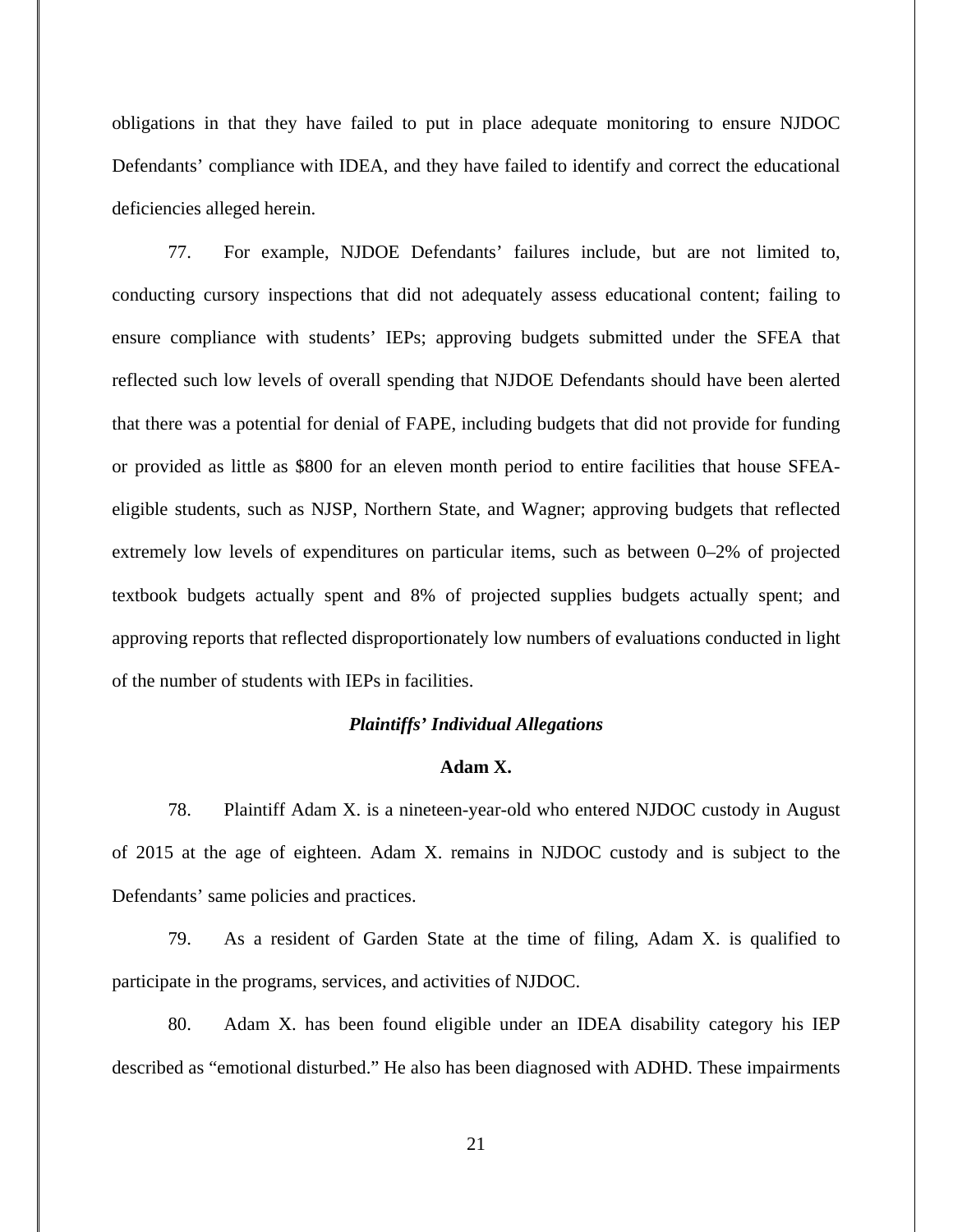substantially limit one or more of his major life activities, making him an individual with a disability.

81. Before entering NJDOC custody, Adam X. attended high school at two private schools designed for students with special education needs, where he had an IEP.

82. Adam X.'s IEP required, among other forms of educational assistance, behavior modification, teacher guidance, and counseling.

83. Adam X.'s history of attending out-of-district placements for students with special education needs should have put NJDOC Defendants on notice that Adam X. had special education needs.

84. Despite the fact that Adam X. had an IEP when he entered NJDOC custody, NJDOC Defendants failed to implement Adam X.'s existing IEP or hold a valid Child Study Team meeting, as they are required to under state regulations implementing IDEA. Adam X. has not received special educational services at any point throughout his time in NJDOC custody and continues to be denied appropriate services, all in violation of IDEA, Section 504, the ADA, and NJLAD.

85. When Adam X. entered NJDOC custody, he was placed in CRAF while awaiting his assignment. He received no education in CRAF.

86. Adam X. was then placed in Mountainview, where the IEPs he received were devoid of the special education services required to meet his needs. As a result, and as described further below, Adam X. also did not receive equal access to education at Mountainview.

87. At Mountainview, Adam X. was placed in a general education classroom despite his IEP, his history of special education placements, and what he was told were low TABE scores.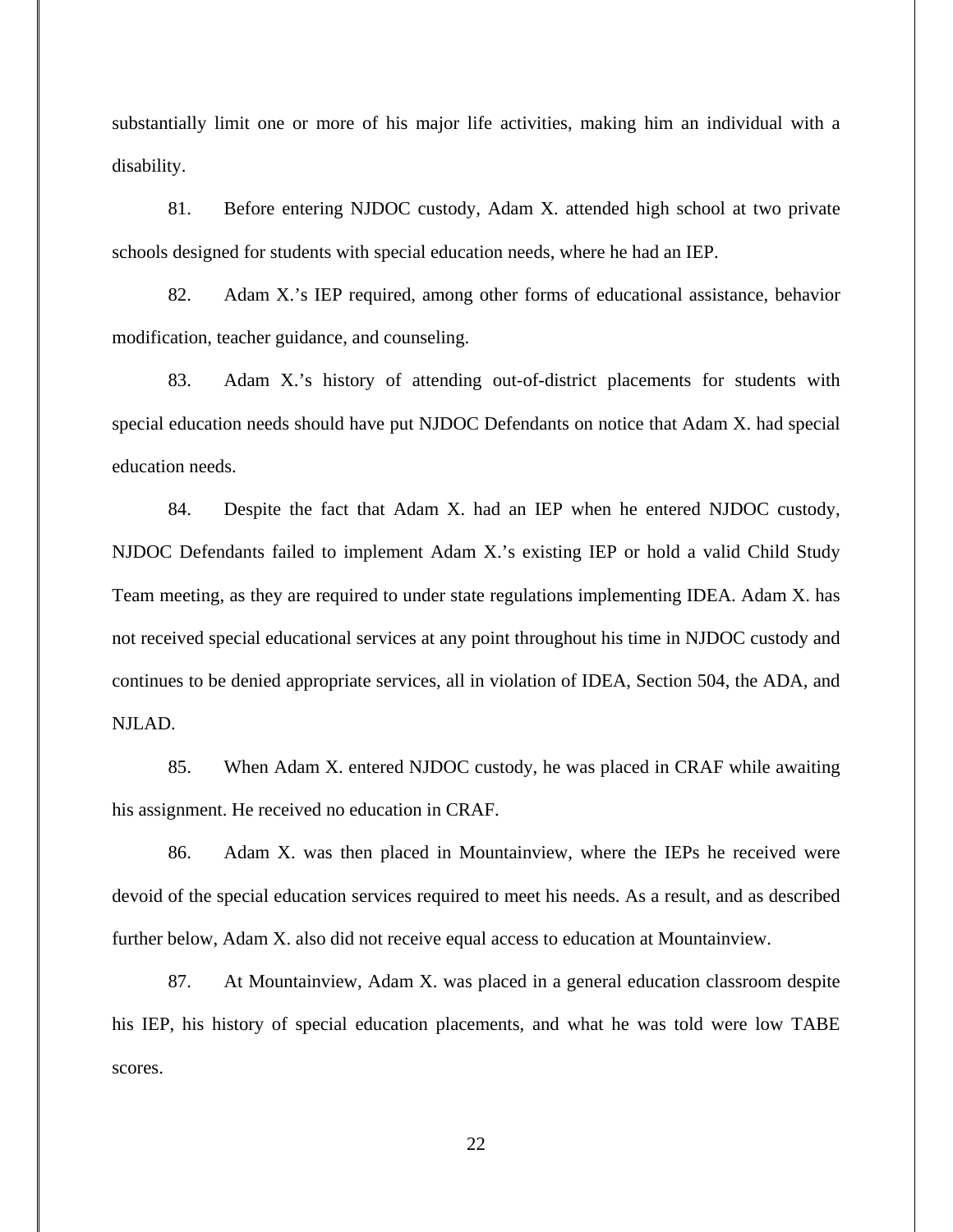88. For Adam X., classes at Mountainview consisted of individually working on printed worksheets. Teachers did not teach lessons to the class, but supervised the completion of these worksheets. Students who had questions about how to complete assignments could ask teachers, but teachers often did not know the answers because they taught multiple subjects in which they had no expertise. Worksheets students completed were returned weeks later, if ever.

89. In March of 2016, Adam X. was in a fight with another inmate because of behavior attributable to his disability.

90. While waiting to hear whether he would receive a disciplinary charge for the fight, Adam X. spent about five days in "lock-up" – an interim placement NJDOC prisoners are sent to when awaiting disciplinary action – in Mountainview, during which he was prohibited from attending school at all. Adam X. received a disciplinary charge without receiving a manifestation determination or any process to determine whether the behavior was a manifestation of his disability or whether a change of placement was appropriate in light of his disability as required by IDEA and Section 504, or without inquiry into whether the behavior was disability-related and required reasonable modifications, changes in methods of administration, revisions to eligibility criteria for education or a more integrated setting as required under the ADA and Section 504.

91. After receiving the disciplinary charge, Adam X. was sent to administrative segregation in Wagner, where he spent three months. NJDOC Defendants failed to hold another IEP meeting due to this "change in placement," as is required under IDEA and Section 504, or to consider steps to avoid discrimination as required under the ADA and Section 504, such as determining whether administrative segregation was appropriate given his disability.

92. While in administrative segregation, the only education Adam X. received was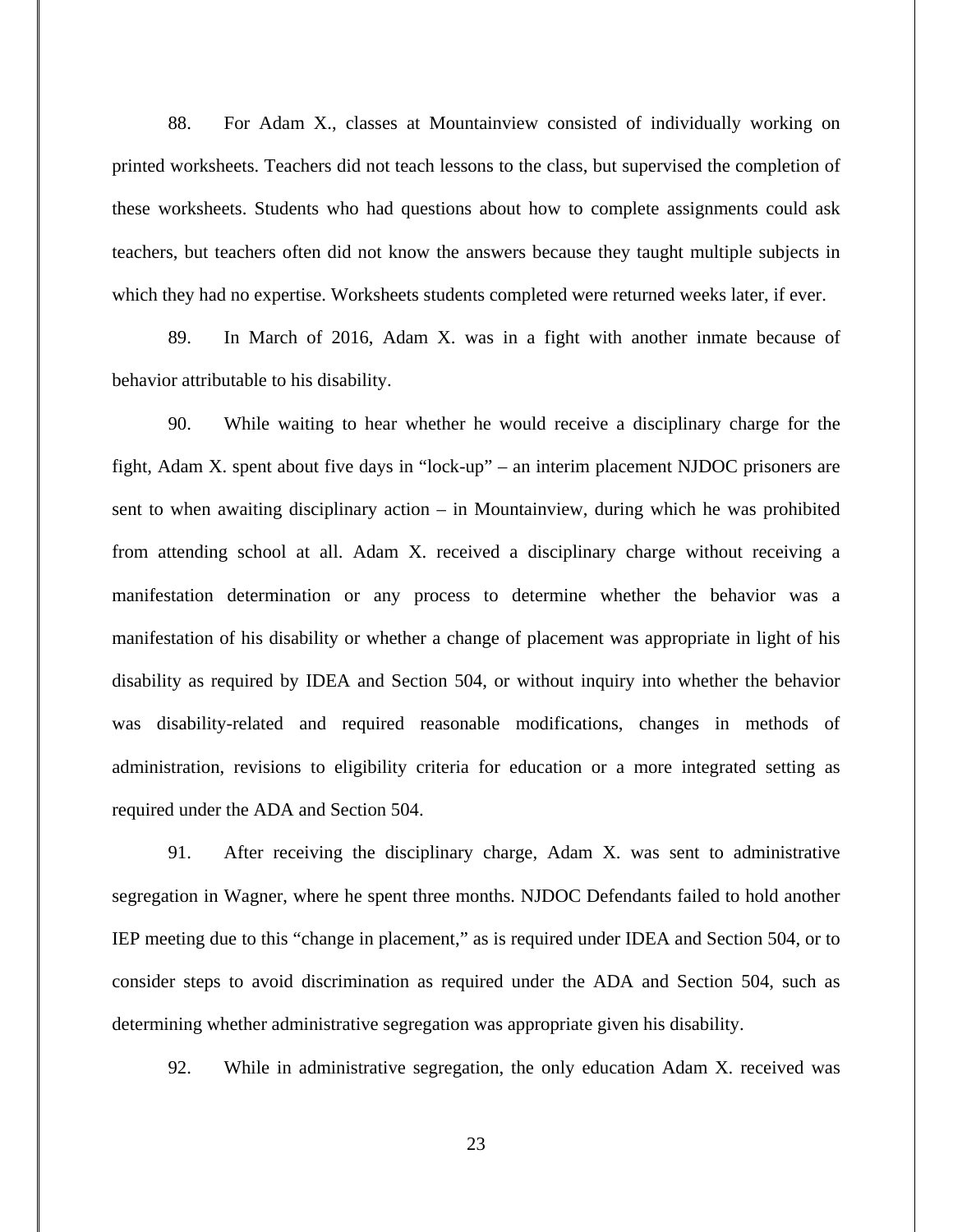one to two hours of class time in a cage in the middle of the unit. Adam X. sat in the cage with about eleven other students while the teacher stood outside of the cage. The teacher handed out packets of worksheets, which students completed and submitted. Packets were neither graded nor returned to students.

93. Adam X. received credits but received no substantive feedback on his work from his teacher.

94. While in administrative segregation, Adam X. was not provided with educational services, including special education, as required under IDEA and Section 504 and equal access to education as required under the ADA and Section 504. The worksheets he received constitute neither educational services (including special education) nor equal educational access.

95. Because of his disability, Adam X. was disproportionately burdened while in administrative segregation. Administrative segregation exacerbated his disabilities. The isolation associated with administrative segregation exacerbated symptoms of his ADHD, including difficulty concentrating and increased impulsivity. These symptoms impacted not only his disability-related behavior while in administrative segregation but made it more difficult for him to focus on any education that he was offered. Administrative segregation also resulted in Adam X. falling further behind in his education because he was denied special education (and most other educational services) while in administrative segregation. Administrative segregation also deprived Adam X. of valuable time, as he only is qualified to receive special education for a limited time, *i.e.*, until June 30 of the year in which he turns twenty-one.

96. On June 17, 2016, Adam X. was sent to Garden State, where he took a TABE to determine his educational placement.

97. He did not meet with any member of the Child Study Team at Garden State, and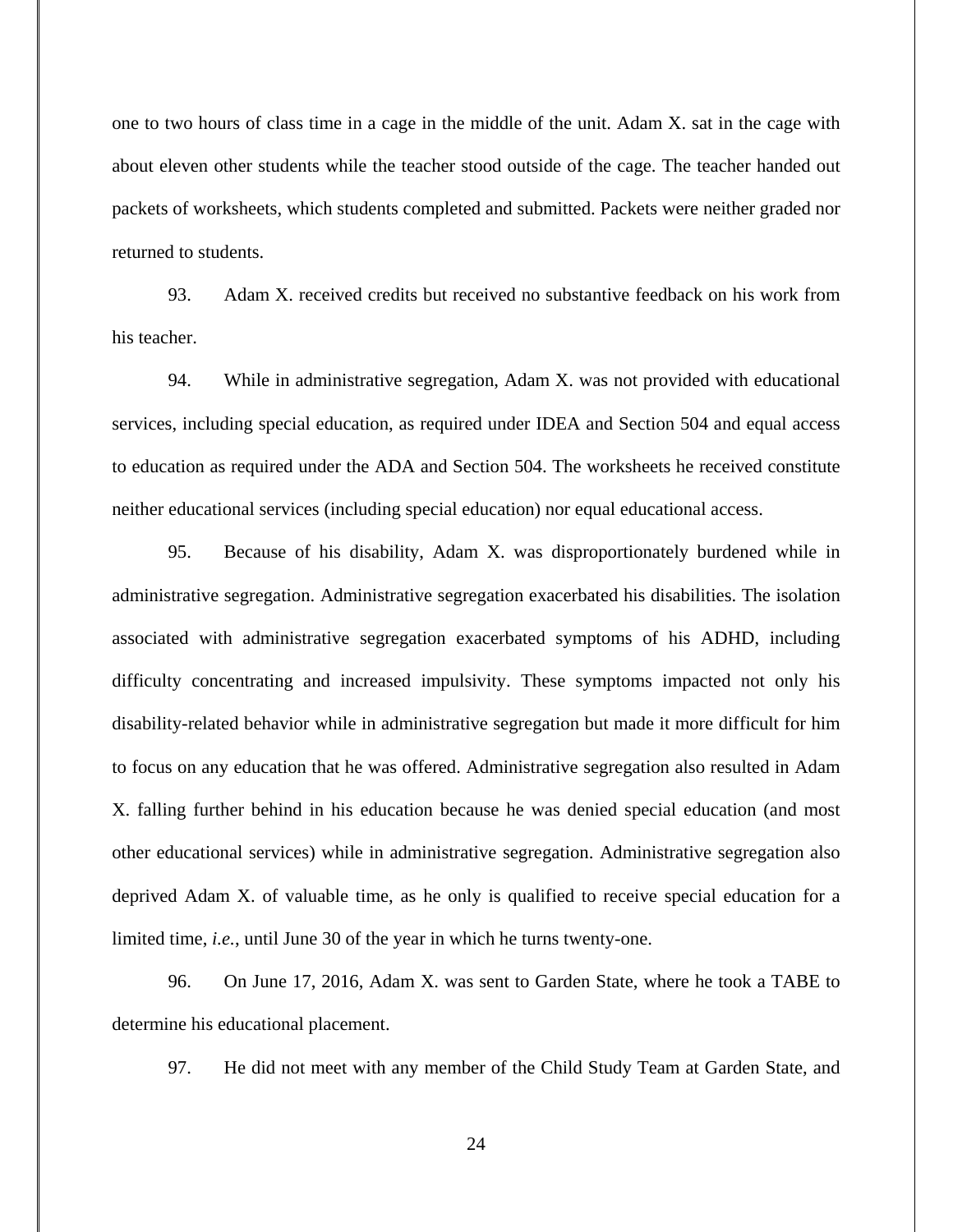the teaching staff did not initiate any discussion about his IEP until mid-August.

98. At Garden State, he was in general education classes with five to six other students and no special education supports. He was moved to a class that was described as a special education class. However, he was unsure whether it was actually a special education class because there was no support for his special education needs, and the teacher, the material, and the method of instruction all fell short of providing an equal educational benefit.

99. Starting in late August of 2016, Adam X. was placed in a supplemental class on Tuesday and Thursday evenings for students who had failed the TABE. These classes were inconsistently held.

100. Until late August of 2016, no member of NJDOC staff had spoken to him about transition planning for his vocational plans, as required by IDEA. The transition planning he received was cursory. The staff conducted a test to determine what kind of occupation might be appropriate for Adam X. The outcome of the test was a recommendation that he pursue in a career in finance. Staff did nothing further to discuss this career path with him.

101. From about September of 2016 through about December of 2016, Adam X. was in administrative segregation at Northern State. Once again, he was locked in administrative segregation regardless of his disability. No one considered his disabilities in locking him in administrative segregation, or considered whether administrative segregation was appropriate for him.

102. As at Wagner, at Northern State, Adam X. received educational instruction in a cage, with the teacher standing outside. He was in class alongside students of dramatically different ability levels.

103. He returned to Garden State in December of 2016, and since then he has received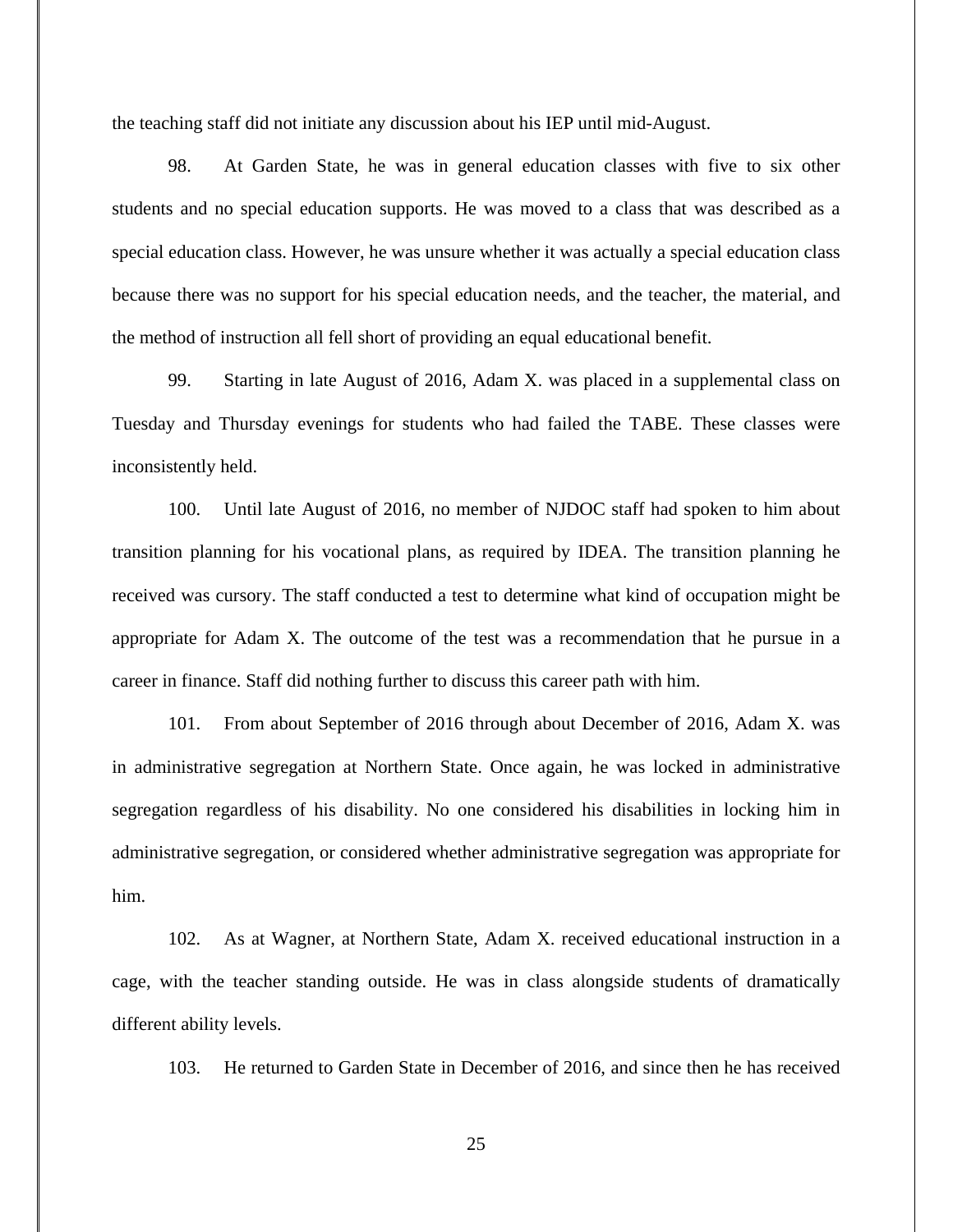substantially similar education to the education he received before his placement in administrative segregation.

104. As a result of these failures to comply with relevant laws and regulations, Adam X. has not received a FAPE or equal access to education.

## **Brian Y.**

105. Plaintiff Brian Y. is a nineteen-year-old who entered NJDOC custody before he turned eighteen. Brian Y. remains in NJDOC custody and is subject to the Defendants' policies and practices that are discussed herein.

106. As a resident of Garden State at the time of filing, Brian Y. is qualified to participate in the programs, services, and activities of NJDOC.

107. Brian Y. has been diagnosed with oppositional defiant disorder, impulse control disorder, ADHD, and an adjustment disorder. These impairments substantially limit one or more of his major life activities, making him an individual with a disability.

108. Brian Y. has been hospitalized at least three times for mental disability-related reasons.

109. Brian Y.'s disabilities and history of disability-related behavior problems adversely impacted his educational performance.

110. Brian Y. attended a local public school before his arrest and subsequent incarceration. In the year prior to his arrest, Brian Y. received failing grades in five of eight courses and Ds in two other courses. He also missed sixty-six days of school during the 2012 school year.

111. Brian Y. knows that the Garden State staff is aware that he has an adjustment disorder because staff discussed this with him. He also had bi-weekly meetings with a mental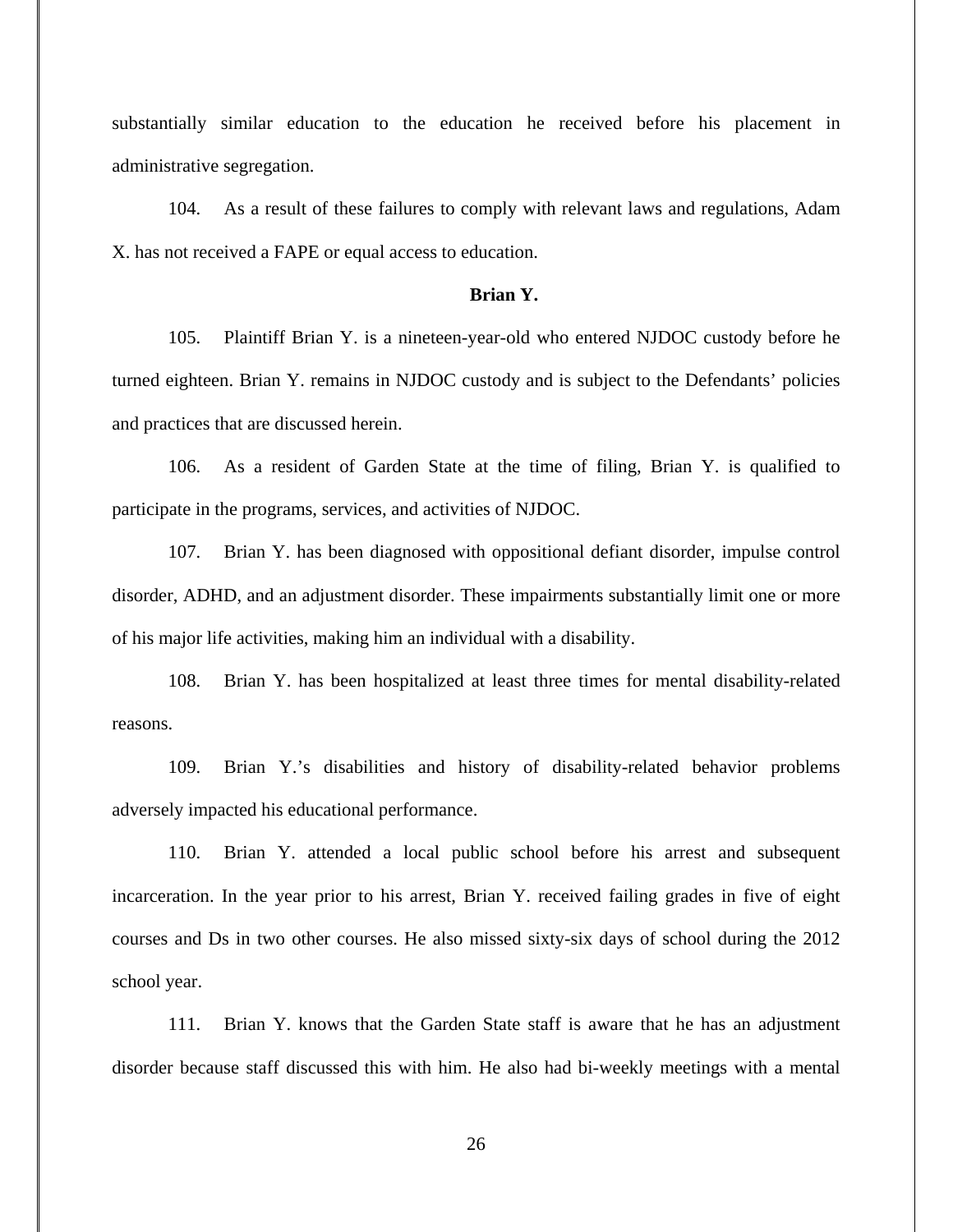health counselor during his time in Garden State.

112. NJDOC Defendants never developed an IEP for Brian Y. Instead, they developed an IPP for Brian Y. as a general education (not special education) student. His most recent IPP, including his TABE scores, indicates that his academic levels are still well below grade level.

113. Brian Y.'s history of hospitalizations, disability-related behavior, and extremely low academic performance should have put NJDOC Defendants on notice that Brian Y. had special education and disability-related needs, but, in violation of NJDOC Defendants' Child Find obligation under IDEA and Section 504, NJDOC Defendants failed to provide Brian Y. with an appropriate education evaluation and develop an IEP for him. NJDOC Defendants also failed to identify and track Brian Y. and the reasonable modifications he requires, as required by the ADA and Section 504.

114. When Brian Y. informed Garden State that it failed to identify him as a student with a disability in need of special education and related services and reasonable modifications, staff responded that NJDOC was not legally obligated to do so.

115. When Brian Y. entered NJDOC custody, he was placed in Garden State's youth unit. Brian Y.'s education at Garden State consisted of classes with one teacher and approximately six other students from different grade levels, which made it difficult for the teacher to differentiate instruction based on students' needs. Since the teacher was trained in history, history was the only subject he taught the students. For all other subjects, the students individually worked on worksheets. Students who had questions about how to complete assignments could ask the teacher, who often did not know the answers to their questions because he taught multiple subjects in which he had no expertise. The teacher told the students to ask other students if they needed help. Brian Y. did not receive any extra help or educational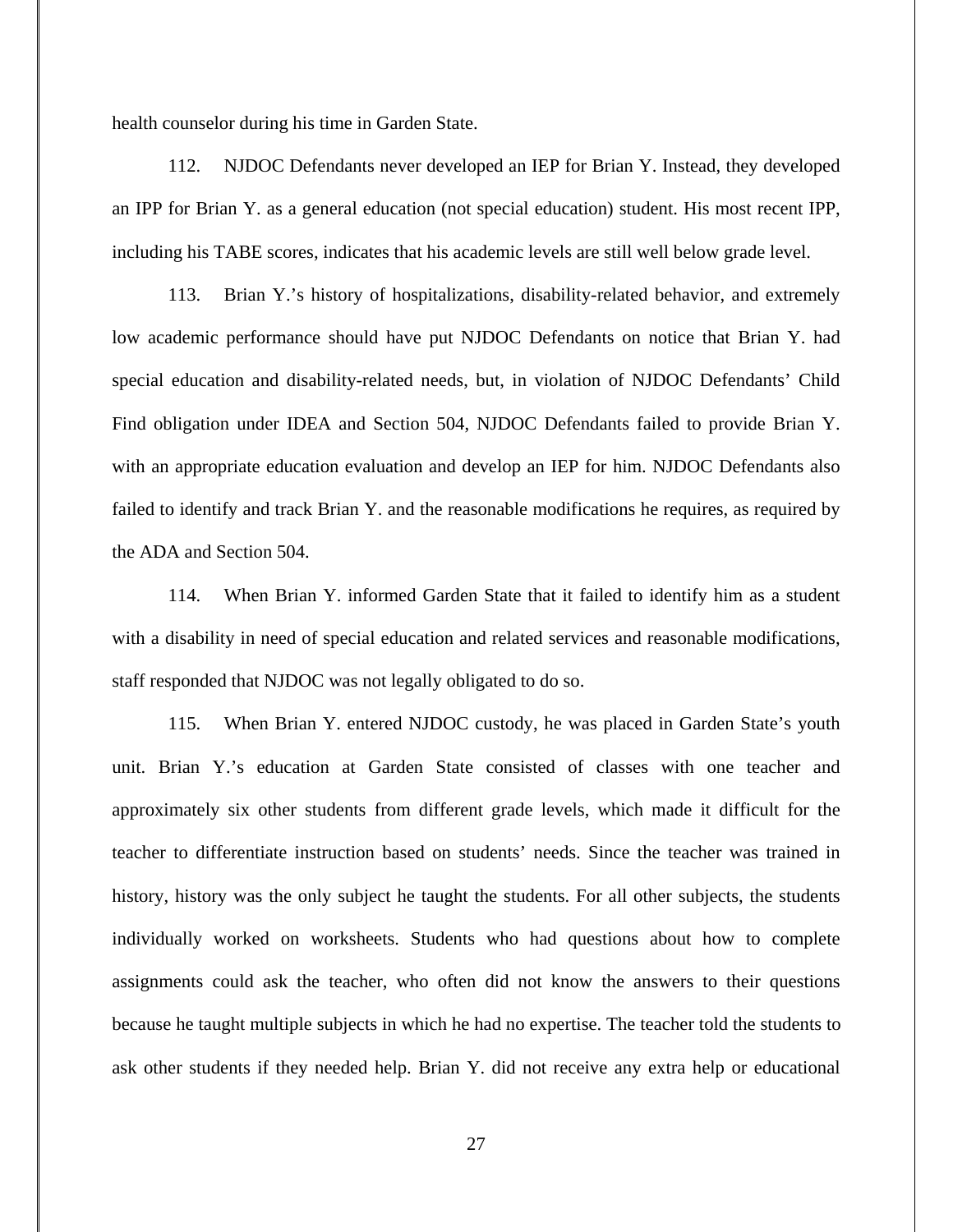supports for his classes. Brian Y. did not receive any feedback or grades on his work, only credits for completing the worksheets.

116. Brian Y. also attended a supplemental class several nights per week for students who received low scores on the TABE. Frequently, Brian Y. was given the same worksheets that he had already completed in his regular classroom.

117. NJDOC Defendants transferred Brian Y. to Garden State's general population in November of 2015, where his education consisted of attending classes for about five hours per day. Students from all different grade levels were in the same classes, but unlike the youth unit, classes were separated according to subject with different teachers for each. Rather than differentiate instruction, most of the classwork consisted of individually working on worksheets that were supposed to be at the student's individual level. Brian Y. still did not receive any extra help or educational supports.

118. In January of 2016, Brian Y. was threatened with a disciplinary charge. While waiting to hear whether he would receive a disciplinary charge, Brian Y. spent approximately four days in "lock-up" in Garden State, during which he was prohibited from attending school at all.

119. Brian Y. received a disciplinary charge. Garden State failed to determine whether the behavior was disability-related. No one considered his disability before locking him in administrative segregation, or even whether administrative segregation was appropriate in light of his disability.

120. Brian Y. was sent to administrative segregation at Wagner, where he spent about six months. NJDOC Defendants failed to hold another IEP meeting as is required under IDEA and Section 504 due to this "change in placement," or to consider reasonable modifications to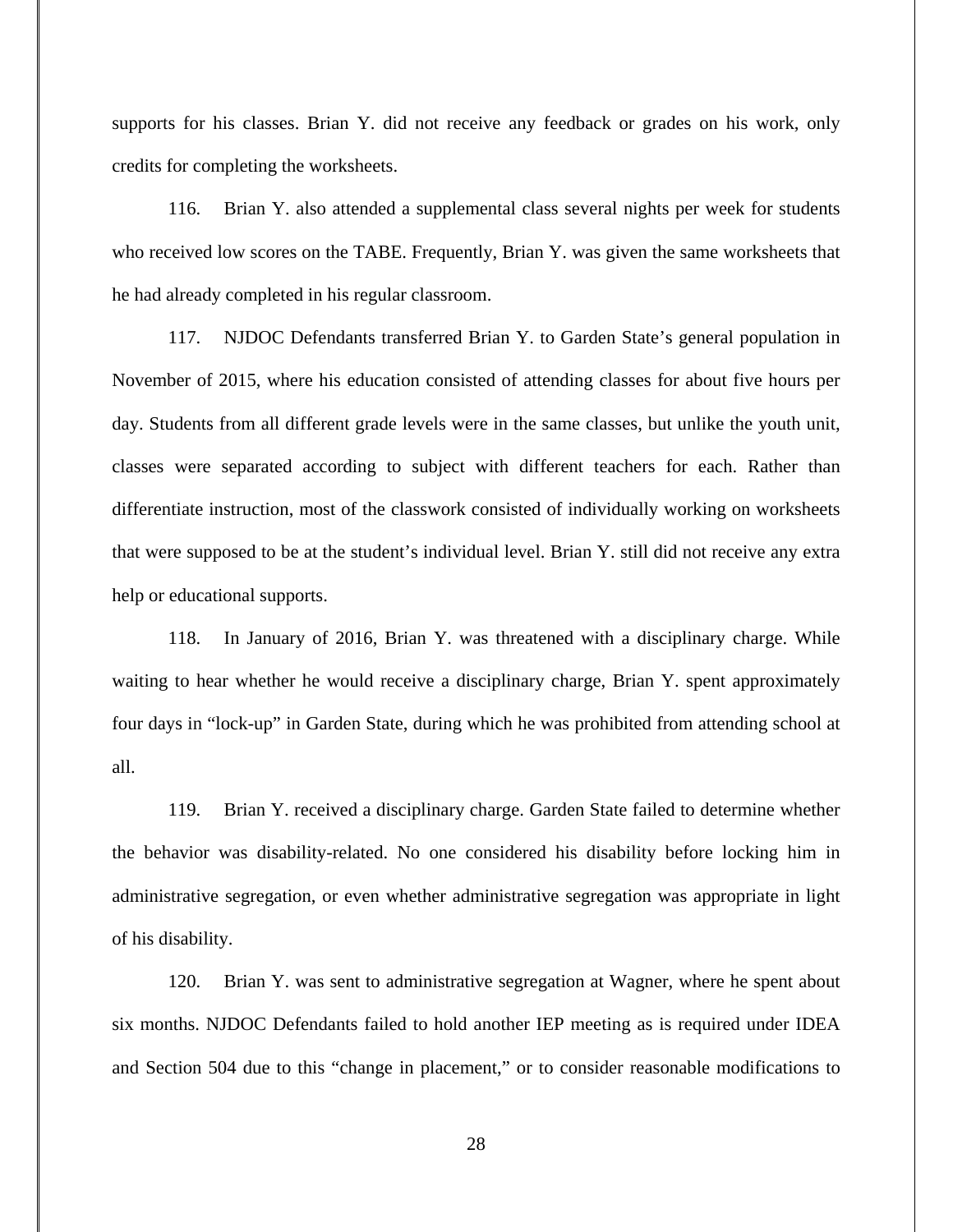avoid discrimination on the basis of disability as is required under the ADA and Section 504.

121. For about the first month that Brian Y. spent in administrative segregation, he received no education whatsoever.

122. In early February of 2016, Wagner started a daily education program and other services that Brian Y. attended, including a mental health support group that met twice per week.

123. Brian Y.'s daily education program consisted of two hours of class time in a cage in the middle of the unit. Brian Y. sat in the middle of the cage with the other students while one teacher stood outside of the cage with a chalkboard. The teacher provided direct instruction through the cage sporadically. There were no other instructors or academic supports in the cage. The same worksheets were distributed to all of the students, regardless of grade level. If the students needed help, they could ask the teacher questions through the cage. Brian Y. received no substantive feedback on his work. This instruction did not include educational services as required under IDEA and Section 504, and did not provide equal educational access as required under the ADA and Section 504. The worksheets he received constitute neither educational services (including special education) nor equal access to education.

124. Brian Y. spoke with a mental health counselor during his time in administrative segregation about his disabilities and the fact that administrative segregation and going to school in a cage were exacerbating the symptoms of his disability.

125. Because of his disabilities, Brian Y. was disproportionately burdened while in administrative segregation. Administrative segregation exacerbated his disabilities such that his anger stemming from his mental disabilities grew worse, making it difficult for him to concentrate. Both of these effects impacted not only his disability-related behavior while in administrative segregation but made it more difficult to focus on any education that he was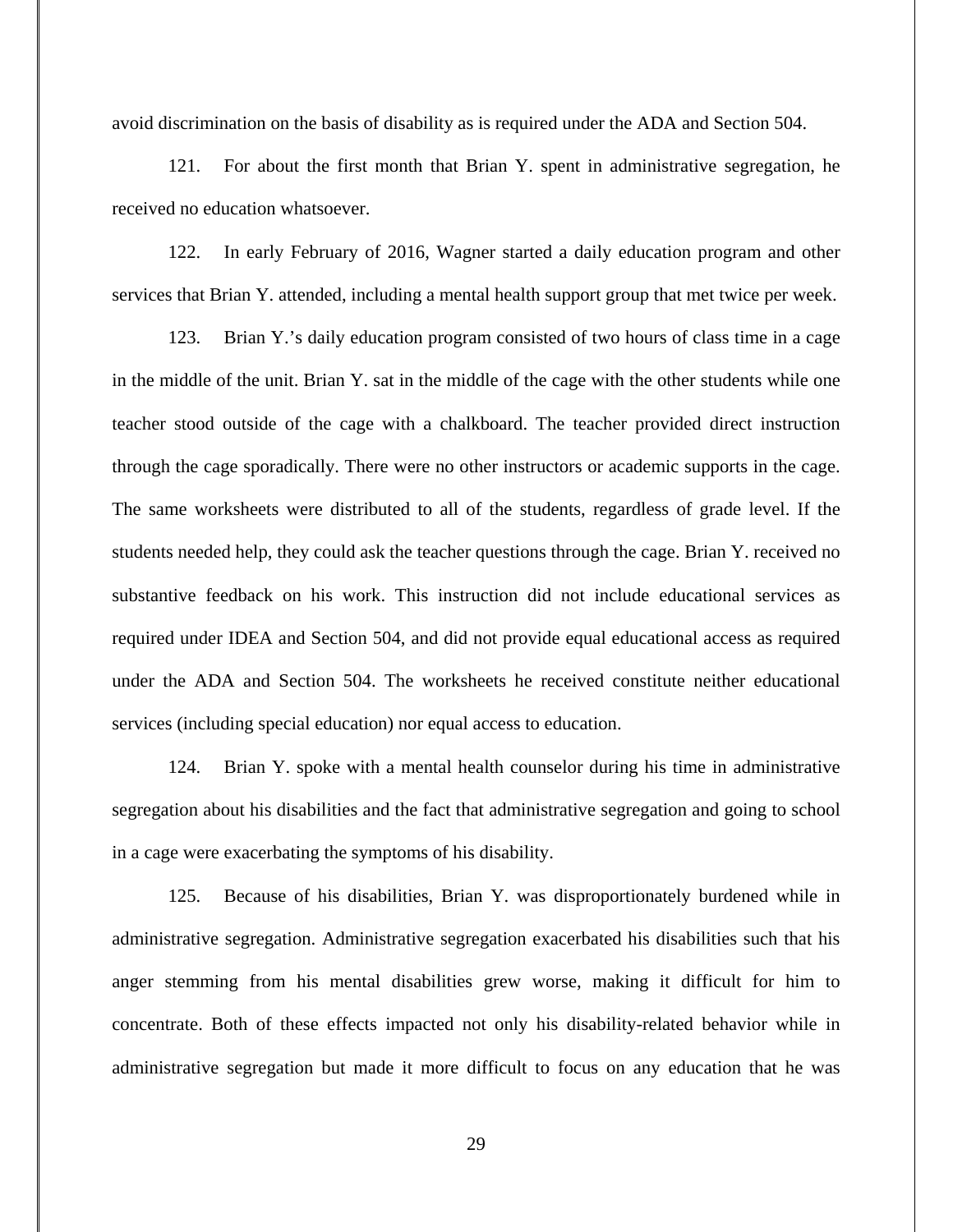offered. Administrative segregation also resulted in Brian Y. falling further behind in his education since he was denied special education (and most other educational services) while in administrative segregation. In fact, school in the cage did not offer the remaining courses that Brian Y. needed to graduate, so he made no meaningful educational progress while attending school in administrative segregation. Administrative segregation also takes away valuable time for Brian Y. to receive special education because he is qualified for special education for a limited time, *i.e.*, until June 30 of the year in which he turns twenty-one. All of these impacts are due to the fact that Brian Y. had disabilities while in administrative segregation.

126. In July of 2016, Brian Y. was sent back to Garden State, where he was held for about seven days in isolation in temporary close custody. He received no education services during this time.

127. After NJDOC Defendants sent Brian Y. to general population from temporary close custody, he received no educational services for one week. Then Brian Y. attended class five days per week and completed his remaining credits, but the classes continued to be deficient, as previously described.

#### **Casey Z.**

128. Plaintiff Casey Z. is a twenty-one-year-old who entered NJDOC custody in July of 2015 when he was nineteen. Casey Z. remains in NJDOC custody currently and is subject to the Defendants' policies and practices discussed herein.

129. As a resident of NJSP at the time of filing, Casey Z. is qualified to participate in the programs, services, and activities of NJDOC.

130. Casey Z. has been diagnosed with a specific learning disability, one of the disabilities covered by IDEA. He has also been diagnosed with ADHD, an adjustment disorder,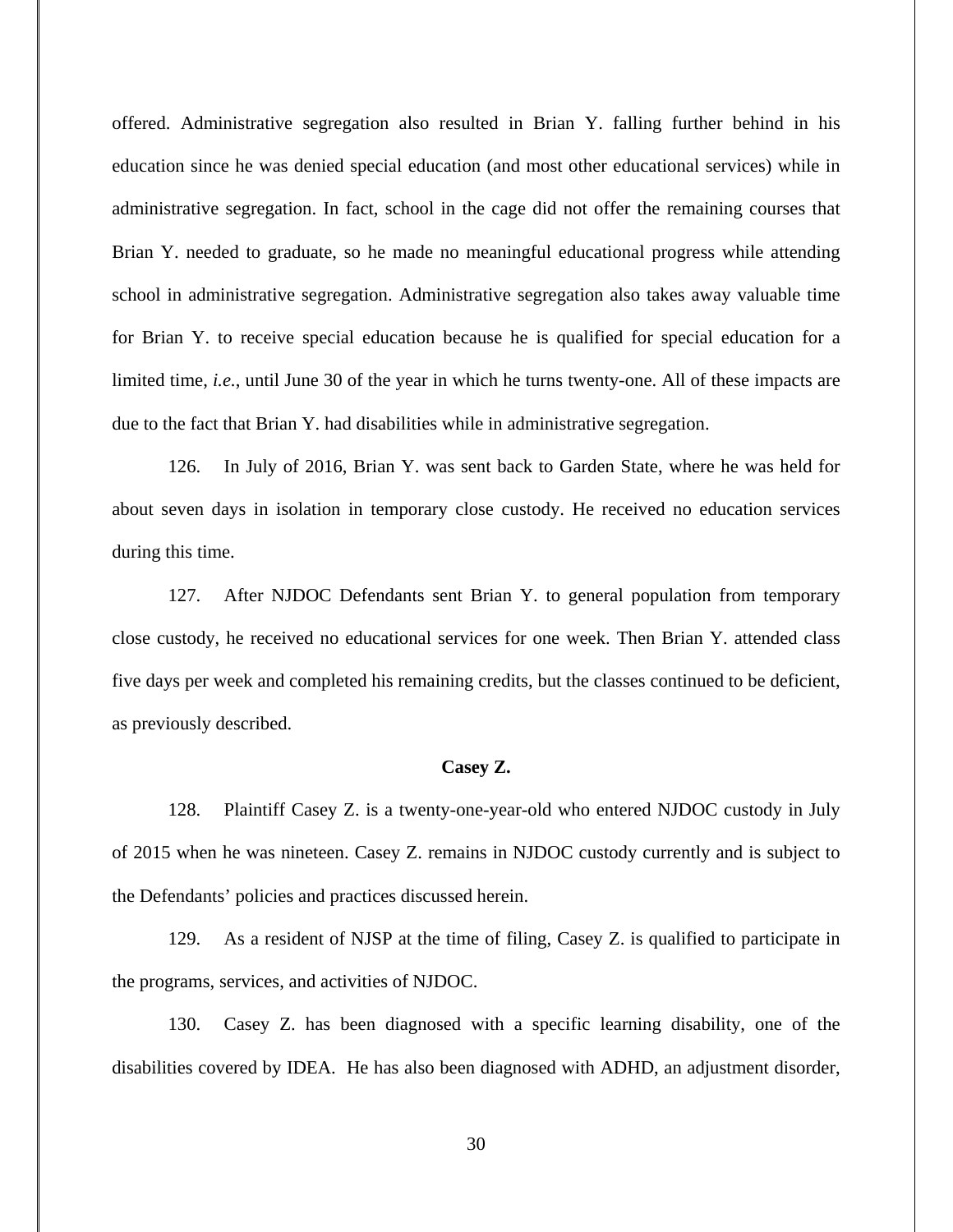a conduct disorder, and was diagnosed with lead poisoning at the age of two. These impairments substantially limit one or more of his major life activities, making him an individual with a disability.

131. Until recently, Casey Z. received Remeron, an antidepressant used to treat people with a major depressive order, from NJDOC.

132. Prior to Casey Z.'s arrest, he was hospitalized multiple times for mental-disability related reasons.

133. Casey Z. received special education services in his public middle and high schools before entering NJDOC custody. He has been eligible for special education and related services since elementary school. Until 2009, Casey Z. had a full-time personal aide throughout his school day.

134. Casey Z. was arrested in January of 2012 and had received an IEP shortly before that time – in November of 2011 – from his local public high school that made him eligible for special education and related services under the category of "specific learning disability." His academic levels in this 2011 IEP, based on a basic skills assessment, were well below his grade level (6.6 in Math and 2.9 in Verbal-Reading Comprehension).

135. Casey Z.'s 2011 IEP (1) provided for 160 minutes of instruction in a special education setting for Language Arts, Math, Science, and Social Studies and (2) noted that Casey Z.'s behavior "impedes his or her learning or that of others" and listed behavioral interventions to correct his irregular attendance, which included positive behavioral interventions and supports.

136. Casey Z. entered Essex County Juvenile Detention Center ("ECJDC") in January of 2012. Casey Z. was sixteen at the time. The JJC administered a TABE, which appeared to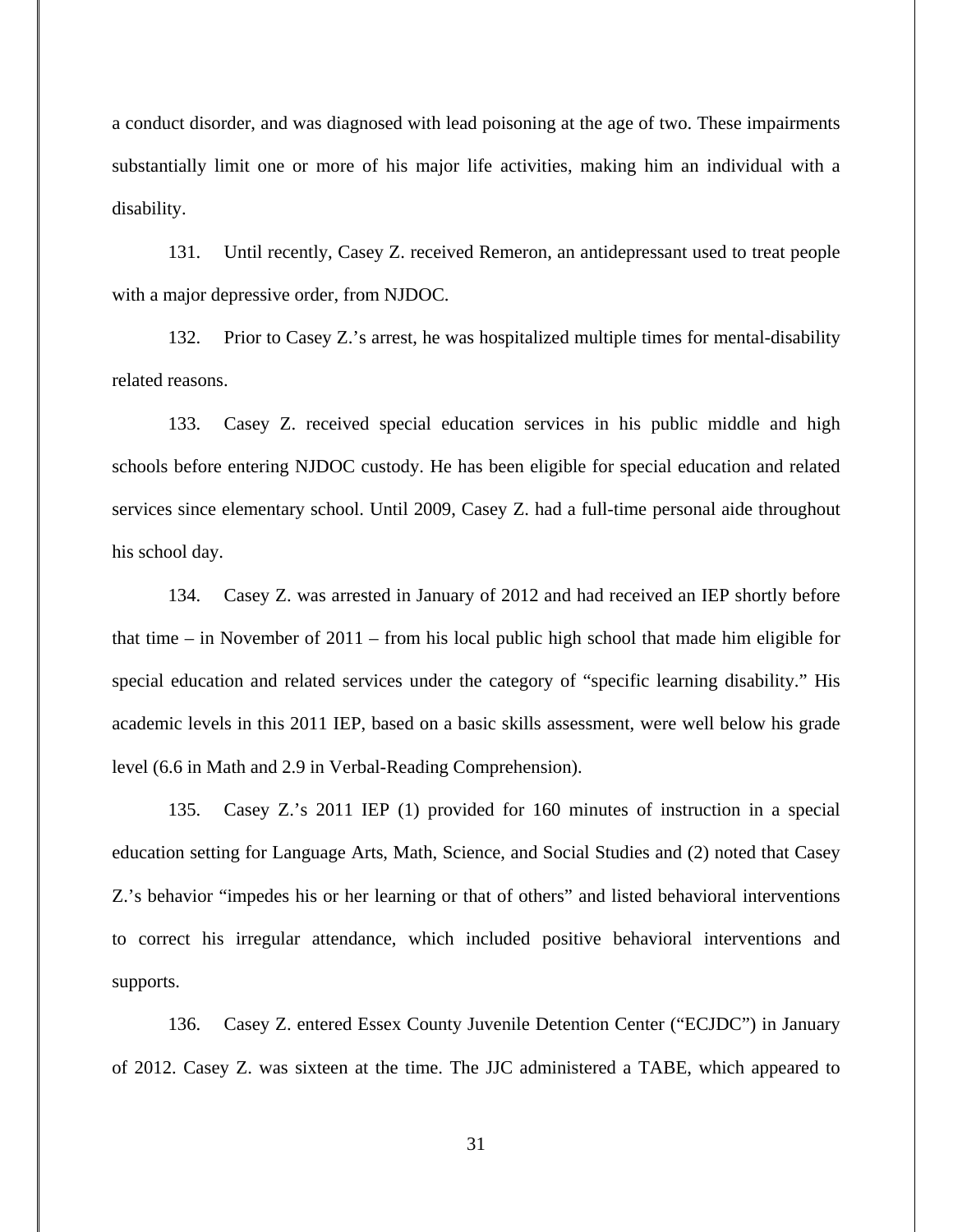show that Casey Z. was on an eighth grade reading level, sixth grade language arts level, and fifth grade math level. ECJDC officials subsequently developed an IEP for Casey Z. on April 3, 2013, and he attended classes at ECJDC.

137. According to Casey Z.'s science teacher at ECJDC, Casey Z. was "significantly behind academically" at that time, Casey Z. "struggles" with reading comprehension, math, verbal expression, and age and grade appropriate work. "[Casey Z.] is academically behind and, of course, never benefits academically when he is removed from the educational setting due to his misbehavior. [Casey Z.] benefits from a 'one on one' aid to help him with reading comprehension."

138. Nevertheless, ECJDC placed Casey Z. in a full inclusion setting. Casey Z.'s new IEP reduced his special education instruction from 160 minutes per day to zero, placed him in a general education setting, eliminated all related services, and left the Proactive Behavior Management Plan blank.

139. By the time Casey Z. entered NJDOC custody in July of 2015, his long history of receiving special education services should have put NJDOC Defendants on notice that Casey Z. had special education needs.

140. Despite Casey Z. having an IEP when he transferred into NJDOC custody, Defendants failed to implement Casey Z.'s existing IEP or hold a valid Child Study Team meeting. Casey Z. has not received special educational services at any point throughout his time in NJDOC custody and continues to be denied appropriate services, all in violation of IDEA, Section 504, and the ADA.

141. When Casey Z. entered NJDOC custody, he was transferred to NJSP in July of 2015, a facility that does not have the capacity to provide appropriate special education services.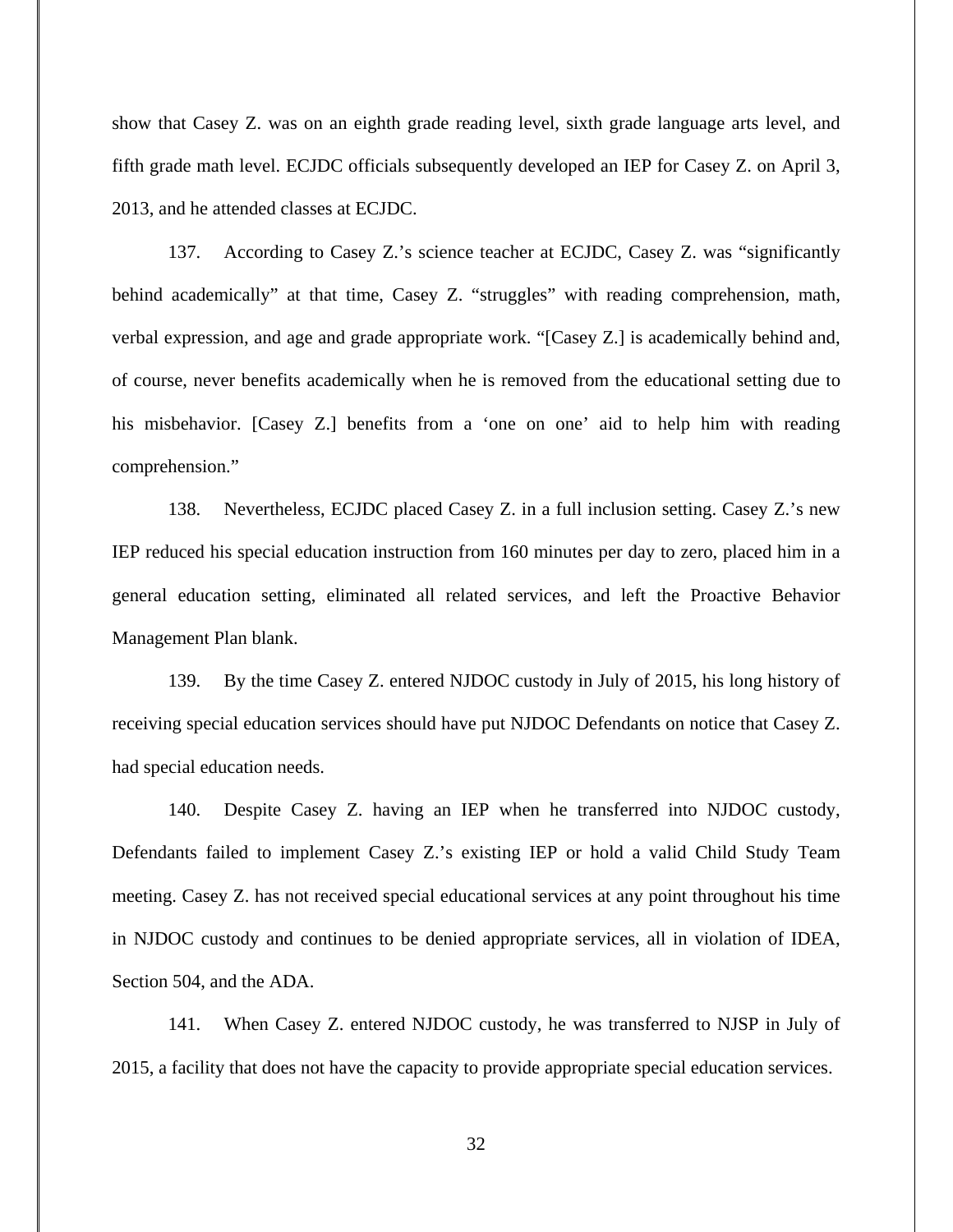142. NJDOC Defendants gave Casey Z. the TABE on July 30, 2015 and enrolled him in adult basic education classes at NJSP. Casey Z. attended classes every day for about four hours. There were approximately eight other students in his class, one teacher, and two fellow inmates who were supposed to help the students with their work. The students were all from different grades. Casey Z. worked on worksheets. The teacher told Casey Z. that if he needed help, he should ask the other inmates who served as tutors. There was very little direct instruction, and Casey Z. did not receive any special education or related services.

143. Even though NJDOC Defendants should have been aware of Casey Z.'s special educational needs from his school records and JJC educational records, Casey Z. put Defendants on notice in writing about his special educational needs at least three times between August 19 and December 16, 2015. In response, an NJSP official told Casey Z. that because of the length of his prison sentence, prison is his last stop and he was not entitled to special education services.

144. Cynthia Johnson, Assistant Superintendent of NJSP, later wrote that Casey Z. was entitled to a FAPE, but said he was receiving one because he "received the same services as any other student classified in need of special education."

145. After Casey Z.'s numerous grievances regarding the denial of special education services, NJSP finally modified Casey Z.'s IEP in March of 2016, but even that IEP was inadequate, in that it did not provide for the services it noted Casey Z. needs.

146. Moreover, NJDOC Defendants did not even implement the modified IEP as Casey Z. remained in the same classroom without additional support.

147. On two occasions, Casey Z. has received placement in administrative segregation as a punishment, totaling more than six months. These punishments have been imposed without any manifestation determination or IEP meeting for his change of placement, and without any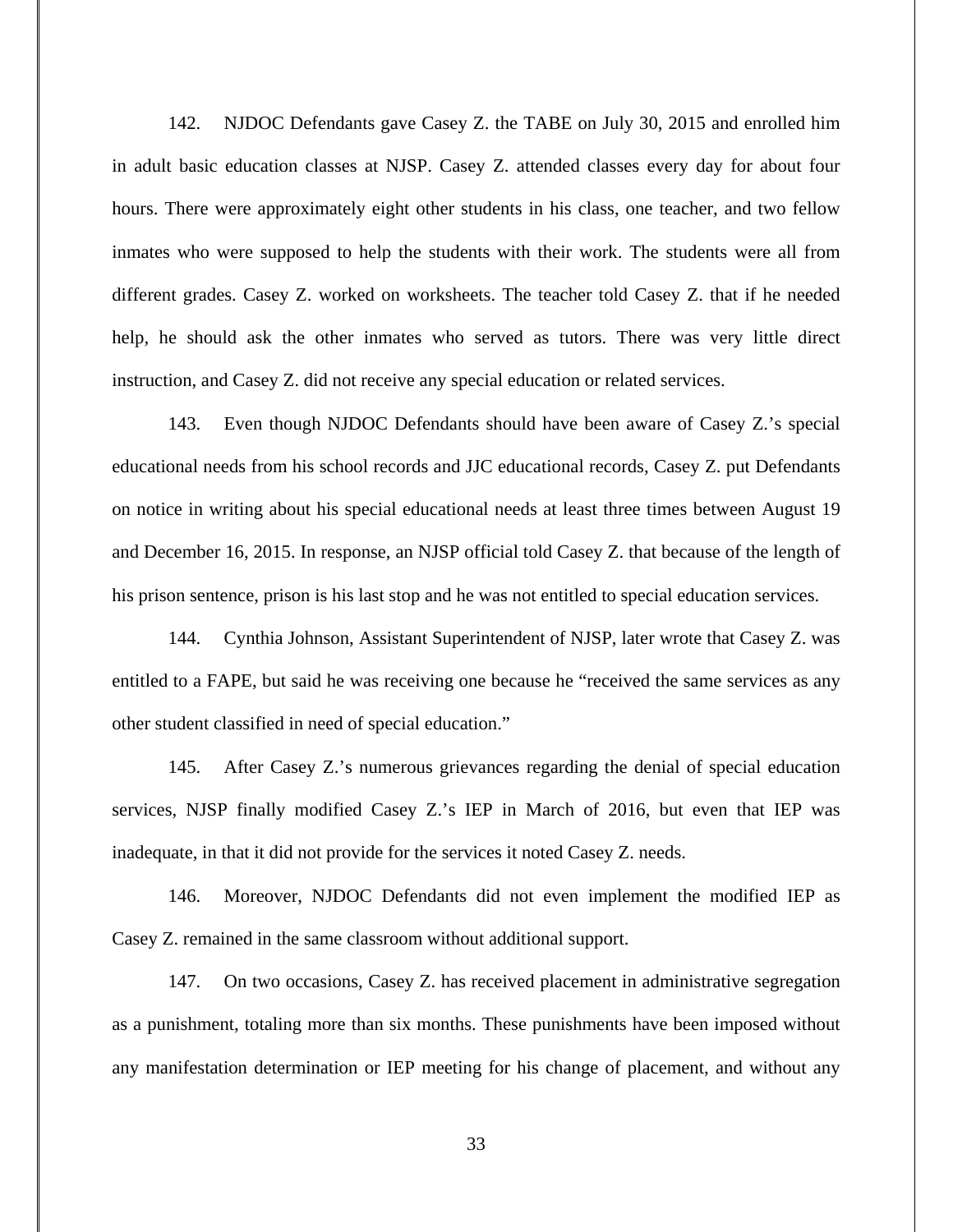process to determine what educational services he required in his changed educational placement as required by IDEA and Section 504, or without inquiry into whether the behavior was disability-related and required reasonable modifications as required under the ADA and Section 504.

148. When Casey Z. has been locked in administrative segregation, he has been put there regardless of his disability. No one has tracked his disability status and need for reasonable modifications. No one has inquired into whether his disabilities should have been considered in locking him in administrative segregation, or even whether administrative segregation is appropriate for him considering his disabilities.

149. While in administrative segregation, the education he has received has ranged from absolutely no services to worksheets in his cell every three to four days, without leaving his cell for classes. Casey Z. reports that other students in administrative segregation attend school in a cage on a different floor.

150. In administrative segregation, Casey Z. has not been provided with educational services, including special education, as required under IDEA and Section 504 and equal educational access as required under the ADA and Section 504. The worksheets he received constituted neither educational services (including special education) nor equal access to education.

151. Because of his disability, Casey Z. is disproportionately burdened while in administrative segregation. When he was first placed in administrative segregation, Casey Z. experienced depression attributable to his worsening pre-existing mental disabilities. The depression he suffered also interfered with his ability to focus. Administrative segregation also results in Casey Z. falling further behind in his education since he is denied special education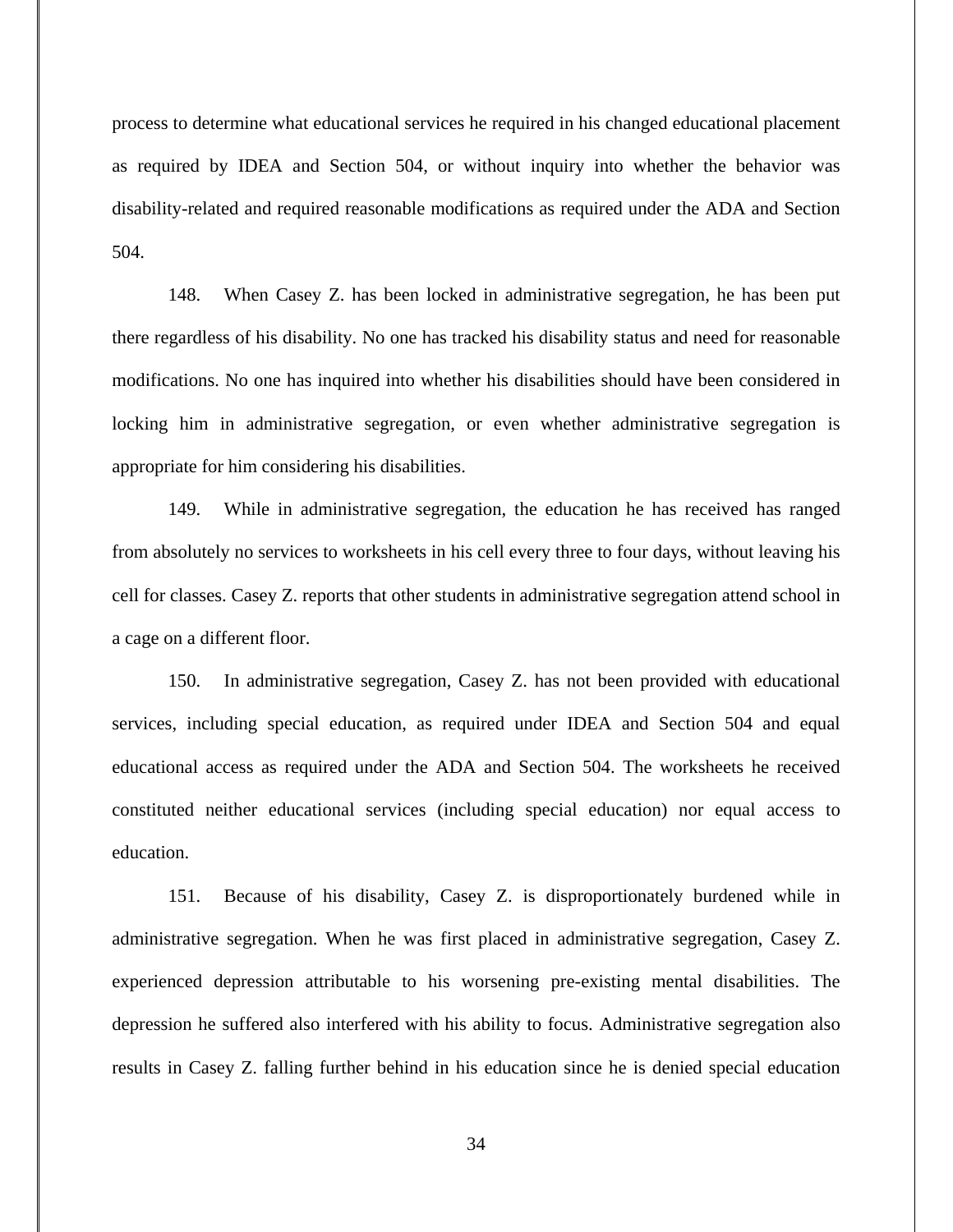(and most other educational services) while in administrative segregation. Administrative segregation takes away valuable time for Casey Z. to receive special education because he is qualified for special education for a limited time, *i.e.*, until June 30 of the year in which he turns twenty-one, making it much more difficult for him to receive a diploma. All of these impacts are due to the fact that Casey Z. has a disability while in administrative segregation.

## **Organizational Plaintiff ACLU-NJ's Allegations**

152. The Defendants' actions have perceptibly impaired the ACLU-NJ's mission by requiring the ACLU-NJ to divert resources from other core mission areas – such as advocacy on behalf of New Jerseyans' First Amendment rights – in order to address the educational deficiency the Defendants' conduct has produced in NJDOC facilities.

153. The ACLU-NJ learned of educational deprivation in JJC and NJDOC facilities through its work on solitary confinement for juveniles, a core ACLU-NJ concern. At the time the ACLU-NJ learned of this deprivation, no one on the ACLU-NJ's staff had the capacity to challenge the educational deficiencies in New Jersey prisons. Nevertheless, the ACLU-NJ received phone calls seeking legal assistance from prisoners facing educational deprivations, the issue was a concern to ACLU-NJ members, and the ACLU-NJ's broad goal of improving educational equality in New Jersey could not be met without addressing education in prisons. In order to meet this need, in September of 2015 the ACLU-NJ diverted resources to hire a legal fellow to address the education rights of incarcerated students. The ACLU-NJ legal staff included four lawyers before the fellow was hired, and so in hiring a fellow with a significant focus on pursuing educational rights for incarcerated students, it devoted a substantial percent of its legal staff time to this issue.

154. Since that time, the ACLU-NJ has devoted considerable resources to representing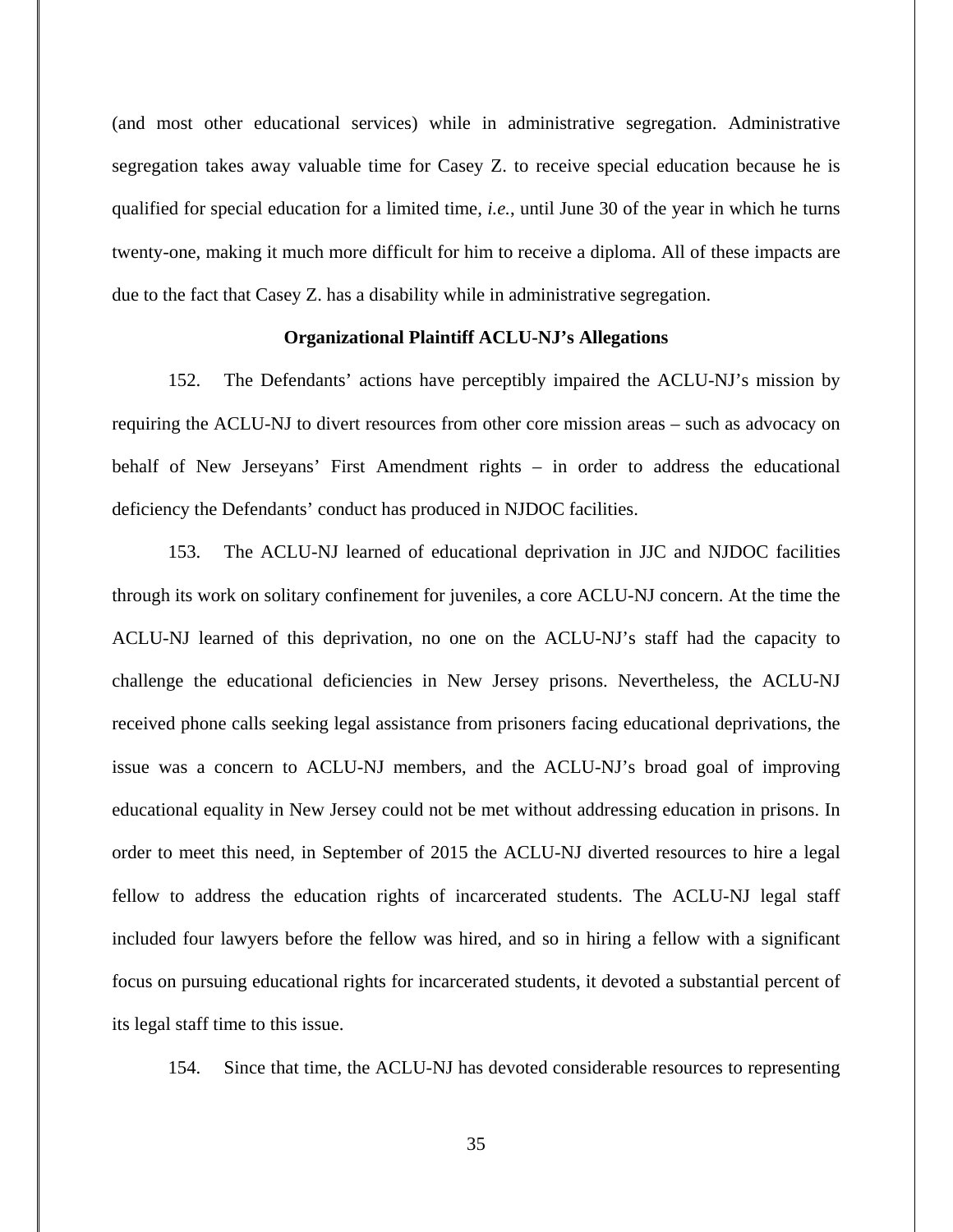an individual plaintiff in an education action in the Office of Administrative Law against NJDOC.

155. An ACLU-NJ staff member has also conducted a training for volunteer lawyers to represent incarcerated young people who wish to bring their educational claims against NJDOC.

156. The ACLU-NJ has suffered an injury-in-fact because it has diverted resources away from pursuing other elements of its mission in order to address the issue of inadequate education for young people incarcerated in NJDOC facilities.

157. In addition, if the ACLU-NJ did not divert resources to improve education within facilities, its core mission generally would be negatively impacted. The ACLU-NJ has long worked to ensure that conditions in prison meet constitutional standards, and in particular that prison officials conform to requirements under the First and Eighth Amendments. Activities within prisons are shielded from outside view, and so in identifying and addressing constitutional violations within prisons, the ACLU-NJ relies on people within those prisons to alert the organization to violations. Prisoners' abilities to identify violations and locate the ACLU-NJ as a source for litigation to remedy injuries is dramatically improved when they have received an adequate high school education, including meaningful instruction in reading, writing, and critical reasoning. In the absence of such instruction, the ACLU-NJ's ability to identify and remedy constitutional violations within NJDOC prisons will be significantly reduced.

158. The injury of having to divert resources to address the dearth of adequate education in prisons is directly traceable to the actions of NJDOC Defendants in failing to provide adequate education for students with special education needs and to the actions of NJDOE Defendants in failing to oversee NJDOC Defendants' provision of education.

159. This injury is redressable by the Defendants. If NJDOC Defendants adequately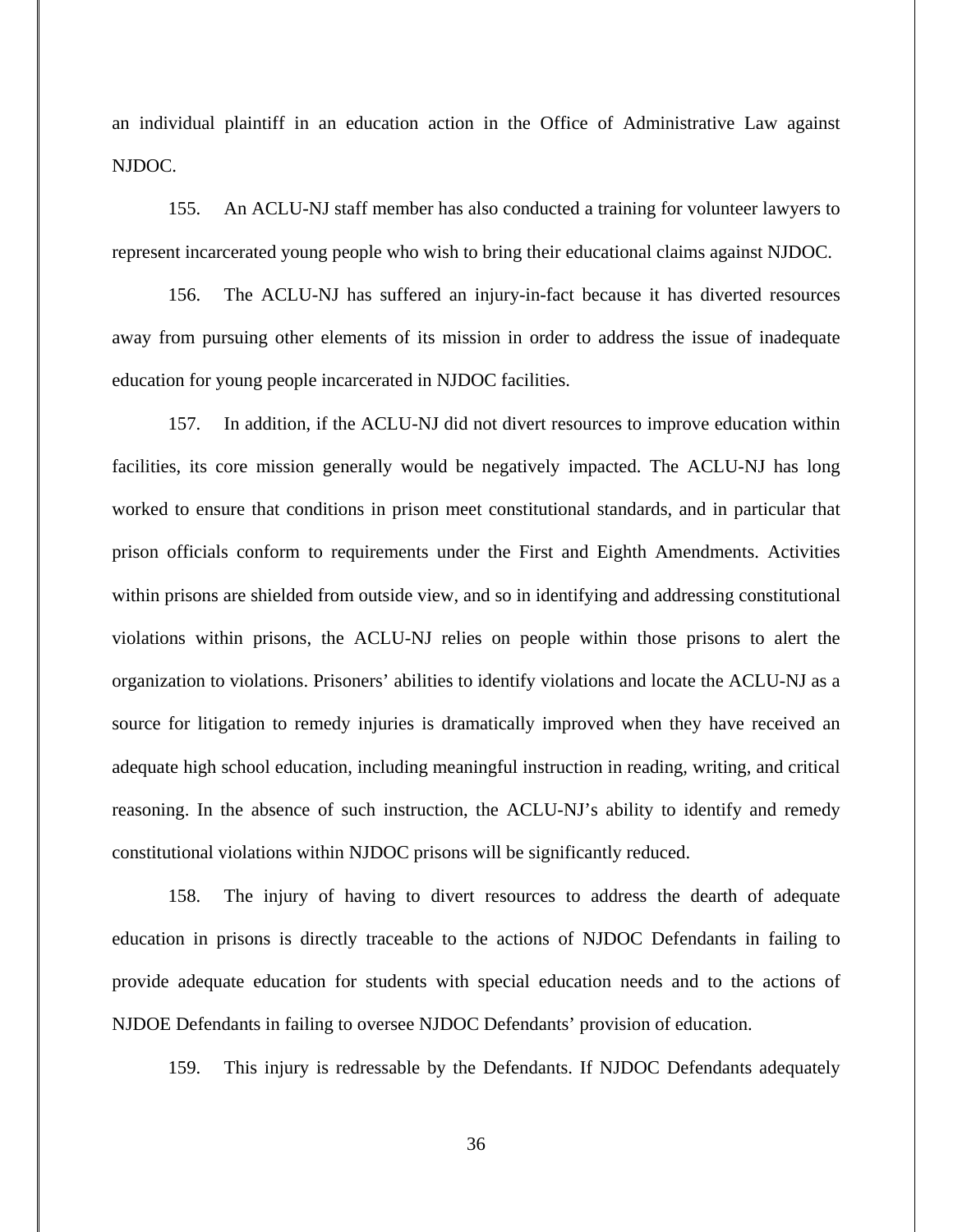provided, and NJDOE Defendants adequately supervised, education to students with special education needs in NJDOC facilities, the ACLU-NJ would re-direct resources toward its other priority areas.

160. The ACLU-NJ also has members who have suffered injury due to Defendants' actions and inactions. These members are incarcerated young people in adult facilities who are denied special education and equal access to special education and who have been locked in administrative segregation regardless of their disabilities. Members also include parents of young people with disabilities who can pursue their children's claims for denial of special education and equal access to education on behalf of their children.

161. These members are directly injured by NJDOC Defendants' practices – for those members who are students themselves, the time in NJDOC custody is often their last opportunity to receive a high school education responsive to their special education needs. When NJDOC Defendants fail to provide such an education and NJDOE Defendants fail to ensure that they do so, these young people are deprived of their right to such an education. The injuries they suffer are described further below.

162. These members would have standing to sue in their own right, and the injuries they experience are germane to the purpose of the ACLU-NJ, as described above.

163. Moreover, because Plaintiffs seek relief for system-wide failures by the Defendants to comply with laws concerning special education, these claims are not redressable through individual actions and instead require system-wide resolution. As a result, neither the claim asserted nor the relief requested requires the participation of individual members in the suit.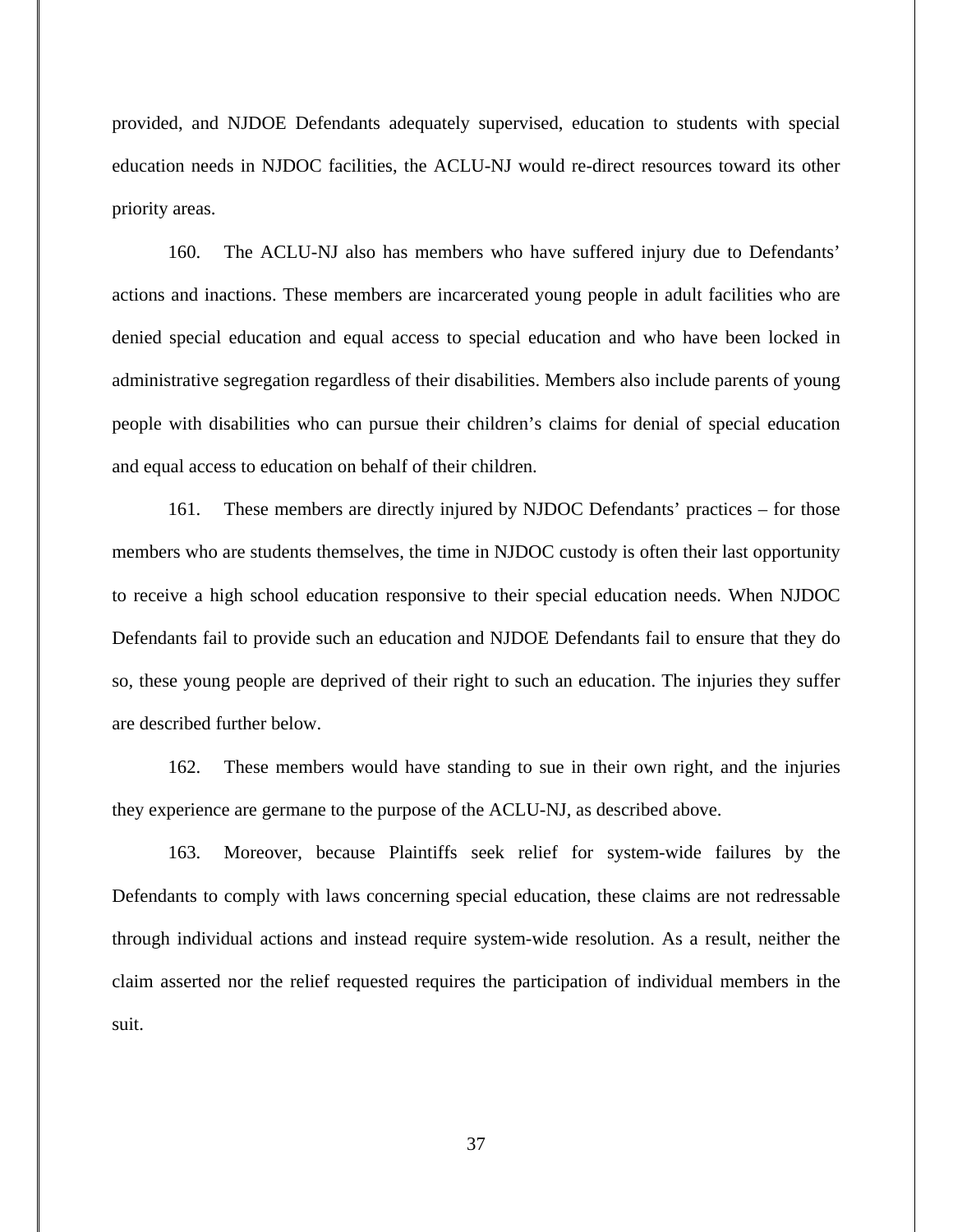#### **CAUSES OF ACTION**

## **Count I**

# **Violation of Individuals with Disabilities Education Act** **(20 U.S.C. § 1400,** *et seq*.**)**

164. Plaintiffs incorporate by reference each and every allegation contained in the foregoing paragraphs as if specifically alleged herein.

165. Under the Individuals with Disabilities Education Act, students with disabilities are entitled to receive a free appropriate public education. 20 U.S.C. § 1400(d)(1)(a).

166. IDEA defines a child with a disability as a child "with intellectual disabilities, hearing impairments (including deafness), speech or language impairments, visual impairments (including blindness), serious emotional disturbance … orthopedic impairments, autism, traumatic brain injury, other health impairments, or specific learning disabilities … who, by reason thereof, needs special education and related services." 20 U.S.C. § 1401(3).

167. Each of the named individual plaintiffs has a mental disability as defined under IDEA. The Plaintiff Class is defined to be a subset of eligible students under IDEA, namely those with mental disabilities, including disabilities such as a serious emotional disturbance, autism, and specific learning disabilities. Therefore, Plaintiffs and the Plaintiff Class qualify as students with disabilities for the purposes of IDEA.

168. As a public agency, NJDOC has a duty to provide FAPE to all school-eligible persons with disabilities under the age of eighteen who are incarcerated in adult correctional facilities, 34 C.F.R. 300.2(b), and all school-eligible persons with disabilities between the ages of eighteen and twenty-one who were either "identified as a child with a disability under § 300.8 and had received services in accordance with an IEP, but who left school prior to their incarceration; or [d]id not have an IEP in their last educational setting, but who had actually been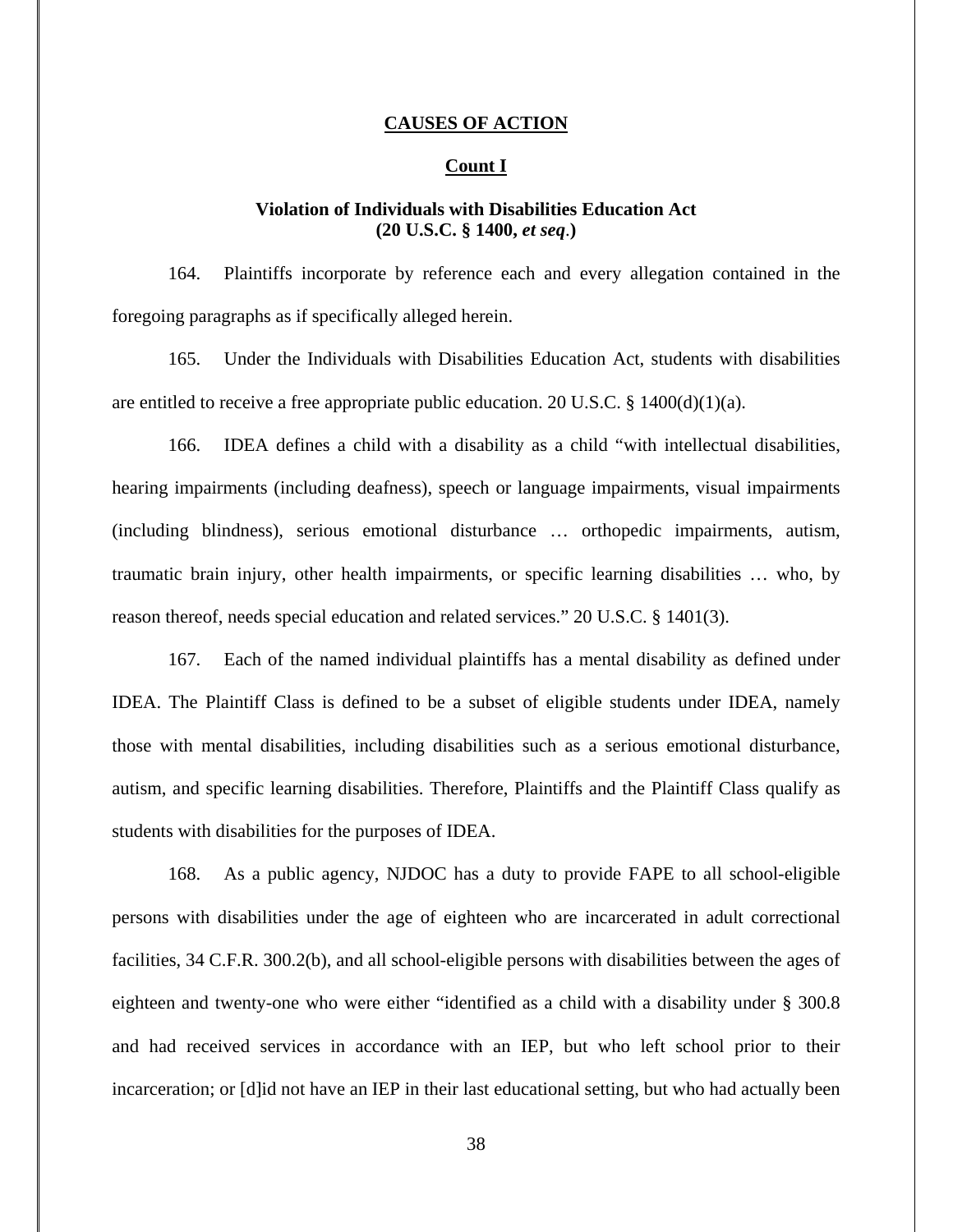identified as a child with a disability under § 300.8." 34 C.F.R. § 300.102(a)(2)(ii); 20 U.S.C. § 1412(a)(1)(B)*; see also* N.J.A.C. 6A:17-3.

169. NJDOE Defendants have failed to meet their obligations of ensuring that NJDOC Defendants comply with state and federal education laws for incarcerated students with special education needs.

170. IDEA and state implementing regulations require NJDOC Defendants to meet certain obligations including, but not limited to:

- a) Obtaining education records in a timely manner when a student transfers into a facility, N.J.A.C. 6A:14-4.1;
- b) Providing a free appropriate public education to all students with disabilities, 20 U.S.C.  $\S$  1400(d)(1)(a), in the least restrictive environment, 34 C.F.R. §§ 300.550–300.556;
- c) Identifying, locating, and evaluating students with disabilities, 20 U.S.C. § 1412(a)(3); 34 C.F.R. § 300.111(a);
- d) Upon identification, conducting a full and individual initial evaluation before initially providing special education and related services, and thereafter a re-evaluation every three years, 20 U.S.C. §  $1414(a)(1)(A)$ , (2)(B), or whenever educational or related services needs, including improved academic achievement or functional performance, call for it, 34 C.F.R. § 300.303(a);
- e) Developing and implementing an appropriate Individualized Education Program for each child with a disability, in accordance with 20 U.S.C.  $§ 1414(d);$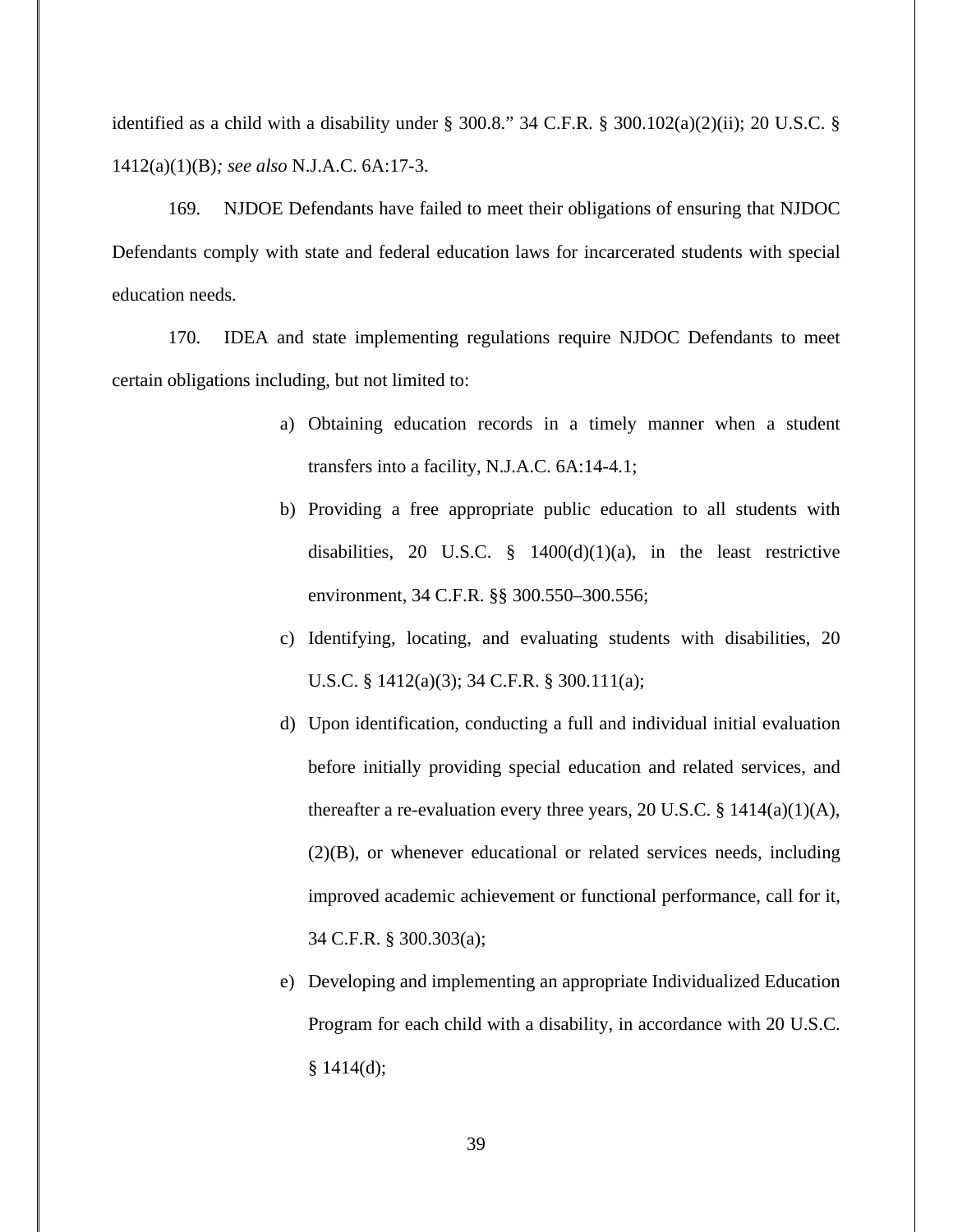- f) Holding meetings to review and revise the IEP as required by 20 U.S.C. §  $1414(d)(4)$ ;
- g) Holding Child Study Team meetings (consisting of a school psychologist, a learning disabilities teacher/consultant, and a school social worker) to evaluate a student and develop, review and/or modify a student's IEP, N.J.A.C. 6A:14-2.3; 3.1; 34 C.F.R. § 300.344–45;
- h) Providing "related services" that a child with a disability may need in order to benefit from their education, 20 U.S.C. § 1401(26)(A);
- i) Offering a continuum of alternative placements to meet the needs of students with disabilities for special education and related services, 34 C.F.R. § 300.115;
- j) When students with an IEP enter a new school district, providing "comparable services" to their previous IEP for thirty days and then either adopting the prior IEP or developing, adopting, and implementing a new IEP, 20 U.S.C. § 1414(d)(2)(C); 34 C.F.R. § 300.323(e);
- k) Providing transition services for students who will leave NJDOC custody before the month of June after they turn twenty-one, 20 U.S.C. § 1412(a)(1)(A); *id.* at 1414(d)(7)(A)(ii);
- l) If behavior leads to removal from school for more than ten days or to removal for less than ten days but is based on behavior that constitutes a pattern, continuing to provide educational services so as to enable the child to continue to participate in the general education curriculum, 34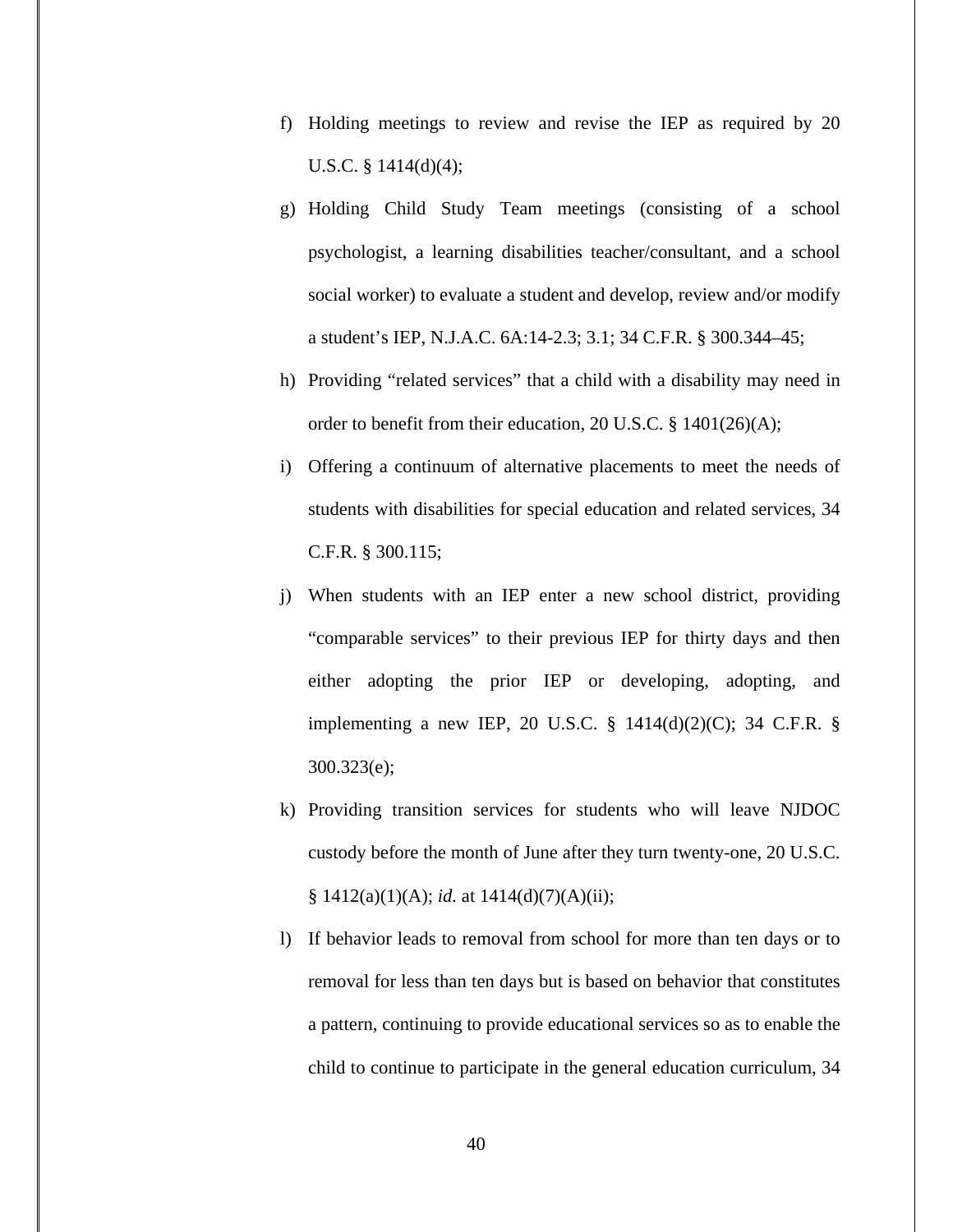C.F.R. § 300.530(d)(1)(i), and convening an immediate IEP meeting to determine if the behavior is a manifestation of the student's disability, 20 U.S.C. § 1415(k); 34 C.F.R. § 300.530(e); 34 C.F.R. § 300.536(a)(2);

- m) If the behavior is a manifestation of disability, (1) conducting a functional behavior/analysis assessment and implementing a behavioral intervention plan; or (2) reviewing and modifying an existing behavioral intervention plan; and (3) returning student to a placement from which he or she was removed, except in certain circumstances, 20 U.S.C. § 1415(k)(1)(f); 34 C.F.R. § 300.530(f)–(g), and if the behavior was not a manifestation of disability, providing FAPE and services to the student no later than the eleventh cumulative day of removal, 20 U.S.C. § 1415(k)(1)(C); 34 C.F.R. § 300.530(c); and
- n) If the IEP team determines that the child presents "a bona fide security or compelling penological interest that cannot otherwise be accommodated," 34 C.F.R. § 300.324(d)(2), modifying the IEP to maintain appropriate educational services.

171. By failing to identify, evaluate, recommend, and then provide a FAPE (including appropriate IEPs, special education, and related services to eligible students in NJDOC custody), and by failing to provide procedural safeguards specified in the statute implementing IDEA (including manifestation determinations), Defendants have impeded students' rights to a free appropriate public education and/or have deprived students of educational benefits.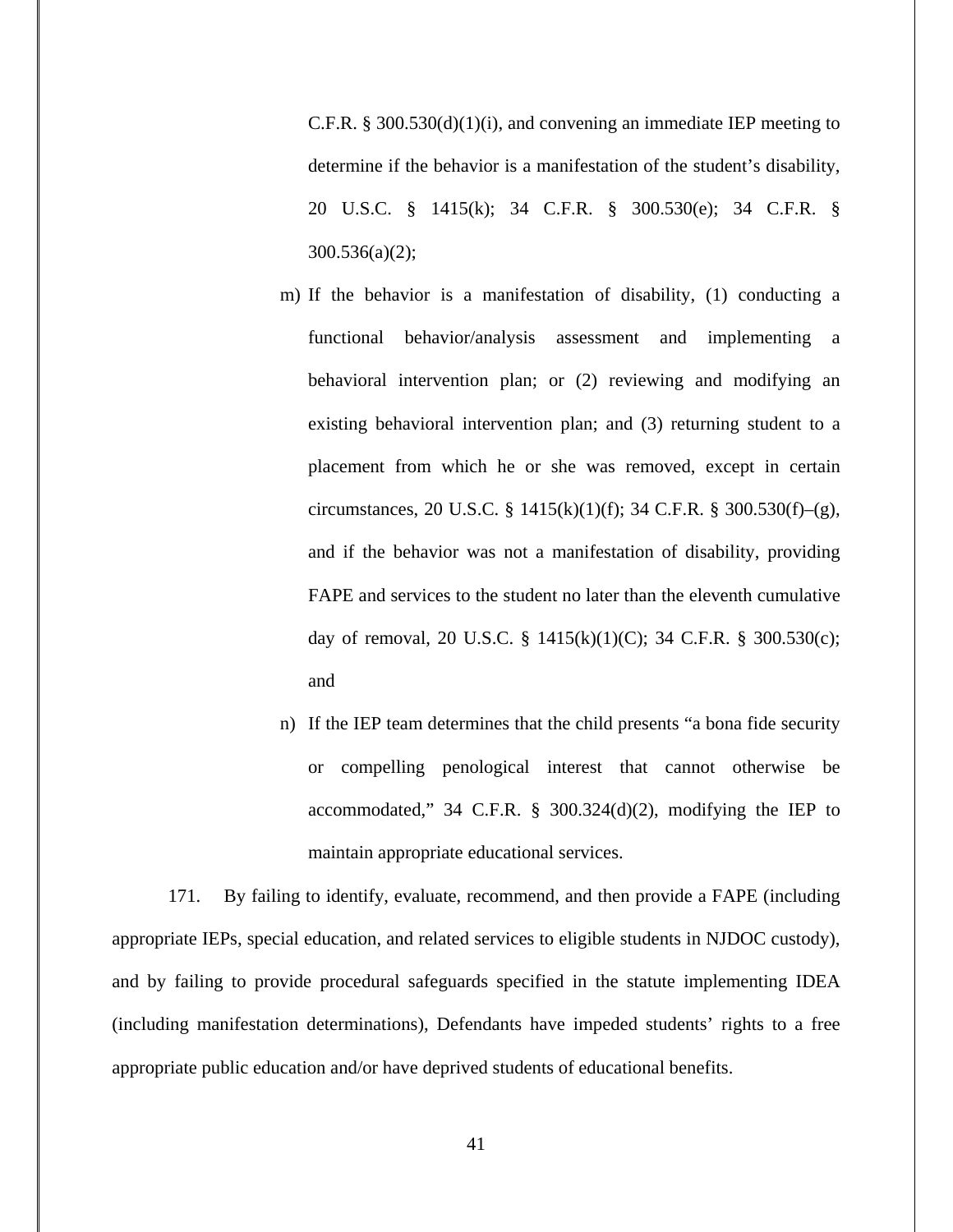172. Similarly, by failing to meet IDEA requirements, including providing FAPE, to students with disabilities who are locked in administrative segregation, NJDOC Defendants have impeded students' rights to a free appropriate public education and/or deprived students of educational benefits. NJDOE Defendants have failed to provide adequate oversight and monitoring to prevent these shortcomings, and so have violated their obligations under IDEA.

173. As a result, Defendants have violated and continue to violate rights secured by 20 U.S.C. §§ 1400 *et seq.*, and its implementing regulations at 34 C.F.R. §§ 300 *et seq.*

174. Because Defendants' discriminatory and wrongful conduct is ongoing, declaratory and injunctive relief are appropriate remedies. Further, as a direct result of Defendants' actions, Plaintiffs and members of the Plaintiff Class are suffering irreparable harm, including lost education opportunities. Therefore, speedy and immediate relief is appropriate.

175. Plaintiffs are entitled to declaratory and injunctive relief as well as reasonable attorneys' fees and costs incurred in bringing this action under 20 U.S.C. § 1415(i)(3).

#### **Count II**

## **Violation of Americans with Disabilities Act (42 U.S.C. § 12101,** *et seq.***)**

176. Plaintiffs incorporate by reference each and every allegation contained in the foregoing paragraphs as if specifically alleged herein.

177. Title II of the ADA states, in pertinent part:

[N]o qualified individual with a disability shall, by reason of such disability, be excluded from participation in or be denied the benefits of the services, programs, or activities of a public entity, or subjected to discrimination by any such entity. 42 U.S.C. § 12132.

178. A "public entity" includes state and local governments, their agencies, and their instrumentalities. 42 U.S.C. § 12131(1).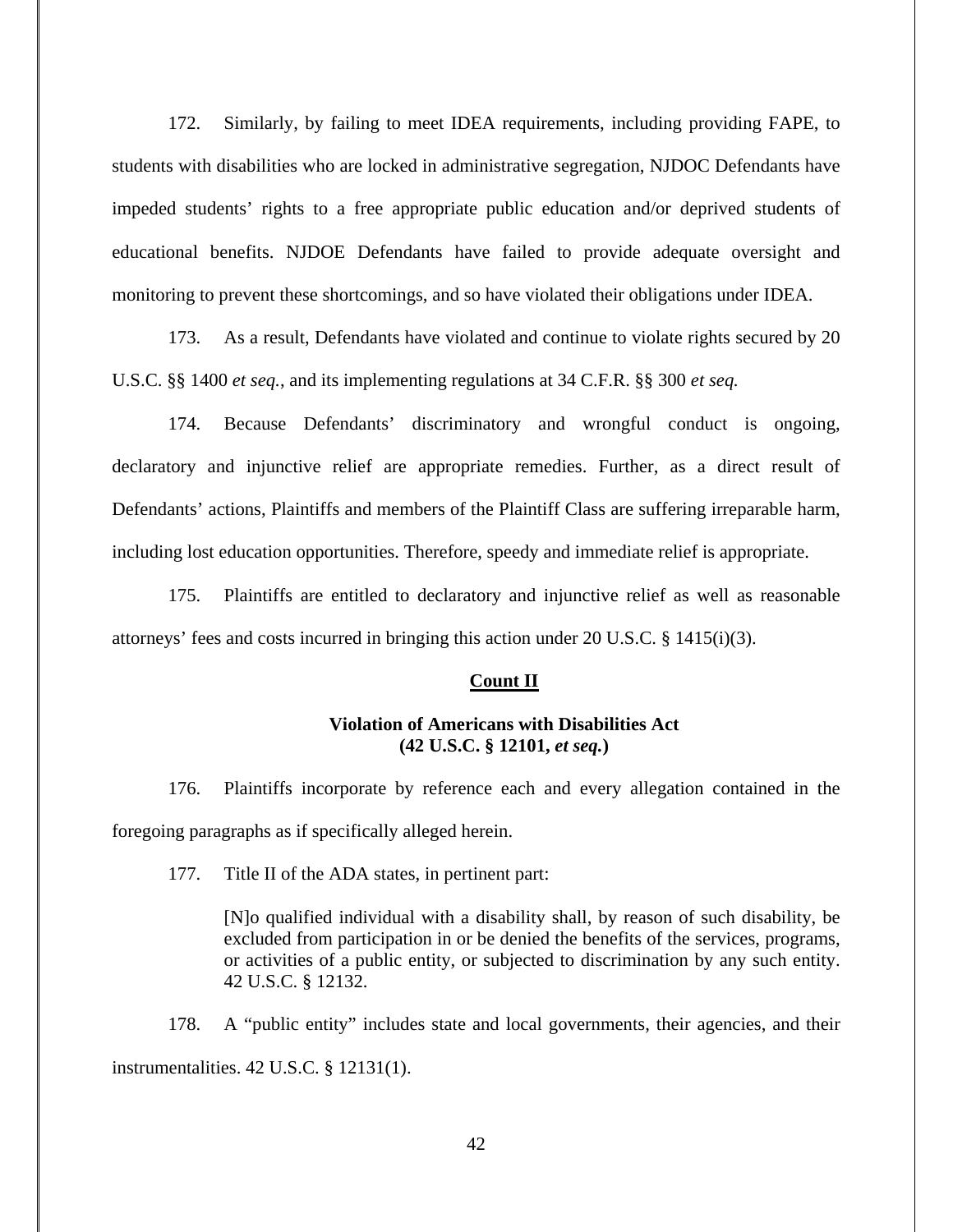179. Defendants were, at all times relevant to this action, and currently are "public entities" within the meaning of Title II of the ADA.

180. Defendants provided and provide "services, programs and activities" including educational programs, services, and activities in NJDOC facilities.

181. The term "disability" includes physical and mental impairments that substantially limit one or more major life activities. 42 U.S.C. § 12102(2). A "'qualified individual with a disability' means an individual with a disability who, with or without reasonable modifications to rules, policies, or practices … meets the essential eligibility requirements for the receipt of services or the participation in programs or activities provided by a public entity." 42 U.S.C. § 12131(2).

182. Plaintiffs Adam X., Brian Y. and Casey Z., and all others similarly situated were, at all times relevant to this action, and are currently "qualified individuals with disabilities" within the meaning of Title II of the ADA. They all have impairments that substantially limit a major life activity, and they are all incarcerated in NJDOC facilities and, thus, qualified – with or without reasonable modification – to participate in the programs, services, and activities of NJDOC facilities.

183. Defendants have violated the rights of Plaintiffs and members of the Plaintiff Class secured by Title II of the ADA and its implementing regulations. *See* 42 U.S.C. § 12134; 28 C.F.R. § 35.101 *et seq*.

184. Defendants have denied Plaintiffs and members of the Plaintiff Class equal access to education when they have provided absolutely no educational services, including those needed by youth with disabilities. Such times include those when Plaintiffs and members of the Plaintiff Class are in various types of administrative segregation. Similarly, while awaiting disposition on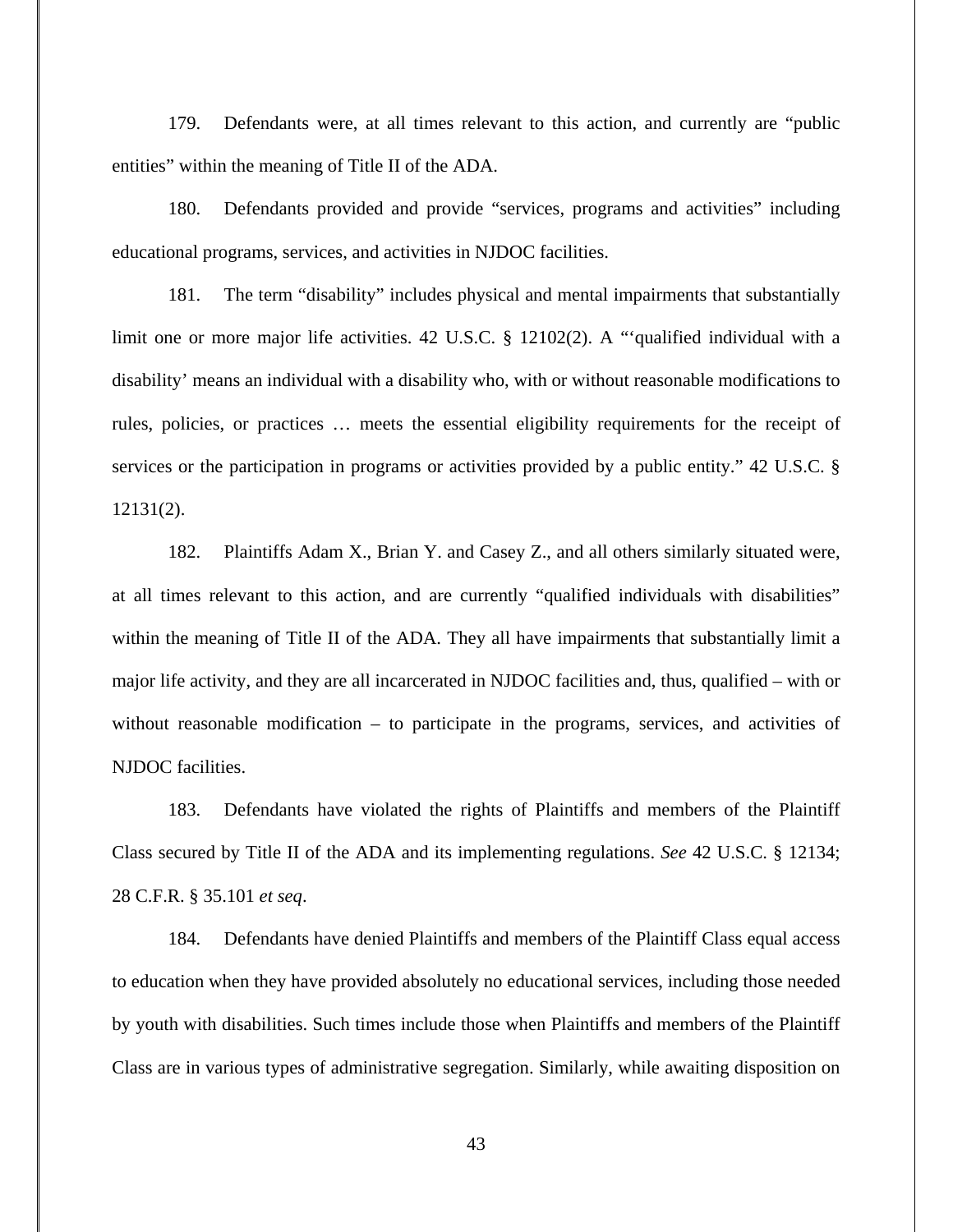their disciplinary charges in lock-up areas, Plaintiffs and members of the Plaintiff Class are denied educational services of any kind. Additionally, when Plaintiffs and members of the Plaintiff Class are placed in CRAF, they receive no educational services whatsoever. This conduct violates, among other provisions, 28 C.F.R. § 35.130(b)(1)(i).

185. Even when educational services are offered either in the schools or in administrative segregation, the opportunity to benefit from the educational services that are offered is not equal to or the educational services are not as effective in affording equal opportunity as those offered to non-disabled students. This conduct violates, among other provisions, 28 C.F.R. § 35.130(b)(1)(ii).

186. Defendants fail to provide Plaintiffs and members of the Plaintiff Class with the educational services they require, because of their disabilities, that are as effective as those services available to their non-disabled peers in affording youth with disabilities equal opportunity: (1) to obtain the same result, (2) to gain the same benefit, and (3) to reach the same level of achievement as their non-disabled peers. Providing worksheets to youth with disabilities who struggle to read, let alone grasp new concepts, results only in frustration, not education. As such, the educational services offered in NJDOC facilities are not sufficient to provide equal access to education for Plaintiffs and members of the Plaintiff Class. This conduct violates, among other provisions,  $28$  C.F.R.  $\S$  35.130(b)(1)(iii).

187. NJDOC Defendants do not appropriately consider the disability-related educational needs of youths when assigning them to be housed in various facilities. As a result, youth with disabilities are placed in facilities that cannot provide equal access to education regardless of their disability-related educational needs. 28 C.F.R. § 35.130(b)(1)(vii).

188. Defendants fail to make reasonable modifications to their policies, practices, and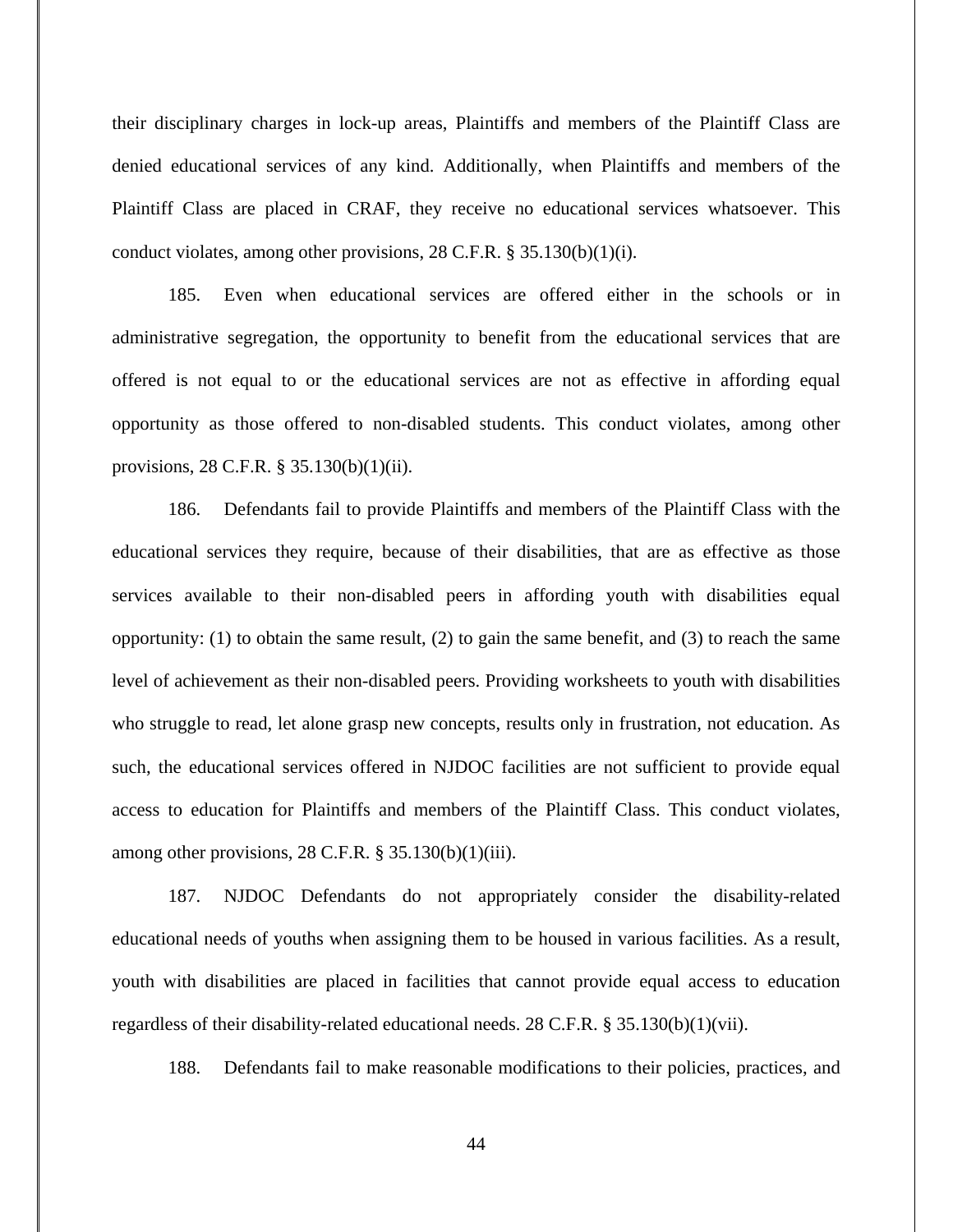procedures even though these modifications are necessary to avoid discriminating against Plaintiffs and members of the Plaintiff Class, in violation of 28 C.F.R. § 35.130(b)(7).

189. Specifically, NJDOC Defendants fail to make reasonable modifications to their educational services to ensure that youth with disabilities have equal access to education. Such reasonable modifications may include, but not be limited to, providing additional qualified instructors in the classroom, one-on-one tutoring, and assistance in completing assignments.

190. NJDOC Defendants have adopted and implemented policies and practices with regard to administrative segregation that place a disproportionate burden on Plaintiffs and members of the Plaintiff Class. Specifically, NJDOC Defendants impose and apply eligibility criteria by providing more robust educational services to youth who are not locked in any type of administrative segregation. Such eligibility criteria tend to screen out youth with disabilities from equally enjoying Defendants' educational services. Administrative segregation exacerbates their disabilities and causes youth with disabilities to fall further behind in their education because the educational services, or lack thereof, offered in administrative segregation are inadequate and because every day young people spend in administrative segregation is one day less that they have of legally required special education. This conduct violates, among other provisions, 28 C.F.R. § 35.130(b)(8).

191. NJDOC Defendants use methods of administration that have the effect of subjecting Plaintiffs and members of the Plaintiff Class to discrimination by reason of their disability because NJDOC Defendants fail to identify and track Plaintiffs and members of the Plaintiff Class who require reasonable modifications, inquire into whether the behaviors leading to discipline are disability-related in assigning consequences, and consider whether certain disciplinary measures are appropriate for youth with disabilities. Moreover, administrative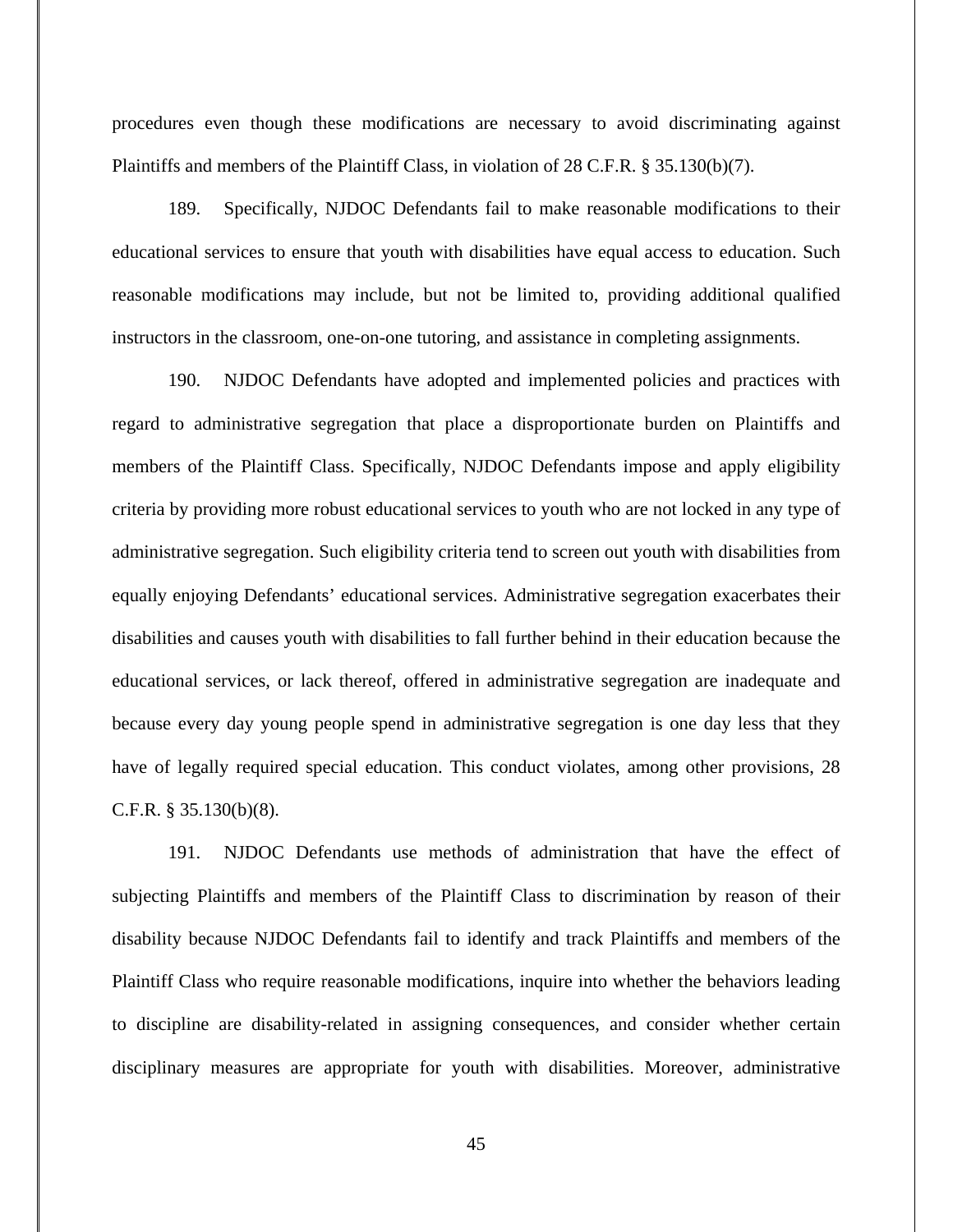segregation for young people with disabilities only exacerbates these disabilities and puts young people further behind in their education. As such, these methods of administration also have the purpose and effect of defeating or substantially impairing accomplishments of the objectives of Defendants' educational services with respect to Plaintiffs and members of the Plaintiff Class because these young people with disabilities are denied equal access to education. This conduct violates, among other provisions, 28 C.F.R. § 35.130(b)(3)(i) and (ii).

192. NJDOC Defendants and NJDOE Defendants aid and perpetuate discrimination against persons with disabilities in their programs, services, or activities by maintaining policies and practices that allow for discrimination by each Defendant and that permit the discrimination of the other co-Defendant to continue unchecked, in violation of 28 C.F.R. § 35.130(b)(1)(v).

193. Defendants also violate the ADA's integration mandate by failing to provide services in the most integrated setting appropriate for students with disabilities, in violation of 28 C.F.R. § 35.130(d), *see also* 28 C.F.R. § 35.152, by keeping students in administrative segregation, where they are more likely to receive services in a population that disproportionately includes people with disabilities.

194. Because Defendants' discriminatory and wrongful conduct is ongoing, declaratory and injunctive relief are appropriate remedies. Further, as a direct result of Defendants' actions, Plaintiffs and members of the Plaintiff Class are suffering irreparable harm, including lost education opportunities. Therefore, speedy and immediate relief is appropriate.

195. Pursuant to 42 U.S.C. § 12133, Plaintiffs are entitled to declaratory and injunctive relief as well as reasonable attorneys' fees and costs incurred in bringing this action under 42 U.S.C. § 12205.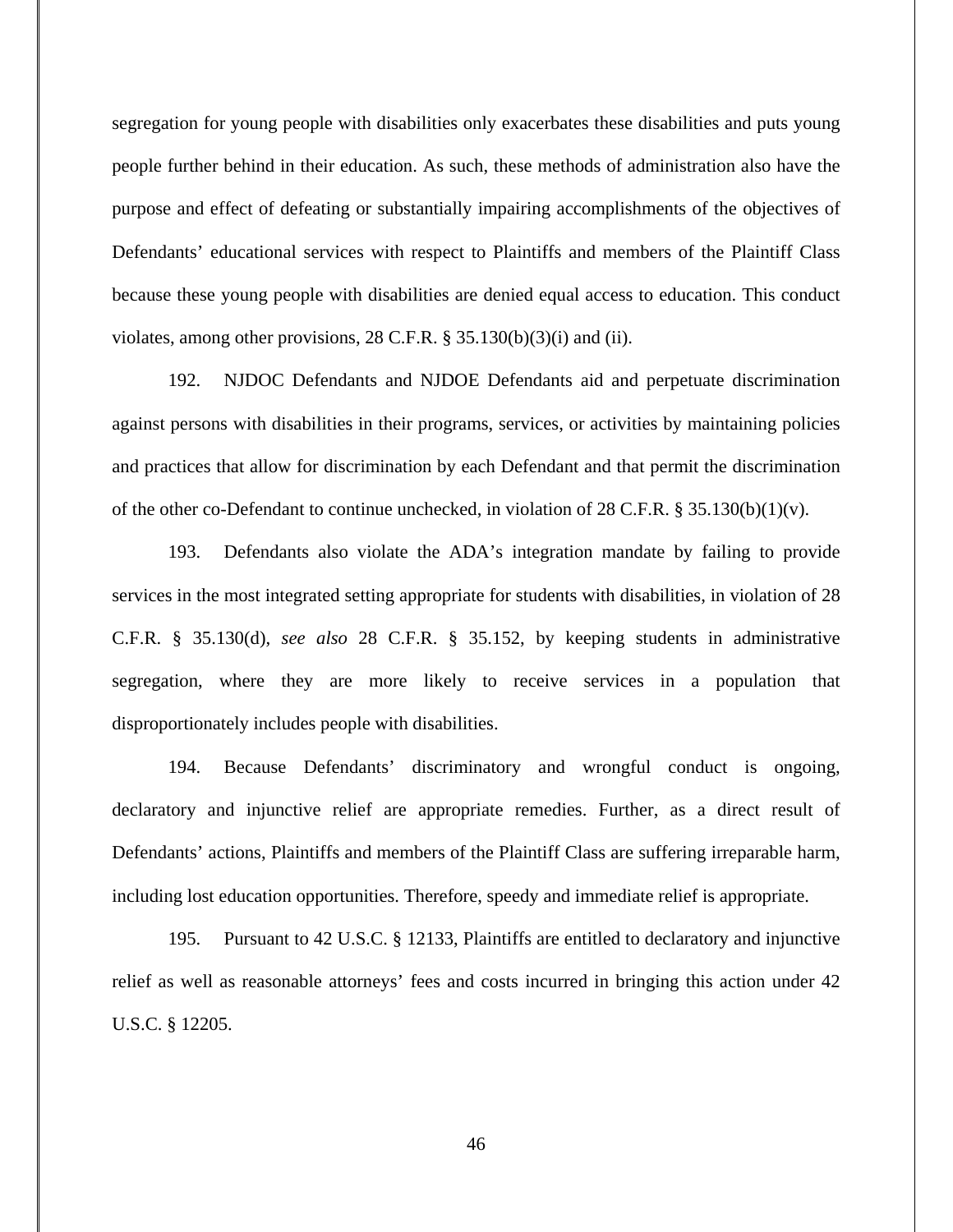## **Count III**

# **Violation of Section 504 of the Rehabilitation Act of 1973 (29 U.S.C. § 794)**

196. Plaintiffs incorporate by reference each and every allegation contained in the foregoing paragraphs as if specifically alleged herein.

197. Section 504 provides, in pertinent part:

No otherwise qualified individual with a disability in the United States … shall, solely by reason of his or her disability, be excluded from the participation in, be denied the benefits of, or be subjected to discrimination under any program or activity receiving federal financial assistance[.] 29 U.S.C. § 794(a).

198. Each Defendant was, at all times relevant to this action, and is currently a recipient of federal financial assistance within the meaning of Section 504 of the Rehabilitation Act, and each Defendant provided and provides a "program or activity" where "program or activity" is described as "all the operations of" the recipient, which includes the educational programs and activities in NJDOC facilities. 29 U.S.C. § 794(b).

199. Plaintiffs and members of the Plaintiff Class were, at all times relevant to this action, and are currently "otherwise qualified individuals with disabilities" within the meaning of Section 504. They all have impairments that substantially limit a major life activity, and they were and/or are all incarcerated in NJDOC facilities and qualified—with or without reasonable modification—to participate in the educational services of NJDOC facilities.

200. Defendants have violated the rights of Plaintiffs and members of the Plaintiff Class secured by Section 504 and its implementing regulations. *See* 28 C.F.R. § 41.1.

201. The denial of educational services includes times when there are no educational services whatsoever, including those needed by persons with disabilities. Such times include those when Plaintiffs and members of the Plaintiff Class are in various types of administrative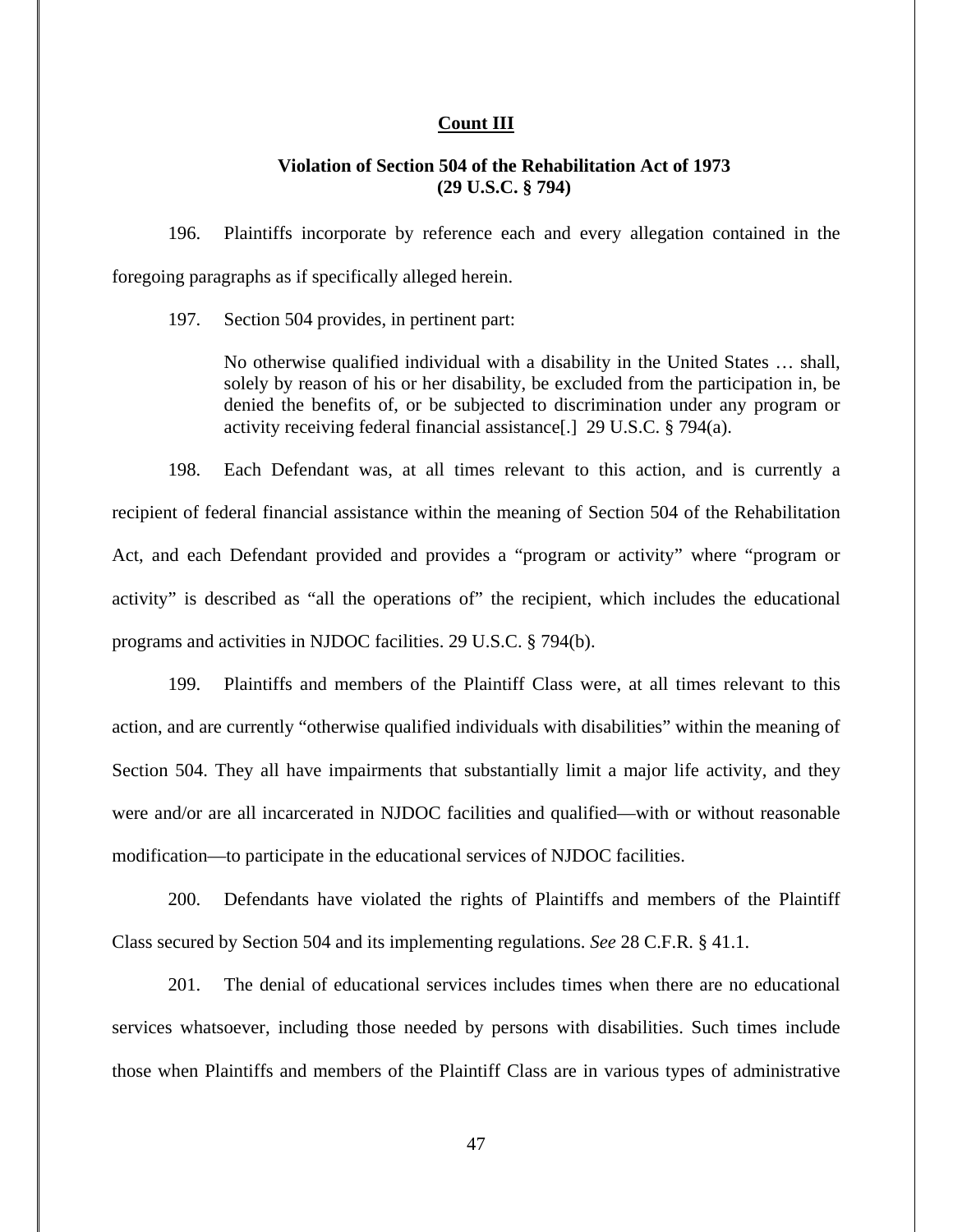segregation. Similarly, while awaiting disposition on their disciplinary charges in lock-up areas, Plaintiffs and members of the Plaintiff Class are completely denied educational services. Additionally, when Plaintiffs and members of the Plaintiff Class are placed in CRAF, they receive no educational services whatsoever. This conduct violates, among other provisions, 45 C.F.R. §  $84.4(b)(1)(i)$ .

202. Even when educational services are offered either in the schools or in administrative segregation, the opportunity to benefit from the educational services that are offered is not equal to or the educational services are not as effective in affording equal opportunity as those offered to non-disabled students. This conduct violates, among other provisions, 45 C.F.R. § 84.4(b)(1)(ii).

203. Defendants fail to provide Plaintiffs and members of the Plaintiff Class with the necessary educational services because of their disabilities that are as effective in affording youth with disabilities equal opportunity to obtain the same result, to gain the same benefit, and to reach the same level of achievement as their non-disabled peers. For instance, providing worksheets without instruction may offer some (albeit limited) education to non-disabled youth; but providing worksheets to youth with disabilities who struggle to read, let alone grasp new concepts, results only in frustration, not education. As such, the educational services offered in NJDOC facilities are not sufficient to provide equal access to education for Plaintiffs and members of the Plaintiff Class. This conduct violates, among other provisions, 45 C.F.R. §  $84.4(b)(1)(iii)$ .

204. Even in its other programs, services, and activities, NJDOC Defendants violate Section 504 regulations. NJDOC Defendants do not appropriately consider the disability-related educational needs of young people with disabilities when assigning them to be housed at various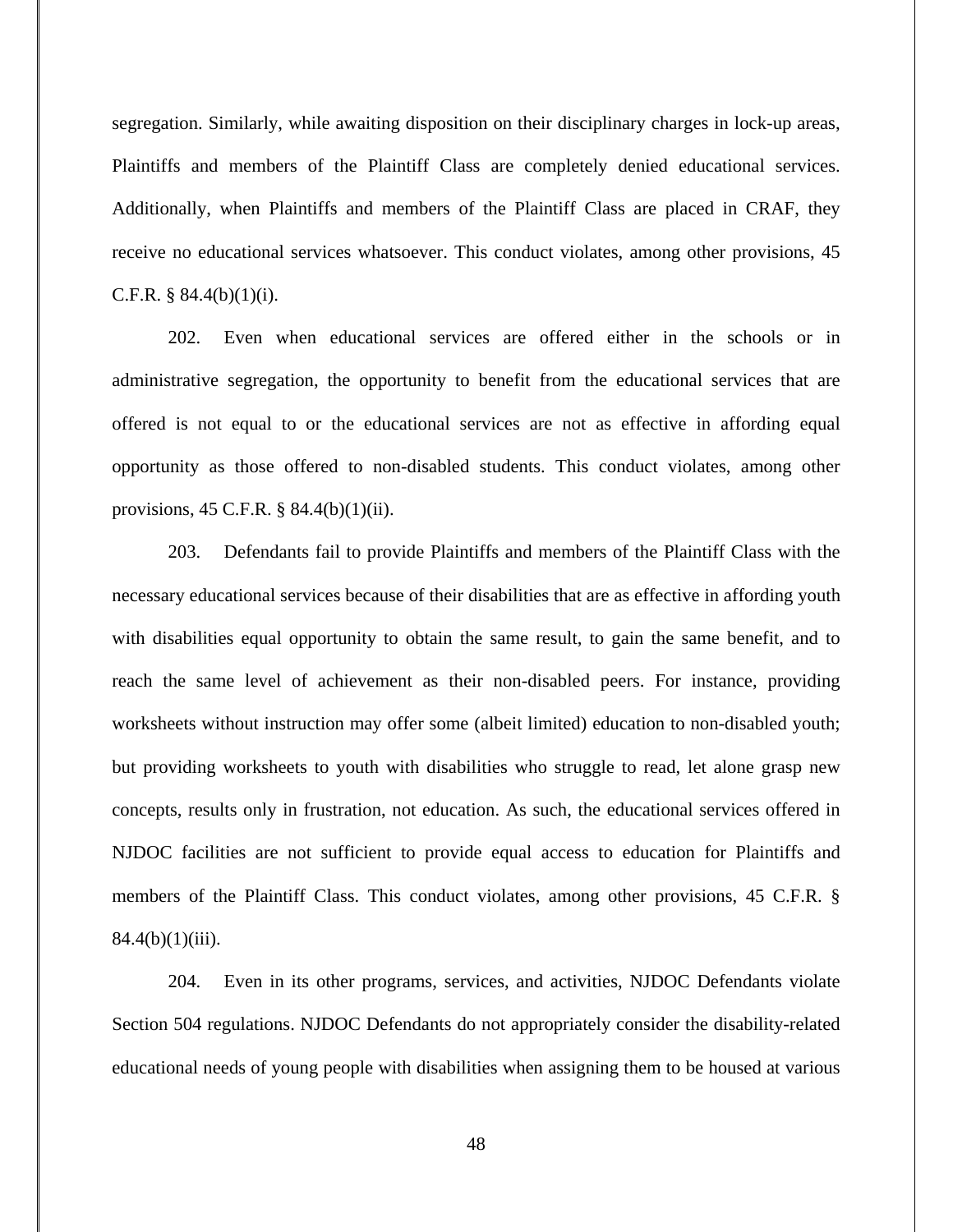facilities. As a result, young people with disabilities are placed in facilities that cannot provide equal access to education regardless of their disability-related educational needs. This conduct violates, among other provisions, 45 C.F.R. § 84.4(b)(1)(vii).

205. Defendants fail to make reasonable modifications to their policies, practices, and procedures even though such modifications are necessary to avoid discriminating against Plaintiffs and members of the Plaintiff Class in violation of Section 504.

206. Specifically, NJDOC Defendants fail to make reasonable modifications to their educational services to ensure that youth with disabilities have equal access to education. Such reasonable modifications may include, but not be limited to, providing additional qualified instructors in the classroom, one-on-one tutoring, and assistance in completing assignments.

207. NJDOC Defendants use methods of administration, including, but not limited to, denying educational services while youth with disabilities are in administrative segregation, that have the effect of subjecting Plaintiffs and members of the Plaintiff Class to discrimination by reason of their disability because NJDOC Defendants fail to identify and track Plaintiffs and members of the Plaintiff Class who require reasonable modifications, inquire into whether the behaviors leading to discipline are disability-related in assigning consequences, and consider whether certain disciplinary measures are appropriate for youth with disabilities. Moreover, administrative segregation for young people with disabilities only exacerbates young people's disabilities and puts them further behind in their education. As a result, these methods of administration also have the purpose and effect of defeating or substantially impairing accomplishments of the objectives of Defendants' educational services with respect to Plaintiffs and members of the Plaintiff Class because they are denied equal access to education. This conduct violates, among other provisions, 45 C.F.R. § 84.4(b)(4)(i) and (ii).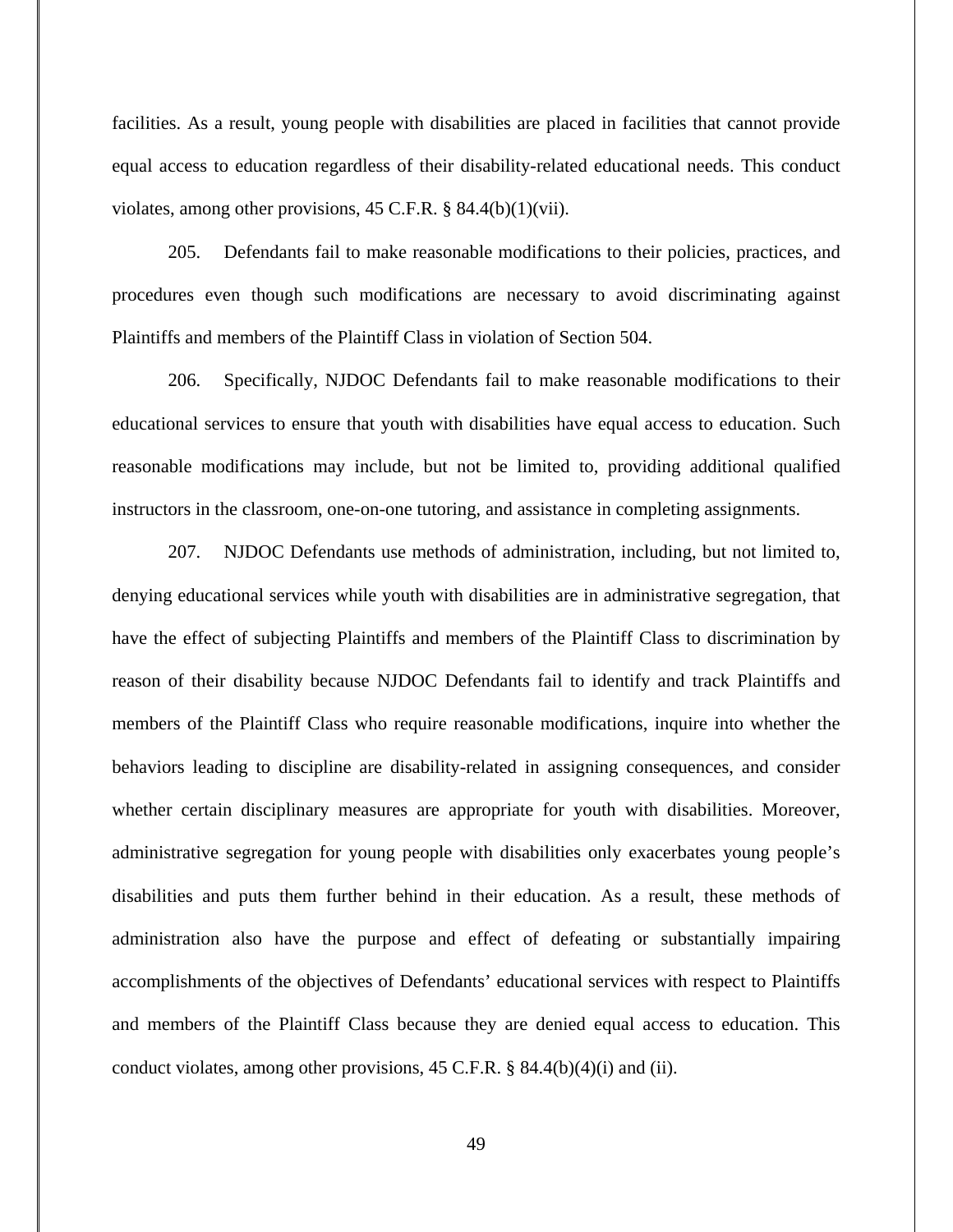208. Defendants aid and perpetuate discrimination against persons with disabilities in Defendants' programs, services or activities by maintaining policies and practices that allow for discrimination and that permit the discrimination of each co-Defendant to continue unchecked, in violation of 45 C.F.R.  $\S$  84.4(b)(1)(v).

209. Defendants deny Plaintiffs and members of the Plaintiff Class FAPE as secured by Section 504's regulations by:

- a) Failing to identify and locate all qualified handicapped persons in the Defendants' jurisdiction, 45 C.F.R. § 84.32(a);
- b) Failing to provide a free appropriate public education to each qualified handicapped person who is in NJDOC's custody or jurisdiction, 45 C.F.R. § 84.33(a);
- c) Failing to provide special education and related aids and services that are designed to meet the individual educational needs of handicapped persons as adequately as the needs of non-handicapped persons are met, 45 C.F.R. § 84.33(b).

210. Because Defendants' discriminatory conduct is ongoing, declaratory relief and injunctive relief are appropriate remedies. Further, as a direct result of Defendants' actions, Plaintiffs and members of the Plaintiff Class are suffering irreparable harm, including lost educational opportunities. Therefore, speedy and immediate relief is appropriate.

211. Pursuant to 29 U.S.C. § 794(a), Plaintiffs are entitled to declaratory and injunctive relief and to reasonable attorneys' fees and costs incurred in bringing this action.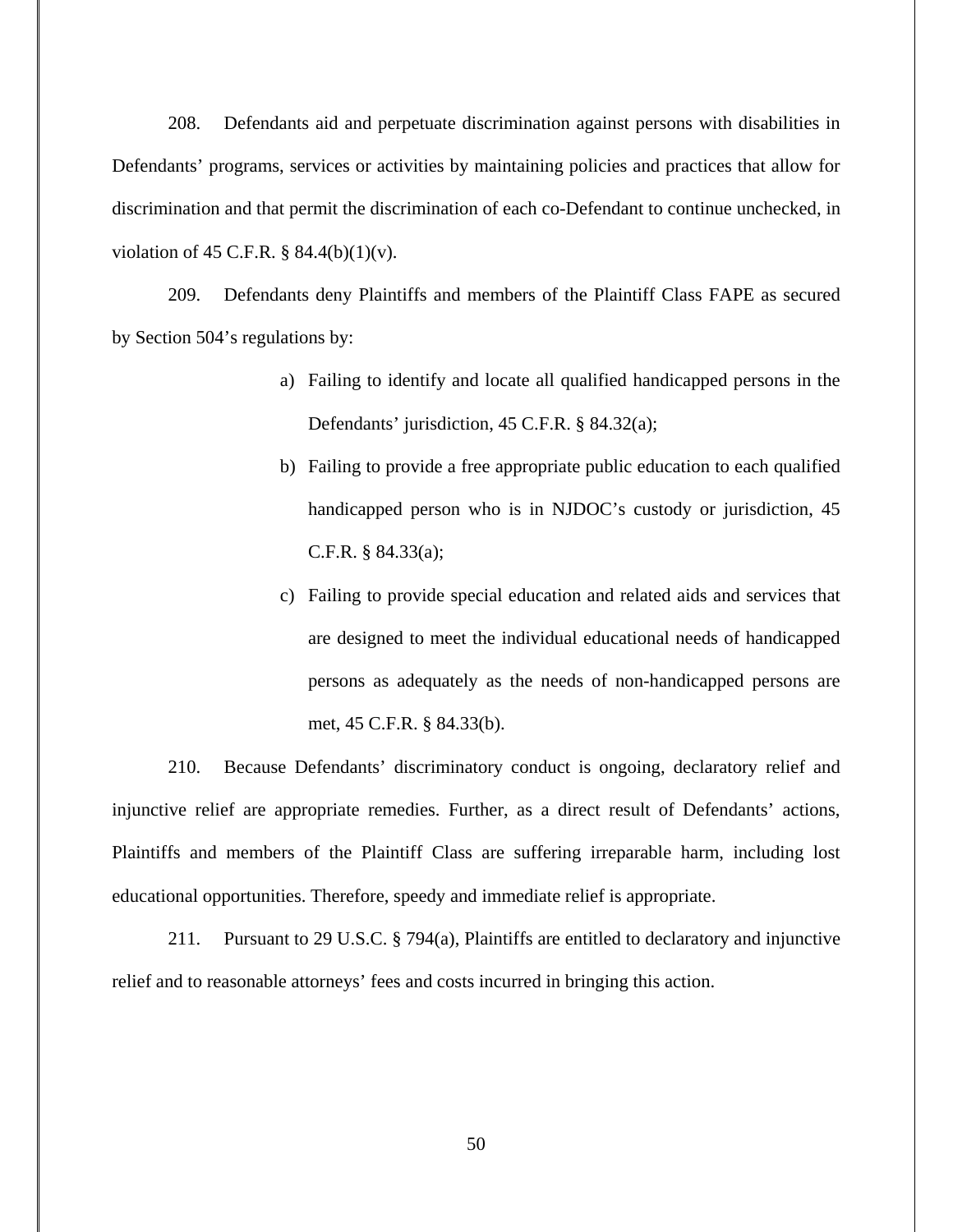### **Count IV**

# **Violation of the New Jersey Civil Rights Act (N.J.S.A. 10:6-1,** *et seq.***)**

212. Plaintiffs incorporate by reference the allegations contained in the foregoing paragraphs as if specifically alleged herein.

213. Under the New Jersey Civil Rights Act, "Any person who has been deprived of … any substantive rights, privileges or immunities secured by the Constitution or laws of this State … may bring a civil action for damages and for injunctive or other appropriate relief." N.J.S.A. 10:6-2(c).

214. Because of the actions of Defendants, as described herein, Plaintiffs have been deprived of their rights to equal protection and due process of law protected by Article I, Paragraph 1 of the New Jersey Constitution, which provides that "[a]ll persons are by nature free and independent, and have certain natural and unalienable rights, among which are those of enjoying and defending life and liberty, of acquiring, possessing, and protecting property, and of pursuing and obtaining safety and happiness."

215. In addition to deprivations of constitutional rights, Defendants have deprived Plaintiffs of their statutory rights. As described herein, Plaintiffs have been deprived of their right to due process under the SFEA, which provides that the "due process rights available to children, parents and guardians in the public schools on matters of educational classification or educational program shall be available to children, parents and guardians in State facilities." N.J.S.A. 10A:7B-7(c).

216. Plaintiffs have been further deprived of their rights by the Defendants who have failed to provide a sufficient system of administrative reviews, including meetings between pupils and NJDOC Director of Educational Services, to review educational classification and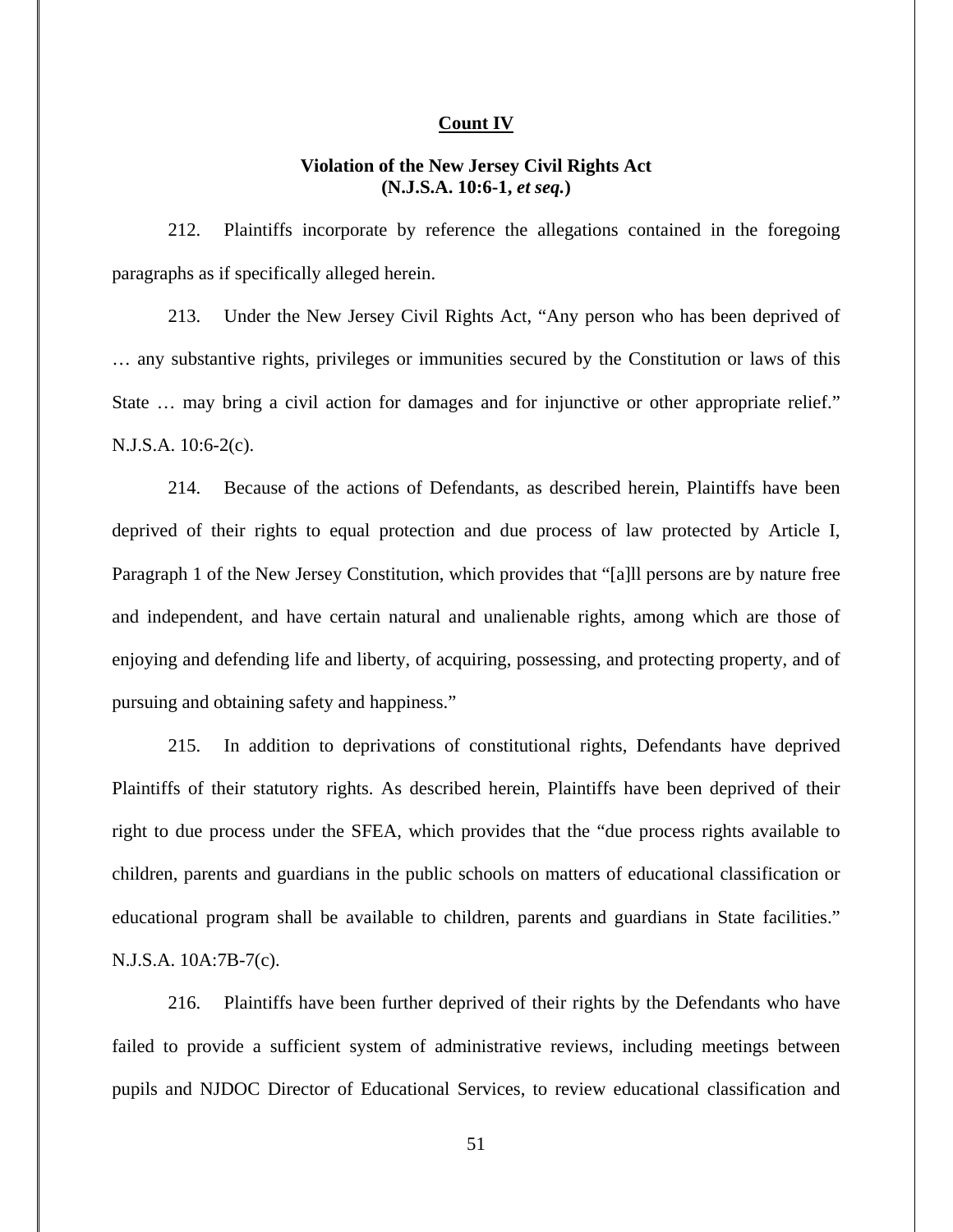educational programs in violation of the SFEA. N.J.S.A. 18A:7B-7(b).

217. Plaintiffs also have been deprived by NJDOE Defendants, who, as described herein, have failed to review the operations of NJDOC educational programs and remediate programs that do not meet regulatory standards, in violation of the SFEA. N.J.S.A. 18A:7B-5.

218. Chapter 14 of N.J.A.C. 6A governs special education in New Jersey, and N.J.A.C. 6A:14-8 concerns special education programs operated by NJDOC Defendants. N.J.A.C. 6A:14- 8 provides that "[s]pecial education programs provided in State facilities shall be operated in accordance with N.J.A.C. 6A:17-3 and the requirements of this chapter." N.J.A.C. 6A:17-3 governs "Educational Programs for Students in State Facilities."

219. Both Chapter 14 and Chapter 17 of N.J.A.C. 6A require NJDOC Defendants to provide education to students in their custody in conformity with IDEA, the ADA, and Section 504.

220. In violation of N.J.A.C. 6A:14 and 17, the Defendants have failed to, *inter alia*, obtain student records when students enter NJDOC custody in order to identify youth who have been receiving special education or youth who should be receiving special education, convene appropriate educational planning meetings, timely adopt or develop new IEPs, provide education for an adequate amount of time each day, provide academic content conforming to state standards, provide education in the least restrictive environment, provide a comparable education program to the programs outlined in students' IEPs, conduct manifestation determinations before imposing discipline, conduct IEP meetings when discipline-related detention removes students from their normal academic instruction, provide education consistent with a student's IEP when he is removed from his normal classroom for disciplinary reasons, and timely work with school districts to help students obtain diplomas. As a result of these procedural violations of the New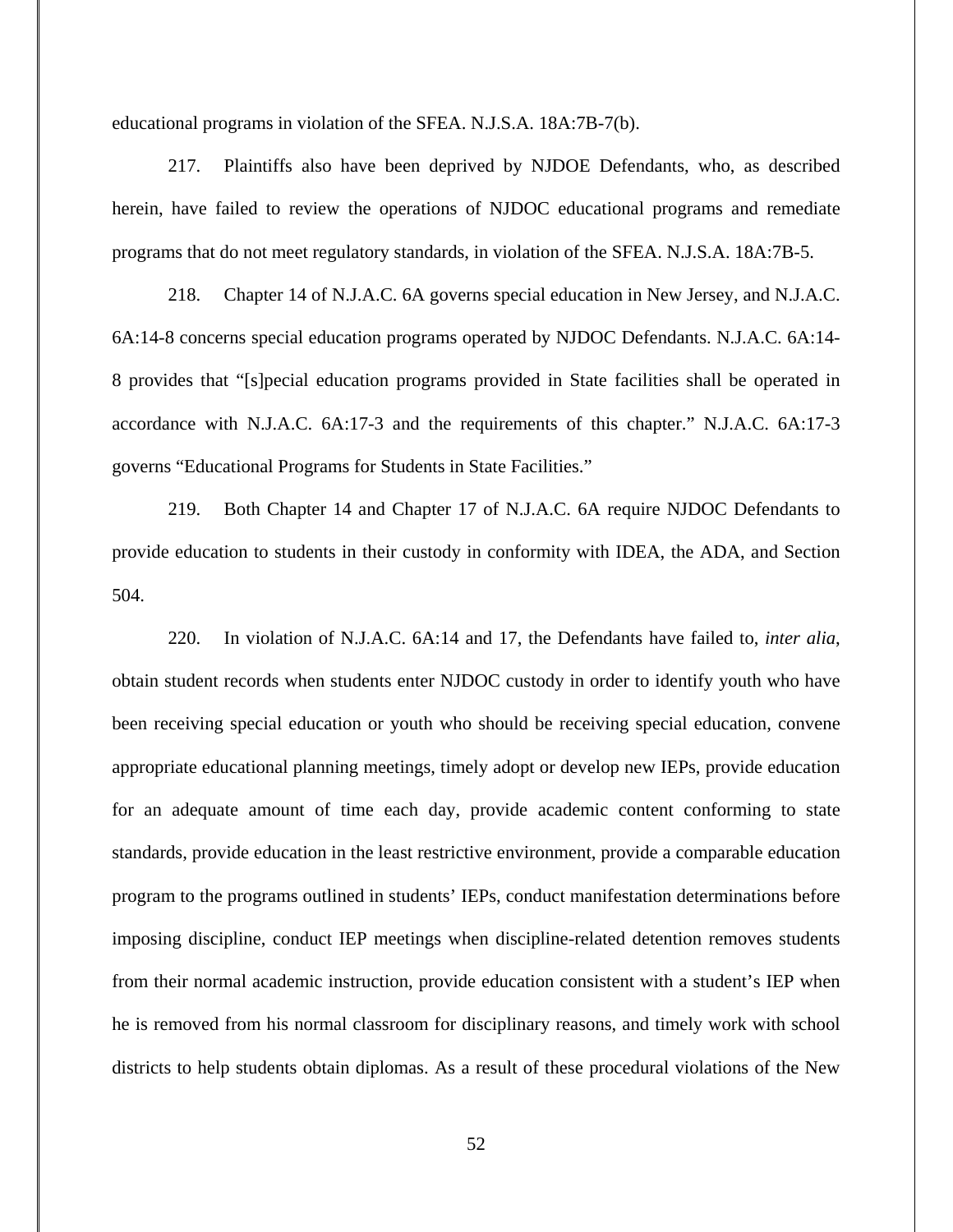Jersey Administrative Code, NJDOC Defendants have failed to provide a FAPE to students in their facilities who are entitled to special education and have violated students' equal protection and due process rights under Article I, Paragraph 1 of the New Jersey Constitution.

221. As described herein, these violations and the resulting harms are consequences of Defendants' policies and practices.

222. Because of these violations of education regulations, and pursuant to N.J.S.A. 10:6-2(b), Plaintiffs are entitled to declaratory and injunctive relief and to recover from Defendants the reasonable attorneys' fees and costs incurred in bringing this action.

## **Count V**

# **Violation of the New Jersey Law Against Discrimination (N.J.S.A. 10:5-1,** *et seq.***)**

223. Plaintiffs incorporate by reference the allegations contained in the foregoing paragraphs as if specifically alleged herein.

224. Plaintiffs Adam X., Brian Y., and Casey Z., and all students similarly situated are qualified individuals with disabilities and are disabled within the meaning of the New Jersey Law Against Discrimination. N.J.S.A. 10:5-1 to 14.1.

225. Under NJLAD, N.J.S.A. 10:5-1 *et seq.*,

All persons shall have the opportunity to obtain employment, and to obtain all the accommodations, advantages, facilities, and privileges of any place of public accommodation, publicly assisted housing accommodation, and other real property without discrimination because of race, creed, color, national origin, ancestry, age, marital status, affectional or sexual orientation, familial status, disability, nationality, sex, gender identity or expression or source of lawful income used for rental or mortgage payments, subject only to conditions and limitations applicable alike to all persons. This opportunity is recognized as and declared to be a civil right. N.J.S.A. 10:5-4.

226. Educational services in NJDOC facilities are accommodations, advantages, and privileges offered by Defendants.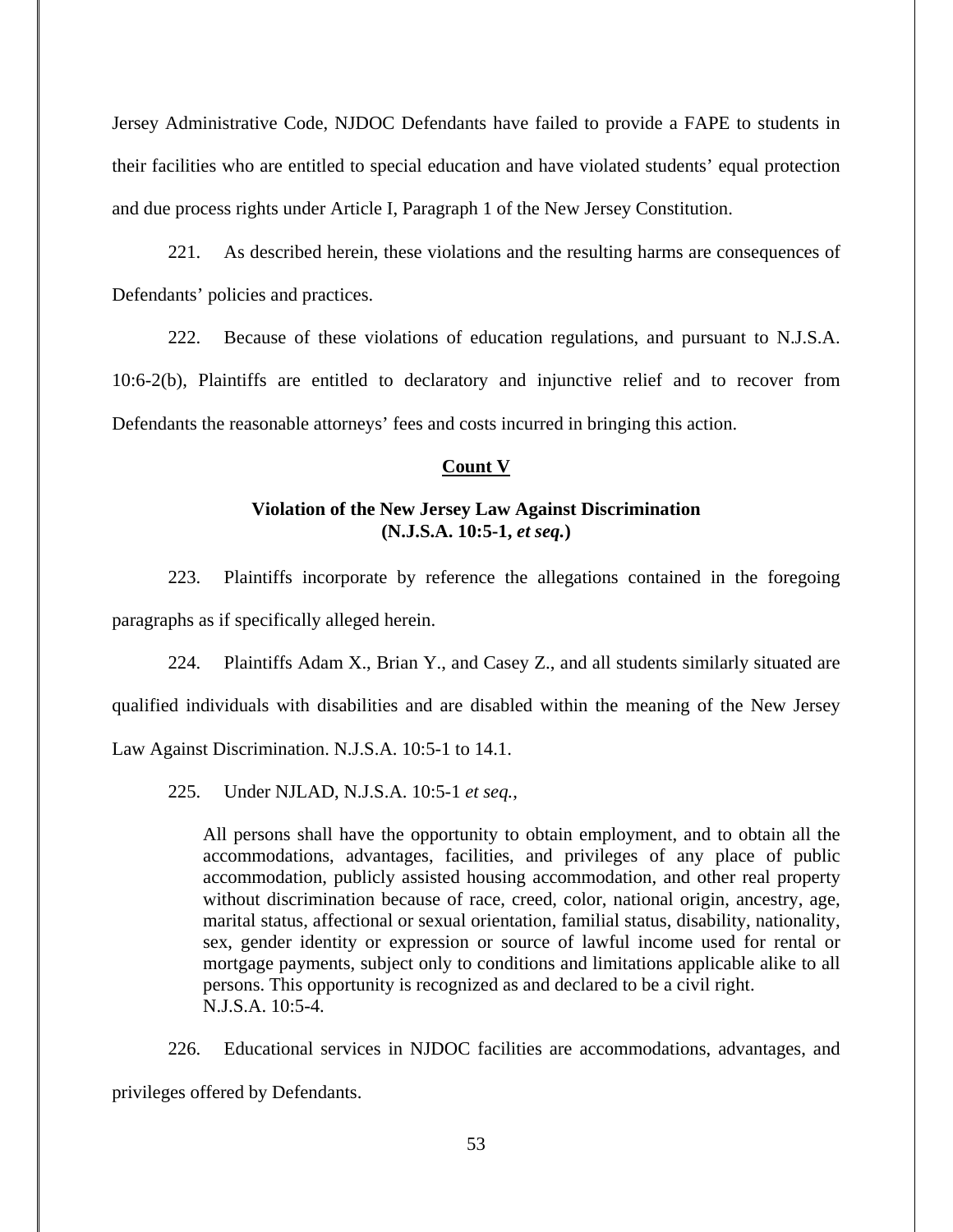227. NJLAD is interpreted identically to the ADA, and Plaintiffs thus specifically incorporate paragraphs 176–95 in support of their claims under NJLAD.

228. Pursuant to N.J.S.A. 10:5-13, Plaintiffs are entitled to declaratory and injunctive relief as well as reasonable attorneys' fees and costs incurred in bringing this action.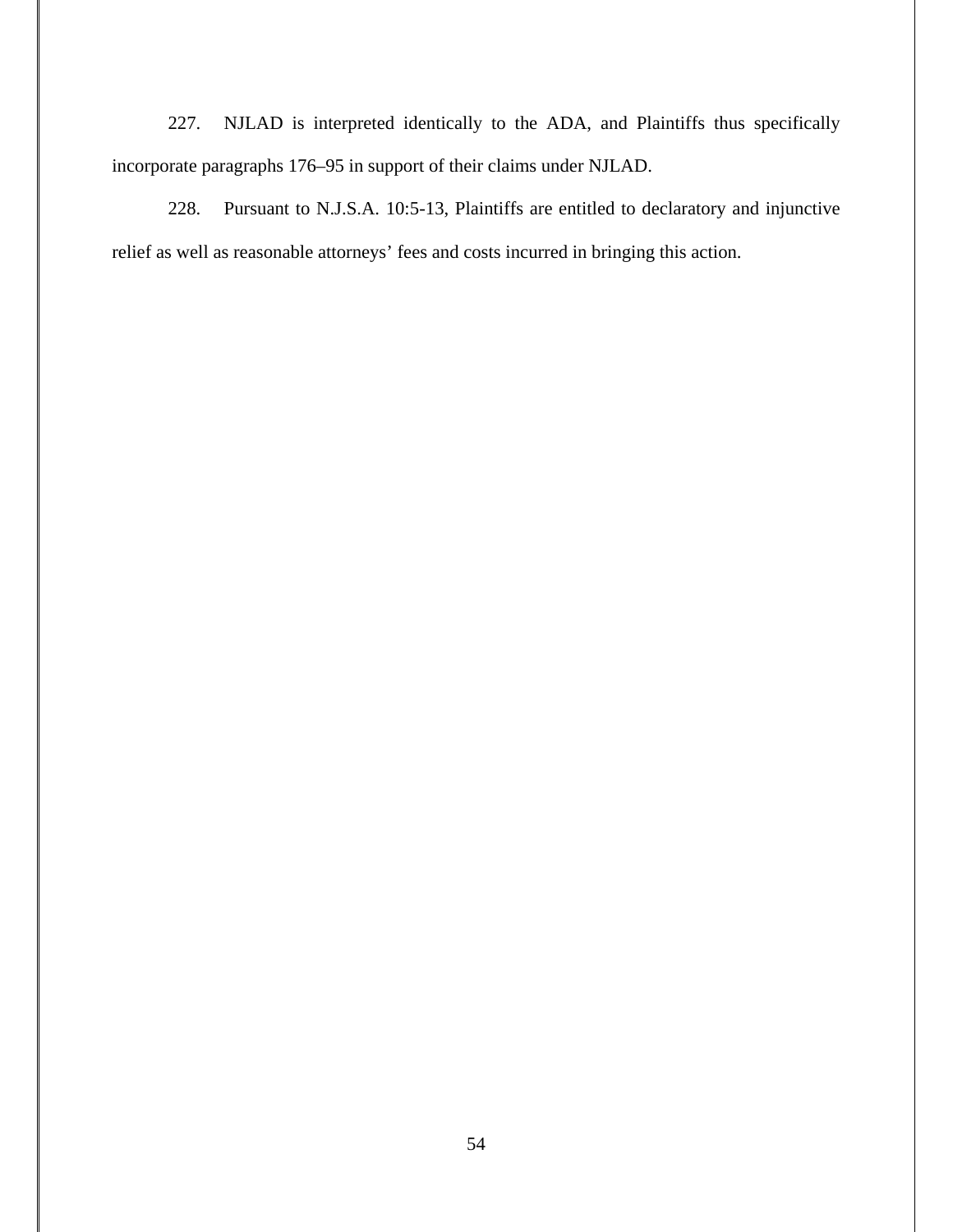#### **PRAYER FOR RELIEF**

*Wherefore*, Plaintiffs, individually and on behalf of the class they represent, ask the Court to:

1. Order that Plaintiffs may maintain this action as a class action pursuant to Rule 23(b)(2) of the Federal Rules of Civil Procedure;

2. Order and declare that the Defendants' conduct as alleged herein has violated, and continues to violate, IDEA, 20 U.S.C. §§ 1400 *et seq.*, and accompanying regulations; the ADA, 42 U.S.C. §§ 12101 *et seq.*, and accompanying regulations; Section 504 of the Rehabilitation Act, 29 U.S.C. § 794, and accompanying regulations; NJCRA, 10:6-*1 et seq.*, and accompanying regulations; and NJLAD, 10:5-1 *et seq.*, and accompanying regulations;

3. Preliminarily and permanently enjoin Defendants from violating IDEA, 20 U.S.C. §§ 1400 *et seq.*, and accompanying regulations; the ADA, 42 U.S.C. §§ 12101 *et seq.*, and accompanying regulations; Section 504 of the Rehabilitation Act, 29 U.S.C. § 794, and accompanying regulations; NJCRA, 10:6-1 *et seq.*, and accompanying regulations; and NJLAD, 10:5-1 *et seq.*, and accompanying regulations;

- 4. Order Defendants to provide Plaintiffs and the members of the Plaintiff Class:
	- a. a free appropriate public education and equal educational access for all students with disabilities and compliance with all special education laws that protect such students; and
	- b. appropriate and equal educational services to all students with disabilities who are in administrative segregation for any amount of time or who are subject to disciplinary measures that interfere with educational services for any amount of time;
- 5. Order the appointment of a monitor with expertise in the provision of special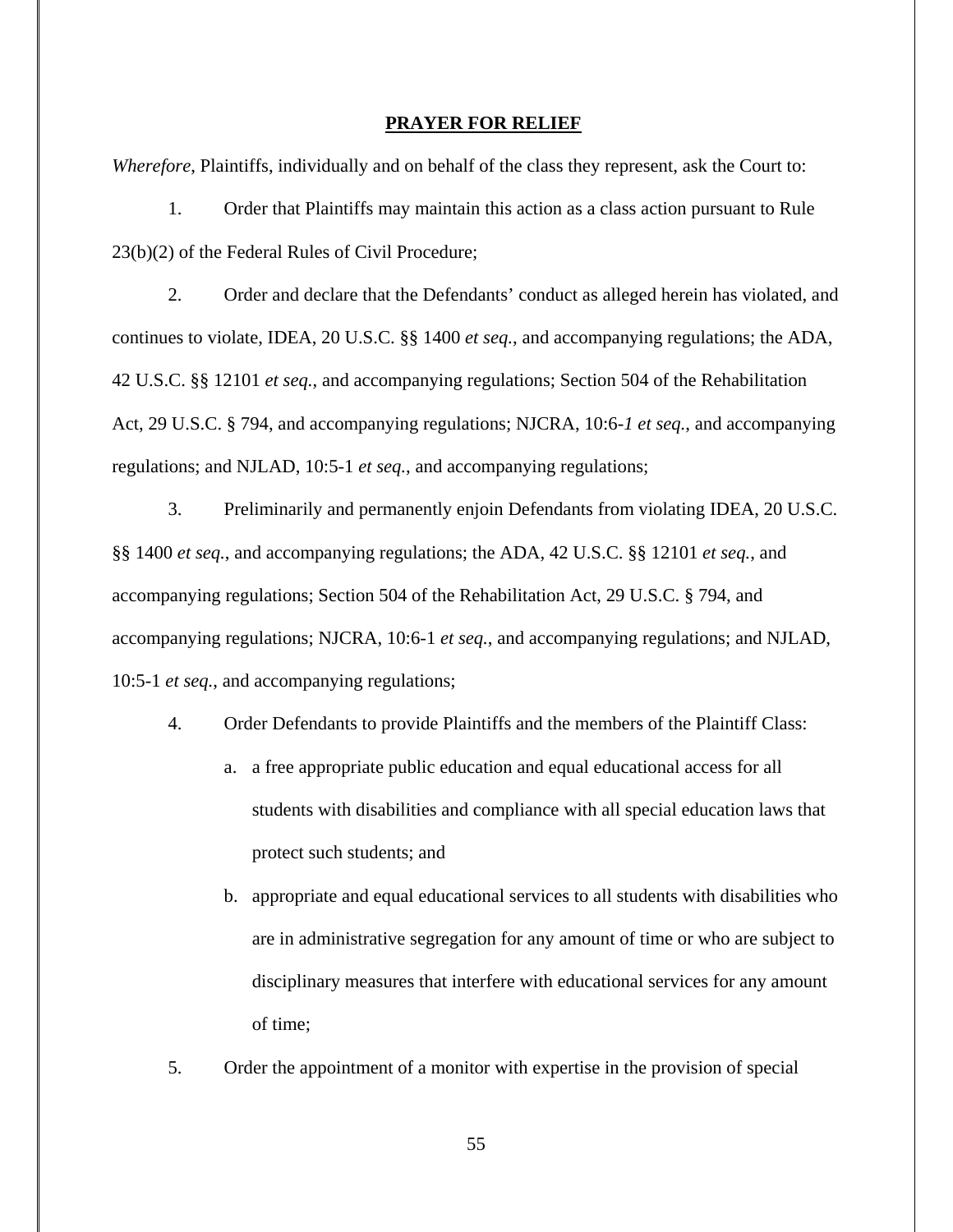education services to oversee the implementation of the above-listed systems, processes, and mechanisms, and grant the monitor authority to administer specific programs and activities of Defendants as may be necessary to ensure the provision of educational services to Plaintiffs and members of the Plaintiff Class;

6. Retain jurisdiction of this case until Defendants have complied with the orders of this Court, and there is a reasonable assurance that Defendants will continue to comply in the future, absent continuing jurisdiction;

7. Award Plaintiffs' attorneys' fees and costs, as provided by statute and law; and

8. Any such other relief as the Court finds just and proper.

Dated: January 11, 2017 AMERICAN CIVIL LIBERTIES UNION OF NEW JERSEY FOUNDATION

BY: s/ Rebecca Livengood

Edward L. Barocas Jeanne LoCicero Rebecca Livengood PO Box 32159 Newark, New Jersey 07102 (973) 854-1733

 Mary-Lee K. Smith\* Seth Packrone\* DISABILITY RIGHTS ADVOCATES 675 Third Avenue, Suite 2216 New York, NY 10017 (212) 644-8644

 Brian L. Friedman\* William C. Silverman\* PROSKAUER ROSE LLP Eleven Times Square New York, NY 10036-8299 (212) 969-3000

\*Motions to appear *Pro Hac Vice* to be filed *Attorneys for Plaintiffs*